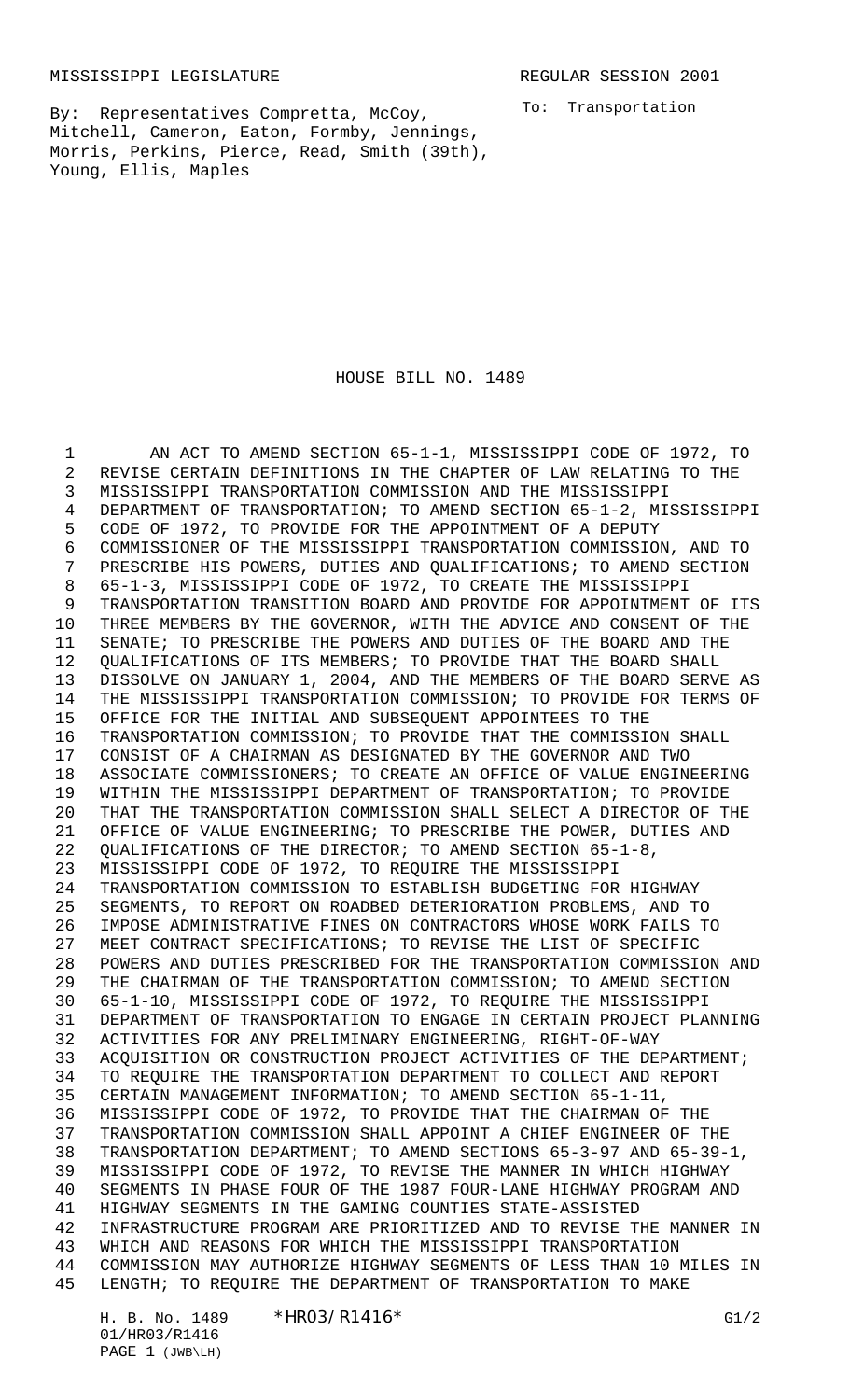REPORTS ON THE CONSTRUCTION AND COMPLETION OF HIGHWAY SEGMENTS AUTHORIZED UNDER THE GAMING COUNTIES STATE-ASSISTED INFRASTRUCTURE PROGRAM; TO AMEND SECTION 65-39-35, MISSISSIPPI CODE OF 1972, TO AUTHORIZE THE REPEAL OF CERTAIN FUEL TAX INCREASES TWENTY-FIVE YEARS AFTER THE COMPLETION OF THE LAST SEGMENT IN PHASE FOUR OF THE 1987 FOUR-LANE HIGHWAY PROGRAM; TO AMEND SECTION 75-76-129, MISSISSIPPI CODE OF 1972, TO REMOVE THE DIVERSION OF CERTAIN GAMING FEES TO THE GAMING COUNTIES BOND SINKING FUND AND THE STATE HIGHWAY FUND UPON CERTIFICATION BY THE DEPARTMENT OF TRANSPORTATION THAT THE HIGHWAY SEGMENTS AUTHORIZED IN THE GAMING COUNTIES STATE-ASSISTED INFRASTRUCTURE PROGRAM ARE COMPLETE; TO AMEND SECTION 25-3-33, MISSISSIPPI CODE OF 1972, TO PROVIDE FOR THE SALARIES OF THE CHAIRMAN OF THE MISSISSIPPI TRANSPORTATION COMMISSION AND ASSOCIATE COMMISSIONERS; TO AMEND SECTIONS 25-3-31, 23-15-193, 23-15-297, 23-15-881, 23-15-883, 23-15-887, 65-1-5, 65-1-7 AND 65-1-21, MISSISSIPPI CODE OF 1972, IN CONFORMITY WITH THE PROVISIONS OF THIS ACT; TO REPEAL SECTION 65-1-9, MISSISSIPPI CODE OF 1972, WHICH CREATES THE OFFICE OF EXECUTIVE DIRECTOR OF THE DEPARTMENT OF TRANSPORTATION AND PRESCRIBES THE DIRECTOR'S POWERS AND DUTIES; AND FOR RELATED PURPOSES.

 BE IT ENACTED BY THE LEGISLATURE OF THE STATE OF MISSISSIPPI: SECTION 1. Section 65-1-1, Mississippi Code of 1972, is amended as follows:

 **[Until January 1, 2004, this section shall read as follows:]** 65-1-1. When used in this chapter and for the purposes of Sections 65-1-1 through 65-1-21, the following words shall have the meanings ascribed herein unless the context otherwise requires:

 (a) "Department" means the Mississippi Department of Transportation. Whenever the term "Mississippi State Highway Department," or the word "department" meaning the Mississippi State Highway Department, appears in the laws of the State of Mississippi, it shall mean the "Mississippi Department of Transportation."

 (b) "Office" means an administrative subdivision of the department.

 (c) "Bureau" means an administrative subdivision of an office.

 (d) "Commission" means the Mississippi Transportation Commission. Whenever the term "Mississippi State Highway Commission," or the word "commission" meaning the Mississippi

H. B. No. 1489 \* HRO3/R1416\* 01/HR03/R1416 PAGE 2 (JWB\LH)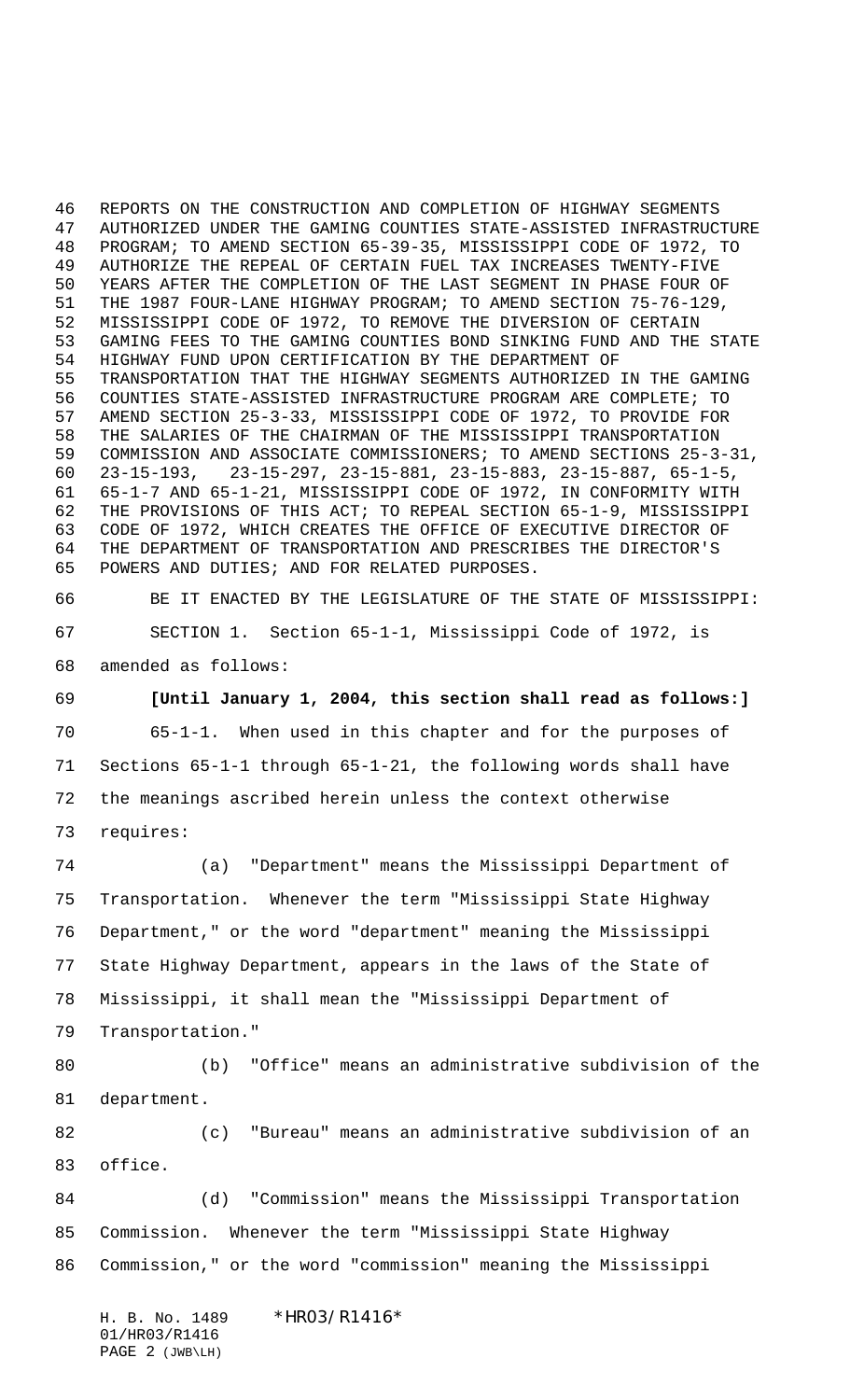State Highway Commission, appears in the laws of the State of

 Mississippi, it shall mean the Mississippi Transportation Commission.

 (e) "Executive director" means the chief administrative officer of the department. Whenever the term "director," meaning the Chief Administrative Officer of the State Highway Department, appears in the laws of the State of Mississippi, it shall mean the Executive Director of the Mississippi Department of

Transportation.

 (f) "Director" means the chief officer of an office. (g) "Administrator" means the chief officer of a

bureau.

 (h) "Highway" or "road" includes rights-of-way, bridge and drainage structures, signs, guardrails and other structures made in connection with such highway or road.

(i) "Construction" includes reconstruction.

 (j) "Maintenance" means the constant maintenance and repair to preserve a smooth surfaced highway.

 (k) "Pave" means to construct with a surface of either high-type or intermediate-type pavement.

 **[From and after January 1, 2004, this section shall read as follows:]**

 65-1-1. When used in this chapter and for the purposes of Sections 65-1-1 through 65-1-21, the following words shall have the meanings ascribed herein unless the context otherwise requires:

 (a) "Department" means the Mississippi Department of Transportation. Whenever the term "Mississippi State Highway Department," or the word "department" meaning the Mississippi State Highway Department, appears in the laws of the State of Mississippi, it shall mean the "Mississippi Department of Transportation."

H. B. No. 1489 \* HRO3/R1416\* 01/HR03/R1416 PAGE 3 (JWB\LH)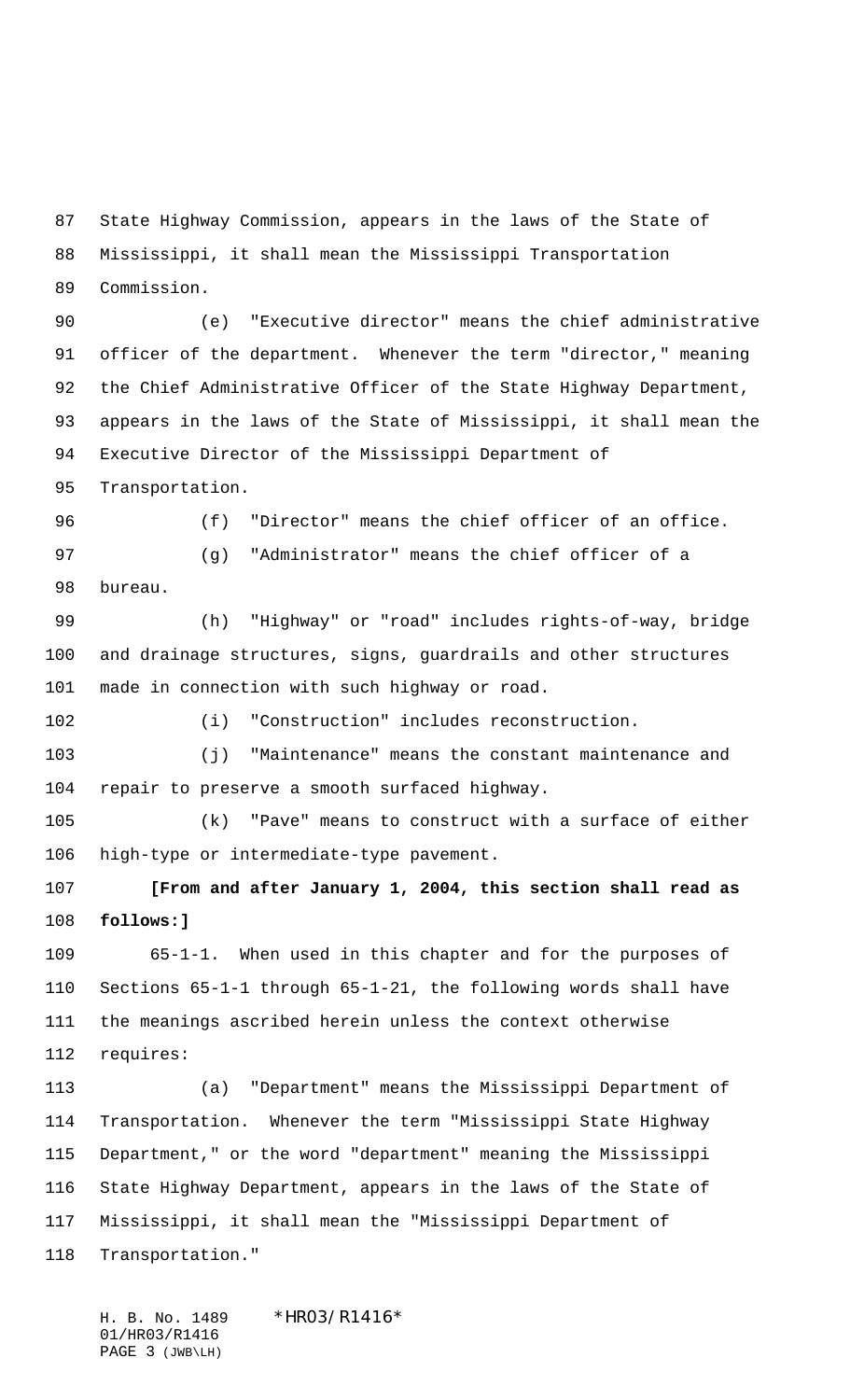(b) "Office" means an administrative subdivision of the department.

 (c) "Bureau" means an administrative subdivision of an office.

 (d) "Commission" means the Mississippi Transportation Commission. Whenever the term "Mississippi State Highway Commission," or the word "commission" meaning the Mississippi State Highway Commission, appears in the laws of the State of Mississippi, it shall mean the Mississippi Transportation Commission.

 (e) "Chairman" means the Chairman of the Mississippi Transportation Commission.

 (f) "Executive director" means the chairman of the Mississippi Transportation Commission serving as the chief executive officer of the department. Whenever the term "executive director," meaning the chief administrative officer of the Mississippi Department of Transportation, appears in the laws of the State of Mississippi, it shall mean the Chairman of the Mississippi **\* \* \*** Transportation Commission.

 (g) "Director" means the chief officer of an office. (h) "Administrator" means the chief officer of a bureau.

 (i) "Highway" or "road" includes rights-of-way, bridge and drainage structures, signs, guardrails and other structures made in connection with such highway or road.

144 (j) "Construction" includes reconstruction.

 (k) "Maintenance" means the constant maintenance and repair to preserve a smooth surfaced highway.

 (l) "Pave" means to construct with a surface of either high-type or intermediate-type pavement.

SECTION 2. Section 65-1-2, Mississippi Code of 1972, is

amended as follows:

H. B. No. 1489 \*HRO3/R1416\* 01/HR03/R1416 PAGE 4 (JWB\LH) **[Until January 1, 2004, this section shall read as follows:]**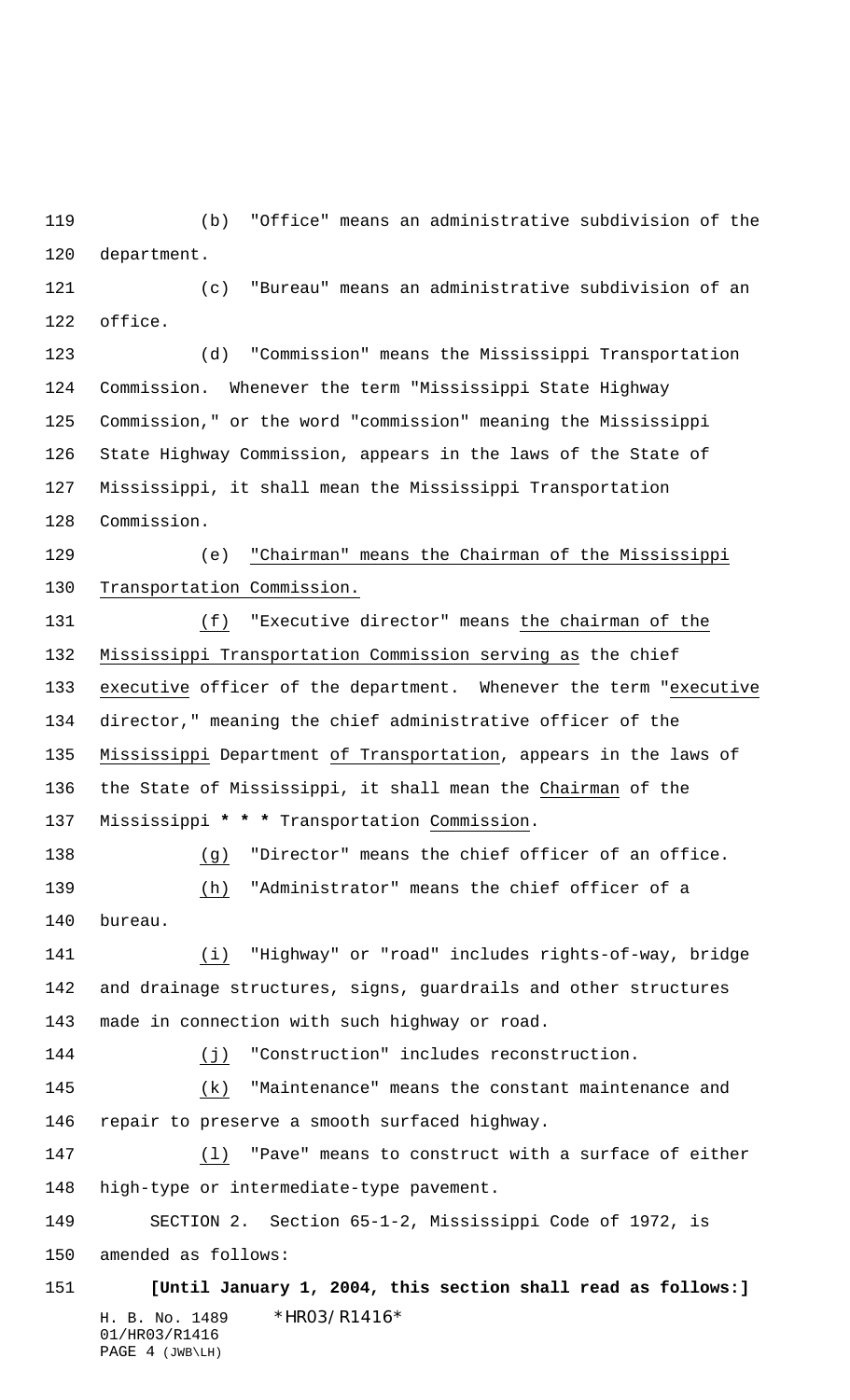65-1-2. (1) There is hereby created the Mississippi Department of Transportation, which shall include the following offices:

(a) Office of Administrative Services.

(b) Office of Highways.

(c) Office of State Aid Road Construction.

(d) Office of Intermodal Planning.

(e) Office of Enforcement.

(f) Office of Value Engineering.

 (2) Each office shall be composed of such bureaus as deemed necessary by the executive director of the department.

 (3) The department is designated as the single state agency to receive and expend any funds made available by the United States Department of Transportation or any agency of the federal government for transportation purposes and to cooperate with federal, state, interstate and local agencies, organizations and persons performing activities relating to transportation. This subsection shall not apply to motor carrier safety assistance program funds made available by the federal government to the Public Service Commission.

 (4) The powers, duties and responsibilities of the State Highway Department with respect to the construction and maintenance of the state highway system are transferred to the Mississippi Department of Transportation.

 (5) The powers, duties and responsibilities of the Department of Economic and Community Development with respect to aeronautics are transferred to the Mississippi Department of Transportation.

 (6) The powers, duties and responsibilities of the State Tax Commission with respect to the weighing of motor vehicles along the highways of this state at inspection stations and by means of portable scales are transferred to the Mississippi Department of

Transportation.

H. B. No. 1489 \*HR03/R1416\* 01/HR03/R1416 PAGE 5 (JWB\LH)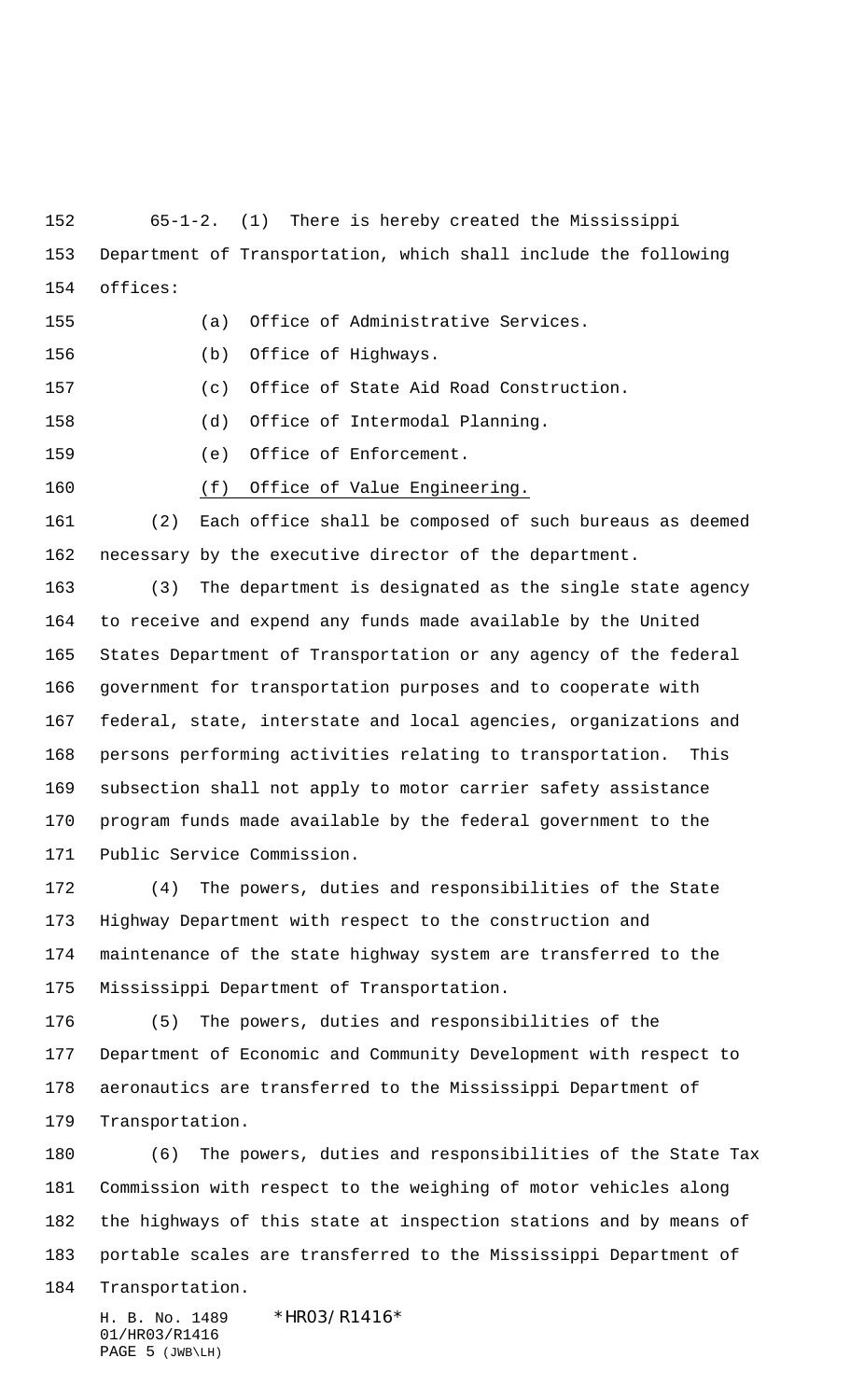(7) The powers, duties and responsibilities of the Department of Economic and Community Development with respect to transportation matters, except with respect to ports, are transferred to the Mississippi Department of Transportation.

 (8) The powers, duties and responsibilities of the State Aid Engineer and the Office of State Aid Road Construction are transferred to the Mississippi Department of Transportation.

 (9) All powers, duties and responsibilities of the Public Service Commission with regard to railroads, except rate-making authority, are transferred to the Mississippi Department of Transportation. The Mississippi Transportation Commission may perform any act and issue any rule, regulation or order which the commission is permitted to do by the Federal Railroad Safety Act of 1970 (45 USCS et seq.). A copy of any new rule, regulation or order passed by the Mississippi Transportation Commission shall be furnished to members of the Transportation Committees of the Mississippi House of Representatives and the Mississippi Senate. Individuals, corporations or companies affected by the order, rule or regulation shall be notified in accordance with the Mississippi Administrative Procedures Law.

205 (10) All records, personnel, property and unexpended balances of appropriations, allocation or other funds of all those agencies, boards, commissions, departments, offices, bureaus and divisions that are transferred by Laws, 1992, Chapter 496 shall be transferred to the Mississippi Department of Transportation. The transfer of segregated or special funds shall be made in such a manner that the relation between program and revenue source as provided by law shall be retained.

 **\* \* \***

 **[From and after January 1, 2004, this section shall read as follows:]**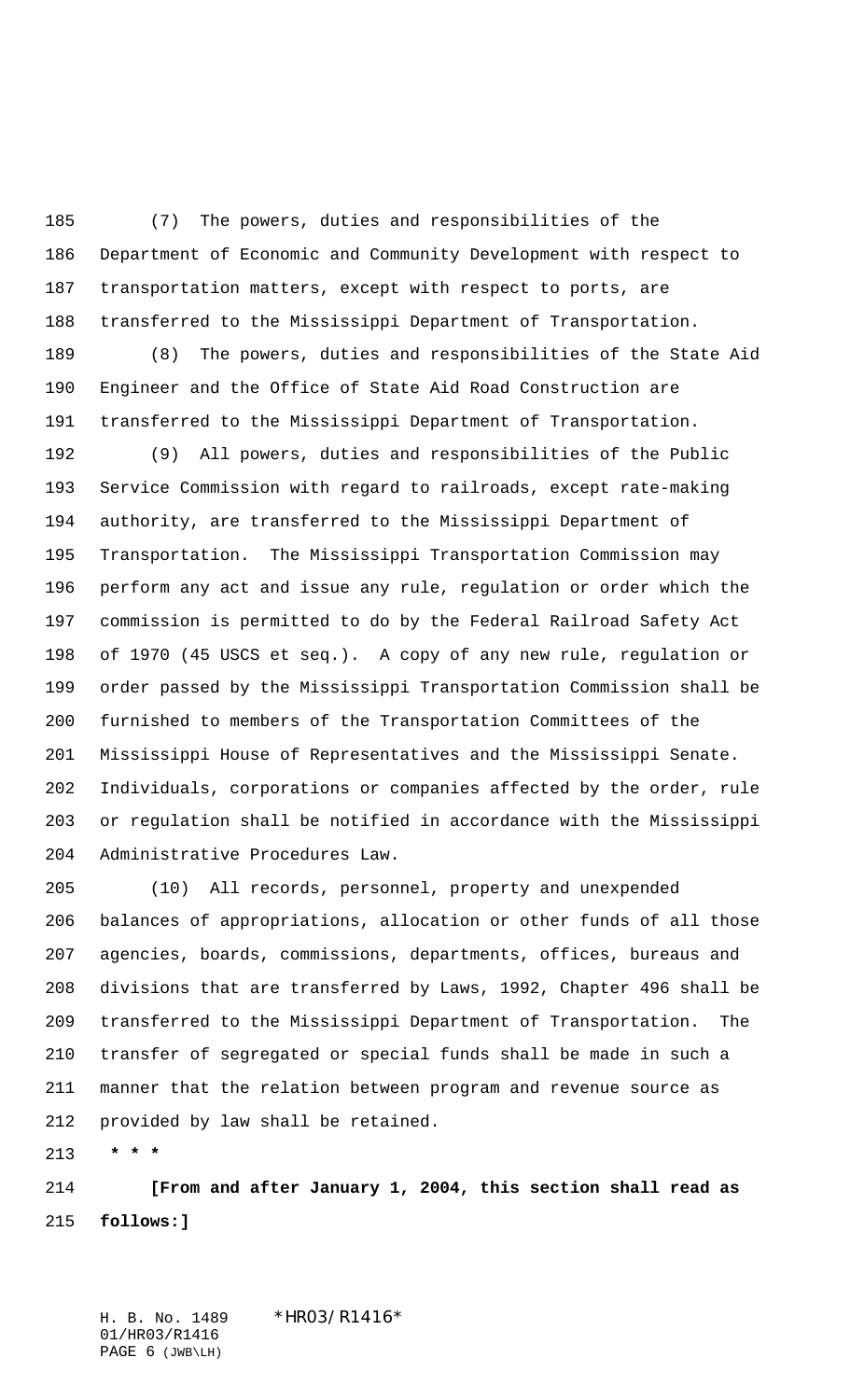H. B. No. 1489 \*HR03/R1416\* 01/HR03/R1416 65-1-2. (1) There is hereby created the Mississippi Department of Transportation, which shall include the following offices: (a) Office of Administrative Services. (b) Office of Highways. (c) Office of State Aid Road Construction. (d) Office of Intermodal Planning. (e) Office of Enforcement. (f) Office of Value Engineering. (2) The Chairman of the Mississippi Transportation Commission shall appoint a Deputy Commissioner of the Mississippi Transportation Commission who shall serve at the will and pleasure of the chairman. The deputy commissioner shall perform such duties and responsibilities with regard to the operation and management of the Mississippi Department of Transportation as are assigned to him by the chairman. The deputy commissioner shall have the following minimum qualifications: (a) Be a professional engineer eligible for registration in the State of Mississippi; (b) Possess a wide knowledge of the transportation system and transportation needs of Mississippi; (c) Possess a wide knowledge of the principles of transportation organization and administration; and (d) Possess special training or expertise in the field of transportation. (3) Each office shall be composed of such bureaus as deemed necessary by the executive director of the department. (4) The department is designated as the single state agency to receive and expend any funds made available by the United States Department of Transportation or any agency of the federal government for transportation purposes and to cooperate with federal, state, interstate and local agencies, organizations and persons performing activities relating to transportation. This

PAGE 7 (JWB\LH)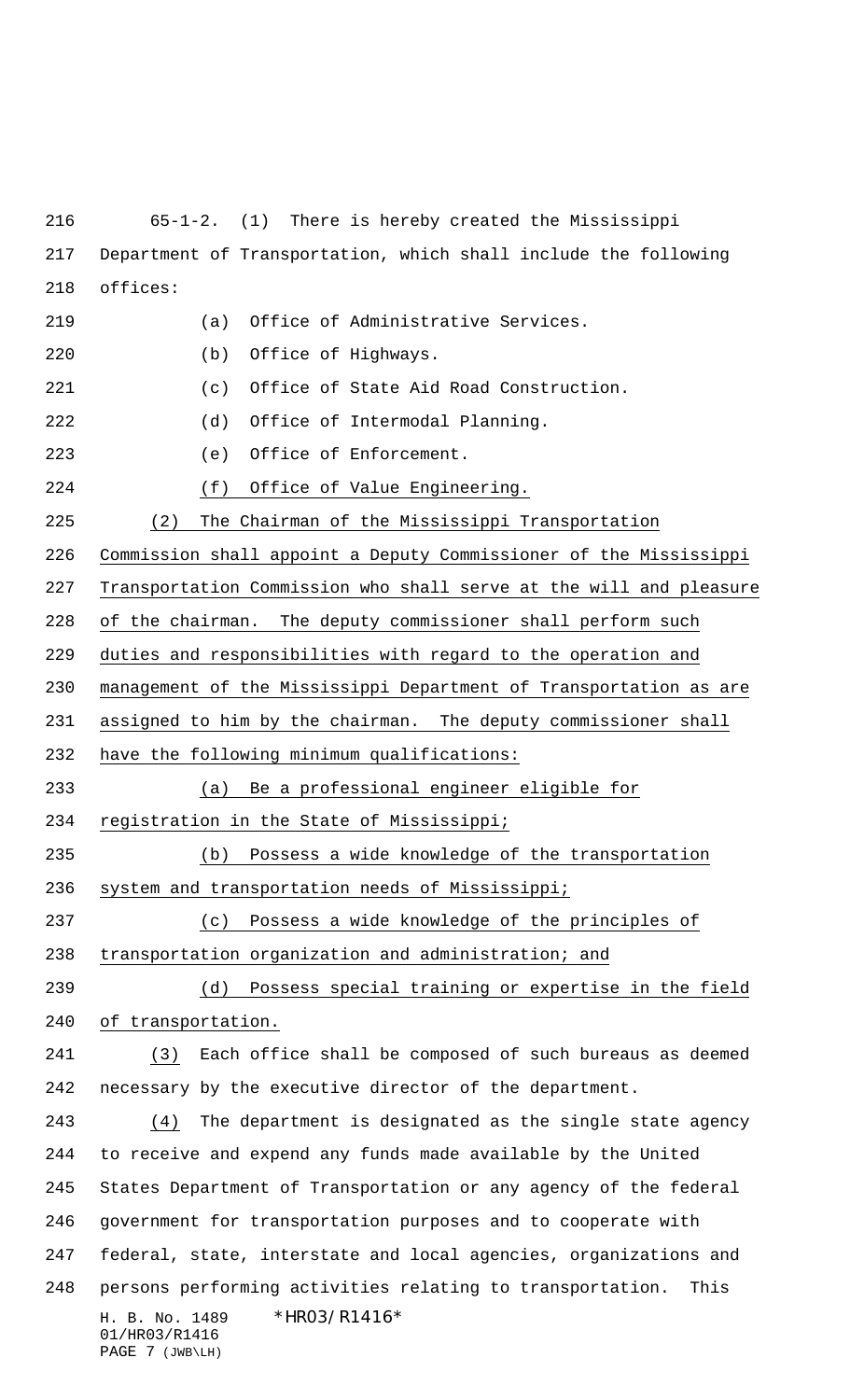subsection shall not apply to motor carrier safety assistance program funds made available by the federal government to the Public Service Commission.

 (5) The powers, duties and responsibilities of the State Highway Department with respect to the construction and maintenance of the state highway system are transferred to the Mississippi Department of Transportation.

 (6) The powers, duties and responsibilities of the Department of Economic and Community Development with respect to aeronautics are transferred to the Mississippi Department of Transportation.

 (7) The powers, duties and responsibilities of the State Tax Commission with respect to the weighing of motor vehicles along the highways of this state at inspection stations and by means of portable scales are transferred to the Mississippi Department of Transportation.

 (8) The powers, duties and responsibilities of the Department of Economic and Community Development with respect to transportation matters, except with respect to ports, are transferred to the Mississippi Department of Transportation.

 (9) The powers, duties and responsibilities of the State Aid Engineer and the Office of State Aid Road Construction are transferred to the Mississippi Department of Transportation.

H. B. No. 1489 \* HRO3/R1416\* (10) All powers, duties and responsibilities of the Public Service Commission with regard to railroads, except rate-making authority, are transferred to the Mississippi Department of Transportation. The Mississippi Transportation Commission may perform any act and issue any rule, regulation or order which the commission is permitted to do by the Federal Railroad Safety Act of 1970 (45 USCS et seq.). A copy of any new rule, regulation or order passed by the Mississippi Transportation Commission shall be furnished to members of the Transportation Committees of the Mississippi House of Representatives and the Mississippi Senate.

01/HR03/R1416 PAGE 8 (JWB\LH)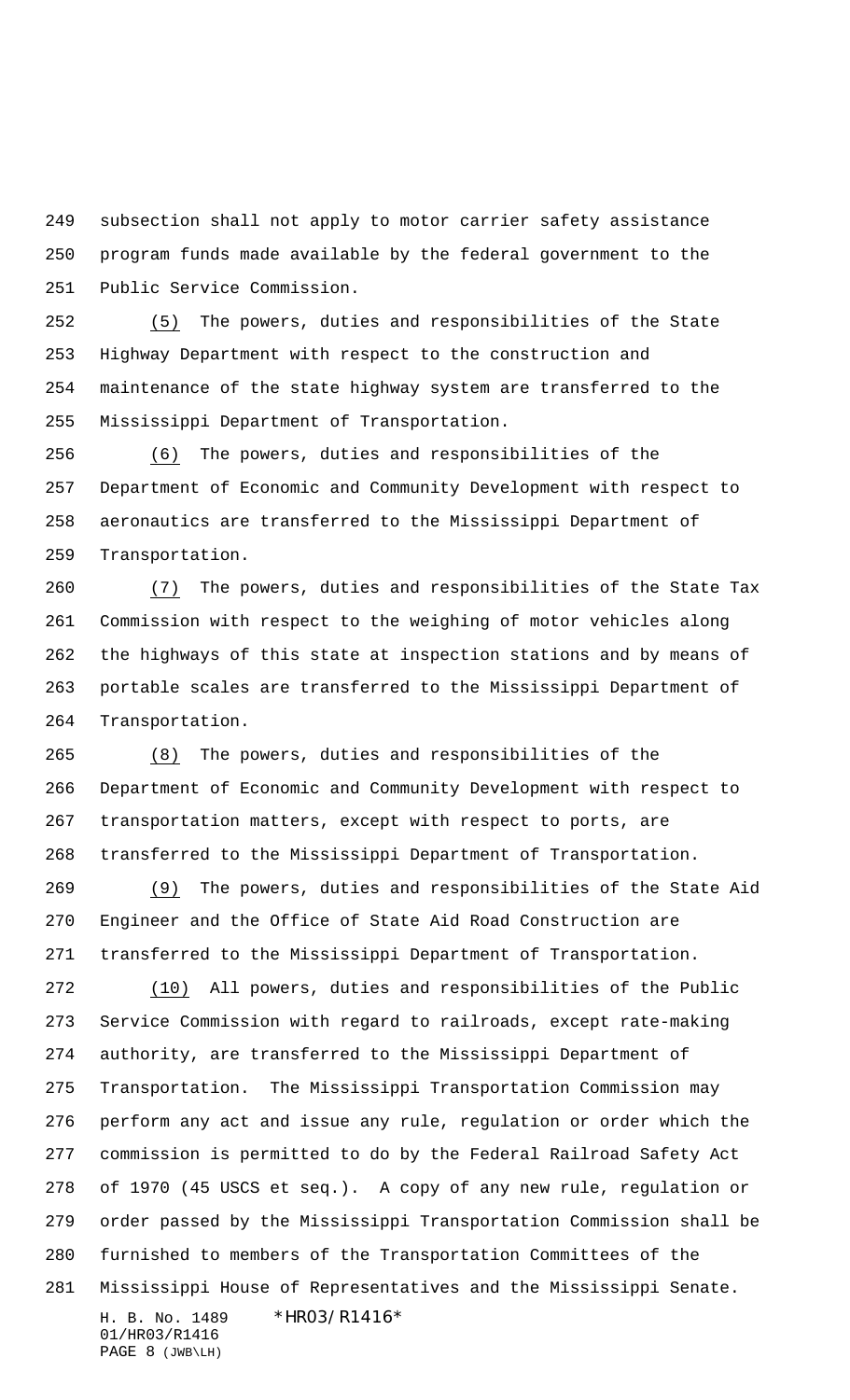Individuals, corporations or companies affected by the order, rule or regulation shall be notified in accordance with the Mississippi Administrative Procedures Law.

 (11) All records, personnel, property and unexpended balances of appropriations, allocation or other funds of all those agencies, boards, commissions, departments, offices, bureaus and divisions that are transferred by Laws, 1992, Chapter 496 shall be transferred to the Mississippi Department of Transportation. The transfer of segregated or special funds shall be made in such a manner that the relation between program and revenue source as provided by law shall be retained.

 **\* \* \***

 SECTION 3. Section 65-1-3, Mississippi Code of 1972, is amended as follows:

 **[Until January 1, 2004, this section shall read as follows:]** 65-1-3. (1) There shall be a Mississippi Transportation Commission which until January 1, 2004, shall consist of three (3) members, one (1) from each of the three (3) Supreme Court districts of the state. Until January 1, 2004, only qualified electors who are citizens of the Supreme Court district in which he or she offers for election shall be eligible for such office.

 (2) **\* \* \*** The transportation commissioners who were elected for a term beginning on the first Monday of January in the year 2000, shall continue to hold office and serve until expiration of their terms on January 1, 2004.

 (3) If any one or more of the transportation commissioners elected under the provisions of this chapter shall die, resign or be removed from office, the Governor shall fill the vacancy by appointment for the unexpired term **\* \* \***.

H. B. No. 1489 \*HRO3/R1416\* 01/HR03/R1416 PAGE 9 (JWB\LH) (4) Each of the transportation commissioners, before entering upon the discharge of the duties of his office, shall take and subscribe the oath of office required of other state officials and shall execute bond in the sum of Fifty Thousand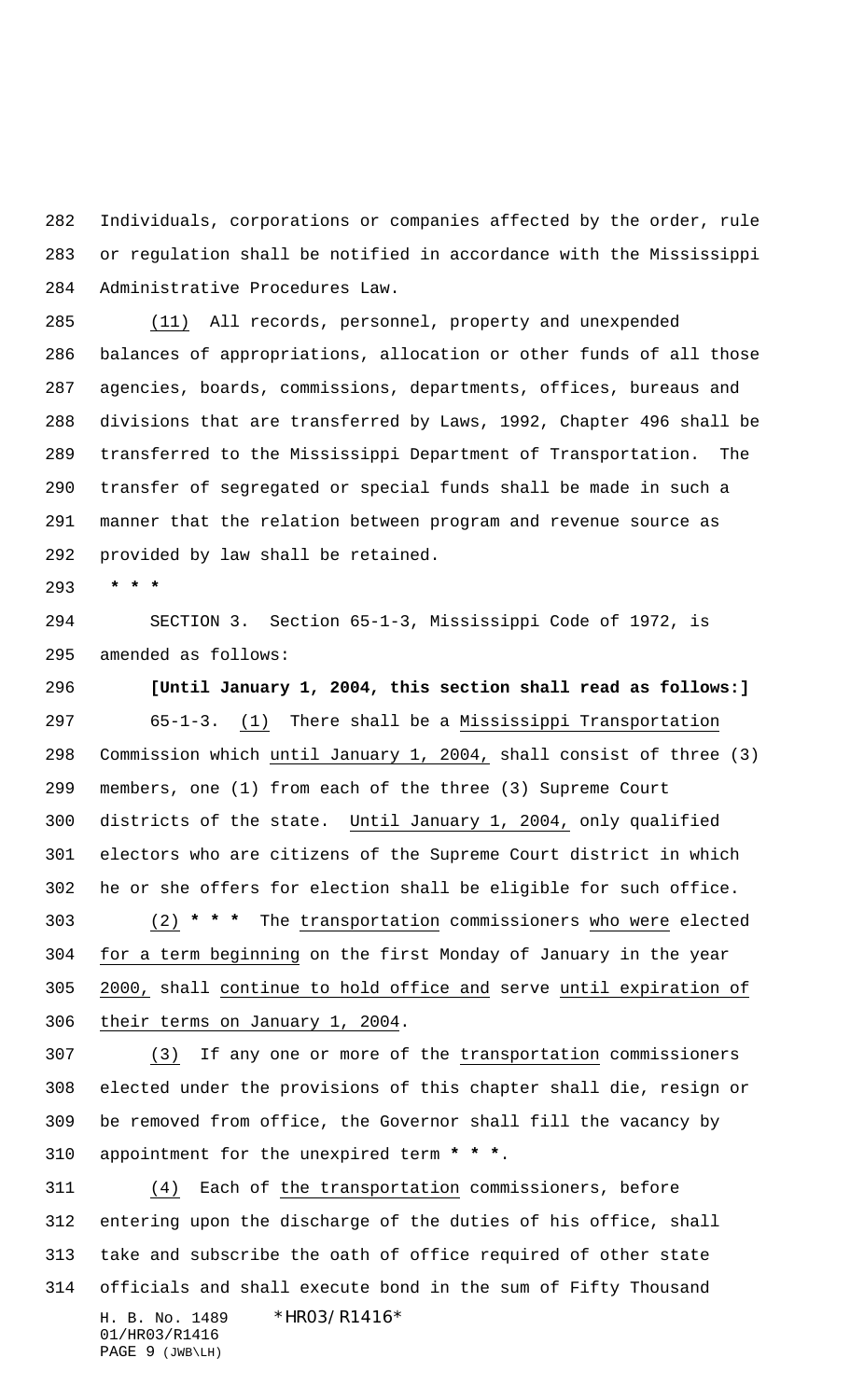Dollars (\$50,000.00), with some surety company authorized to do business in this state as surety, conditioned for the faithful performance of the duties of his office and for the faithful and true accounting of all funds or monies or property coming into his hands by virtue of his office, and conditioned further that all such funds, monies and property will be expended and used by him only for purposes authorized by law, said bond to be approved by the Governor or Attorney General and to be filed in the office of the Secretary of State. The premium on such bonds shall be paid out of the funds of the Mississippi Department of Transportation. (5) Not later than January 1, 2003, the Governor shall

 appoint from the state-at-large, three (3) persons who shall serve as members of the Mississippi Transportation Transition Board created under subsection (6) of this section. One (1) of the members, who shall be designated by the Governor as the chairman of the board, shall be a person with at least ten (10) years of experience in management of public or private entities and shall have a master's degree in business administration, public administration or a related field. Of the two (2) remaining members, one (1) member shall be a professional engineer registered with the State of Mississippi who has at least ten (10) years of experience in the practice of civil engineering, and one (1) member shall be a user of transportation services who has not been involved in the construction or engineering of highways within five (5) years of his nomination for appointment. No person who has been under contract to the Mississippi Department of Transportation or who has been employed by a contractor of the Mississippi Department of Transportation within five (5) years of his nomination for appointment shall be eligible for appointment to the board. The members appointed to the board shall be submitted to the Senate for its advice and consent at the beginning of the 2003 Regular Session of the Legislature.

01/HR03/R1416 PAGE 10 (JWB\LH)

H. B. No. 1489 \*HR03/R1416\*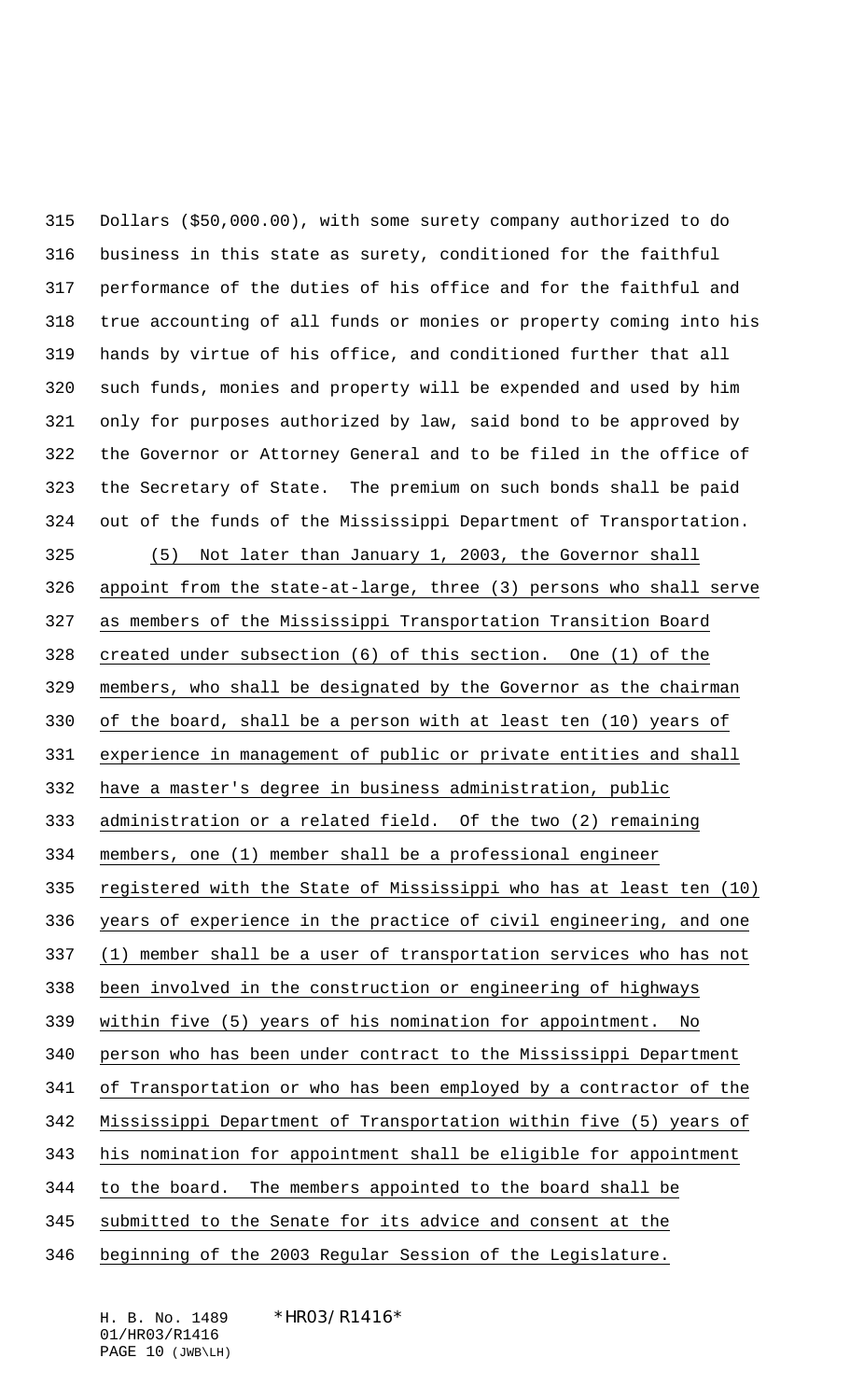H. B. No. 1489 \* HRO3/R1416\* 01/HR03/R1416 Mississippi Transportation Transition Board. Members appointed to the board who have been confirmed by the Senate shall commence their duties and responsibilities on the board from and after July 1, 2003. The board shall exist until January 1, 2004, at which time the board shall dissolve. The board shall have the following powers and duties: (a) To study the highway and transportation systems and needs of the state; (b) To acquaint itself with the laws of the state that govern and relate to transportation management; and (c) To make preparation to assume its duties as the Mississippi Transportation Commission on January 1, 2004. (7) For each day or part of a day spent in the performance of their duties, members of the board shall receive the compensation authorized under Section 25-3-69, and shall be reimbursed for travel and mileage as provided under Section 25-3-41. (8) The Mississippi Transportation Transition Board may hire a staff director and such additional employees as the Legislature authorizes to assist the board in the performance of its duties. The number of employees and salaries of such employees shall be subject to such number as the Legislature may authorize and such sums as the Legislature may appropriate therefor. The staff director shall have the following minimum qualifications: (a) Be a professional engineer eligible for registration in the State of Mississippi; (b) Possess a wide knowledge of the transportation system and transportation needs of Mississippi; (c) Possess a wide knowledge of the principles of transportation organization and administration; and (d) Possess special training or expertise in the field of transportation.

(6) There is created, beginning July 1, 2003, the

PAGE 11 (JWB\LH)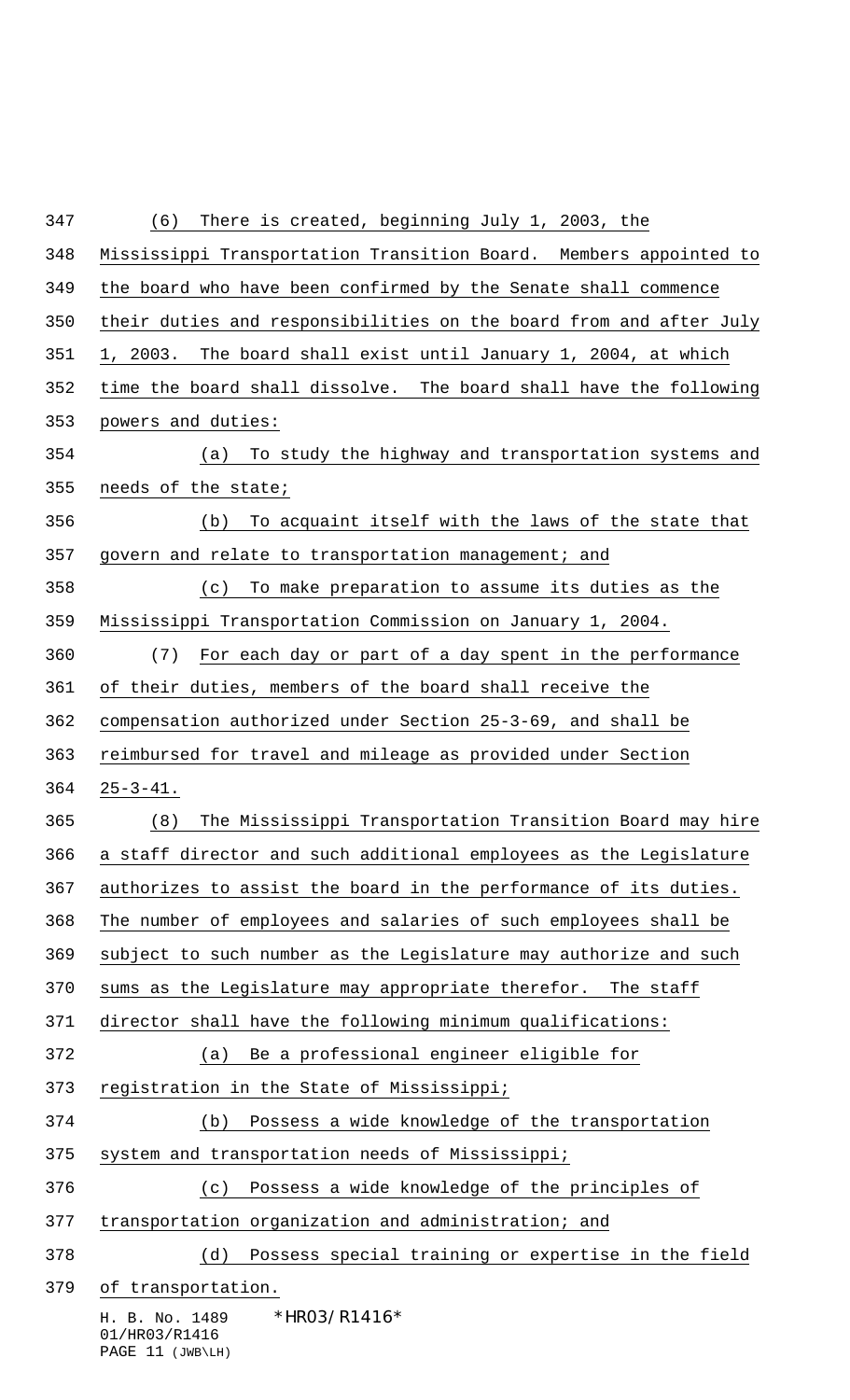H. B. No. 1489 \* HRO3/R1416\* 01/HR03/R1416 (9) The Mississippi Department of Transportation shall provide the Mississippi Transportation Transition Board with suitable office space, supplies and equipment as the board determines necessary to carry out it duties and responsibilities. **[From and after January 1, 2004, this section shall read as follows:]** 65-1-3. (1) There shall be a Mississippi Transportation Commission which shall consist of three (3) members. The members appointed to the Mississippi Transportation Transition Board created on July 1, 2003, shall serve as the initial members of the board. The person appointed as Chairman of the Mississippi Transportation Transition Board shall serve as Chairman of the Mississippi Transportation Commission and as Executive Director of the Mississippi Department of Transportation, with the other two (2) members of the Mississippi Transportation Transition Board serving as associate commissioners of the Mississippi Transportation Commission. The member initially serving as chairman of the commission shall serve for a term of six (6) years. The member initially serving as an associate commissioner who served as the consumer of transportation services appointee to the Mississippi Transportation Transition Board shall serve for a term of four (4) years. The member initially serving as an associate commissioner who served as the professional engineer appointee to the Mississippi Transportation Transition Board shall serve for a term of two (2) years. (2) All members appointed to the Mississippi Transportation Commission subsequent to the initial appointees shall be appointed by the Governor from the state-at-large, with the advice and consent of the Senate, for a term of six (6) years, and each member shall meet the same qualifications for appointment to the office as required of the member previously appointed to that 411 office. If any one or more of the transportation commissioners dies, resigns or is removed from office during his term of office,

PAGE 12 (JWB\LH)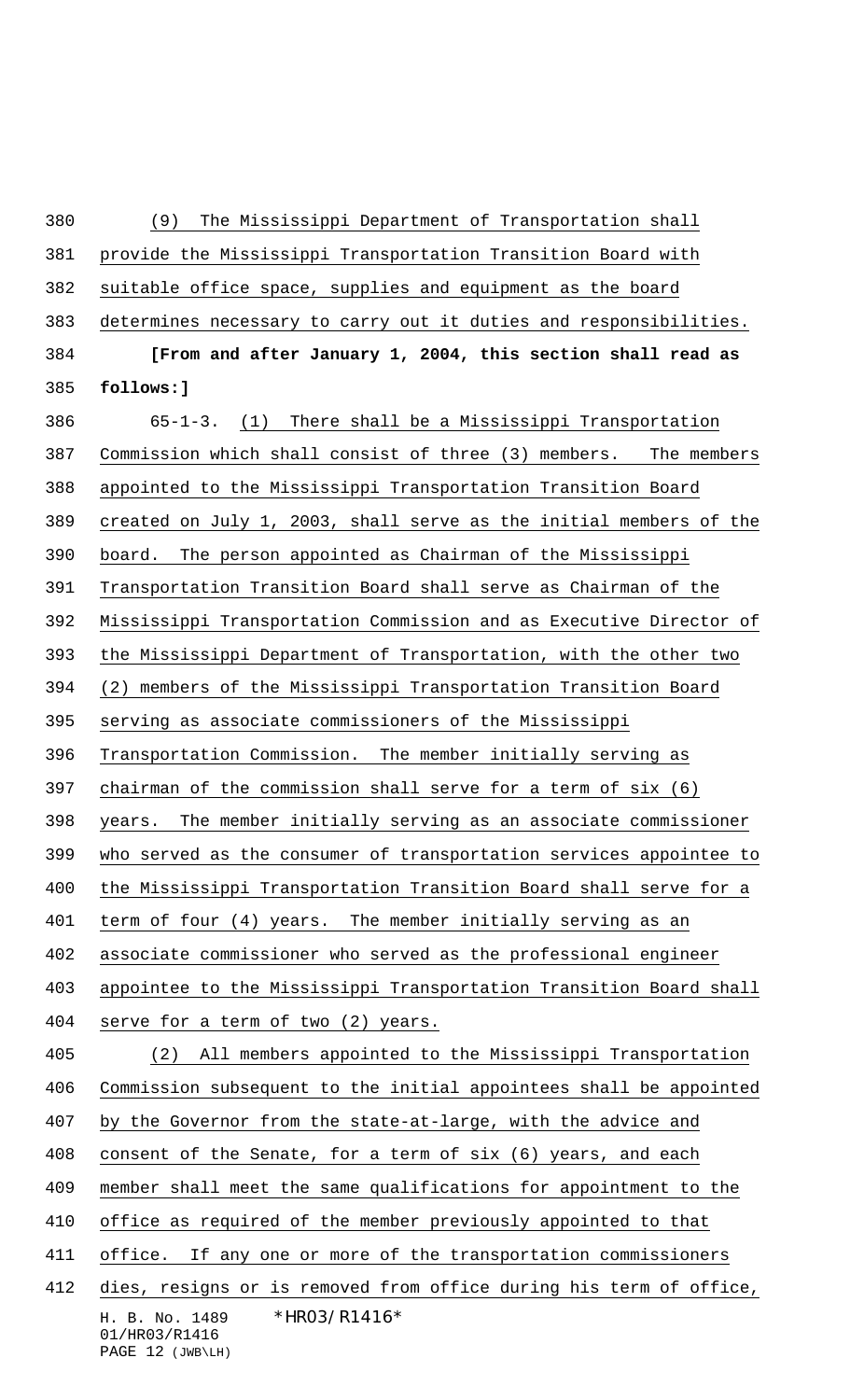the Governor shall fill the vacancy by appointment for the

 unexpired term. (3) Each of the transportation commissioners, before

 entering upon the discharge of the duties of his office, shall take and subscribe the oath of office required of other state officials and shall execute bond in the sum of Fifty Thousand Dollars (\$50,000.00), with some surety company authorized to do business in this state as surety, conditioned for the faithful performance of the duties of his office and for the faithful and true accounting of all funds or monies or property coming into his hands by virtue of his office, and conditioned further that all such funds, monies and property will be expended and used by him only for purposes authorized by law, said bond to be approved by the Governor or Attorney General and to be filed in the Office of 427 the Secretary of State. The premium on such bonds shall be paid out of the funds of the Mississippi Department of Transportation. (4) Members of the Transportation Commission shall receive such compensation as the Legislature, by law, may prescribe. (5) The Chairman of the Mississippi Transportation Commission shall be the chief executive officer of the Mississippi Department of Transportation and shall be responsible for directing the activities of the department. The chairman shall devote his full efforts to the position of chairman and may not have any other employment. The associate commissioners of the Mississippi Transportation Commission, along with the chairman of the commission, shall serve as the policy-making body for the department. Associate commissioners shall not be prohibited from being employed or engaged in any other occupation or profession that does not conflict or interfere with their duties as a member of the commission. SECTION 4. (1) There is created within the Mississippi Department of Transportation an office to be known as the Office

H. B. No. 1489 \* HRO3/R1416\* 01/HR03/R1416 of Value Engineering. This office shall be directed by a person

PAGE 13 (JWB\LH)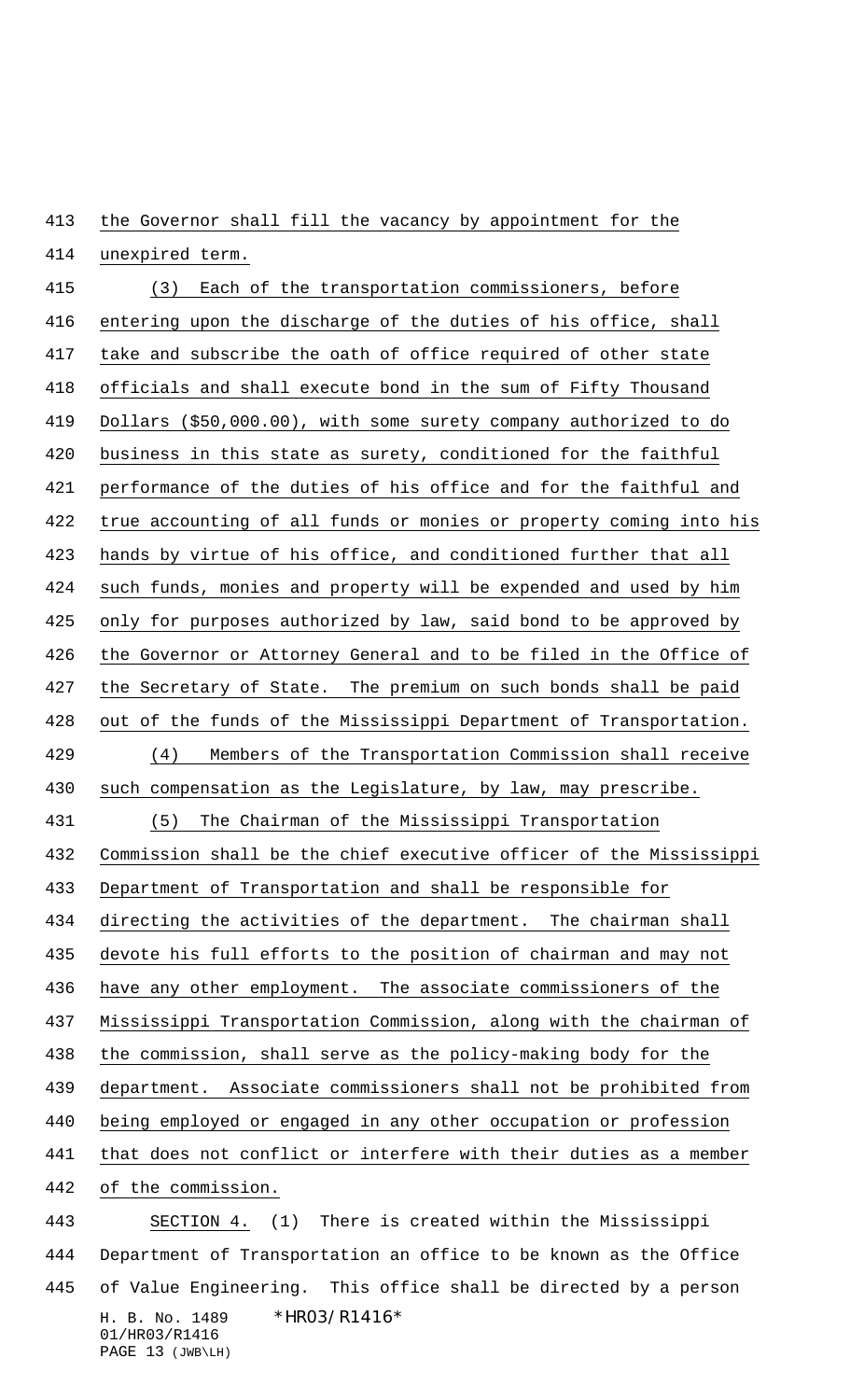who is a professional engineer registered in the State of Mississippi and who has ten (10) years of experience in civil engineering. The director of the office shall be selected by the Mississippi Transportation Commission and shall not be supervised by the executive director of the department. The director of the office shall have the authority to hire staff who shall be subject to the director's management and control. The Transportation Department shall be responsible for providing equipment, supplies and office space as required by the office.

(2) The Office of Value Engineering shall:

 (a) Review all plans and specifications for preliminary engineering, right-of-way acquisition and construction projects of the department and make reports on such plans to the Mississippi Transportation Commission;

 (b) Audit and evaluate the construction processes of the Mississippi Department of Transportation and report on these activities to the Mississippi Transportation Commission; and

 (c) Conduct any inspection or investigation necessary to assist the commission in carrying out its duties under law. SECTION 5. Section 65-1-8, Mississippi Code of 1972, is amended as follows:

 **[Until January 1, 2004, this section shall read as follows:]** 65-1-8. (1) The Mississippi Transportation Commission shall have the following general powers, duties and responsibilities:

 (a) To coordinate and develop a comprehensive, balanced transportation policy for the State of Mississippi;

 (b) To promote the coordinated and efficient use of all available and future modes of transportation;

 (c) To make recommendations to the Legislature regarding alterations or modifications in any existing transportation policies;

H. B. No. 1489 \* HRO3/R1416\* 01/HR03/R1416 PAGE 14 (JWB\LH)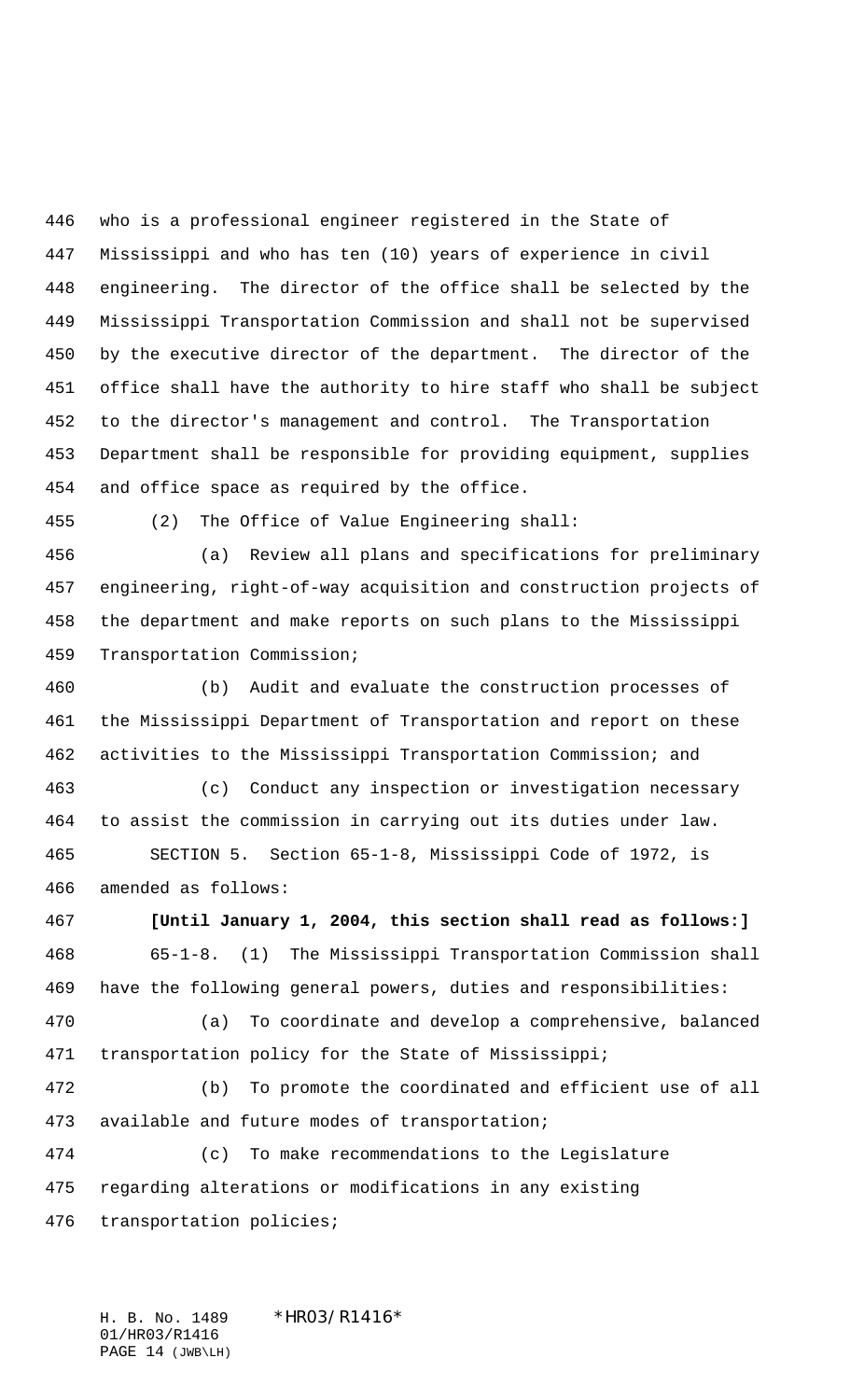(d) To study means of encouraging travel and transportation of goods by the combination of motor vehicle and other modes of transportation;

 **\* \* \***

 (e) To receive and provide for the expenditure of any funds made available to it by the Legislature, the federal government, or any other source.

 (2) In addition to the general powers, duties and responsibilities listed in subsection (1) of this section, the Mississippi Transportation Commission shall have the following specific powers:

 (a) To make rules and regulations whereby the transportation department shall change or relocate any and all highways herein or hereafter fixed as constituting a part of the state highway system, as may be deemed necessary or economical in the construction or maintenance thereof; to acquire by gift, purchase, condemnation, or otherwise, land or other property whatsoever that may be necessary for a state highway system as herein provided, with full consideration to be given to the stimulation of local public and private investment when acquiring such property in the vicinity of Mississippi towns, cities and population centers;

 (b) To enforce by mandamus, or other proper legal remedies, all legal rights or rights of action of the Mississippi Transportation Commission with other public bodies, corporations or persons;

H. B. No. 1489 \* HRO3/R1416\* 01/HR03/R1416 PAGE 15 (JWB\LH) (c) To make and publish rules, regulations and ordinances for the control of and the policing of the traffic on the state highways, and to prevent their abuse by any or all persons, natural or artificial, by trucks, tractors, trailers or any other heavy or destructive vehicles or machines, or by any other means whatsoever, by establishing weights of loads or of vehicles, types of tires, width of tire surfaces, length and width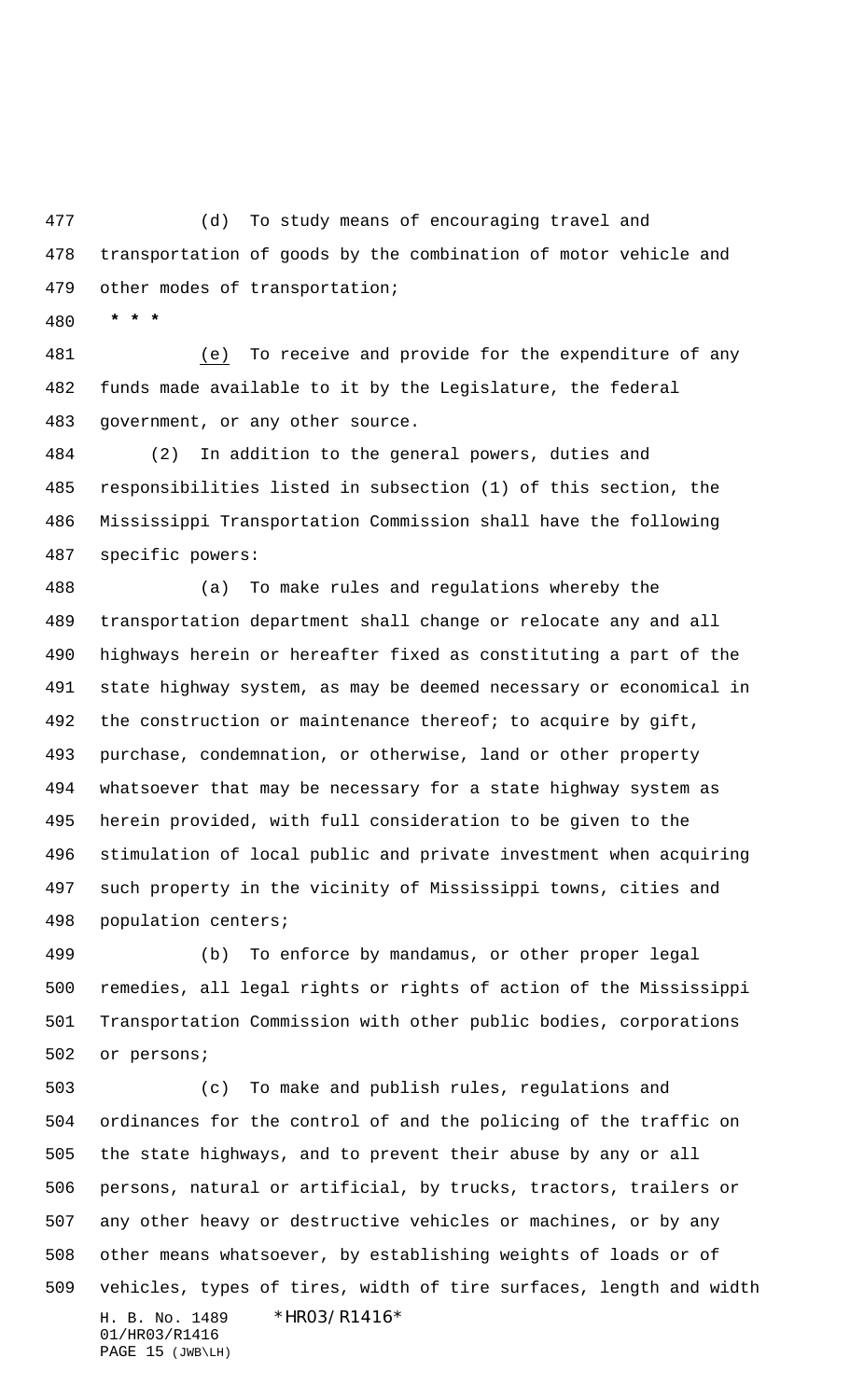of vehicles, with reasonable variations to meet approximate weather conditions, and all other proper police and protective regulations, and to provide ample means for the enforcement of same. The violation of any of the rules, regulations or ordinances so prescribed by the commission shall constitute a misdemeanor. No rule, regulation or ordinance shall be made that conflicts with any statute now in force or which may hereafter be enacted, or with any ordinance of municipalities. A monthly publication giving general information to the boards of supervisors, employees and the public may be issued under such rules and regulations as the commission may determine;

 (d) To give suitable numbers to highways and to change the number of any highway that shall become a part of the state highway system. However, nothing herein shall authorize the number of any highway to be changed so as to conflict with any designation thereof as a U.S. numbered highway. Where, by a specific act of the Legislature, the commission has been directed to give a certain number to a highway, the commission shall not 528 have the authority to change such number;

 (e) To make proper and reasonable rules, regulations, and ordinances for the placing, erection, removal or relocation of telephone, telegraph or other poles, signboards, fences, gas, water, sewerage, oil or other pipelines, and other obstructions that may, in the opinion of the commission, contribute to the hazards upon any of the state highways, or in any way interfere with the ordinary travel upon such highways, or the construction, reconstruction or maintenance thereof, and to make reasonable rules and regulations for the proper control thereof. Any violation of such rules or regulations or noncompliance with such ordinances shall constitute a misdemeanor.

H. B. No. 1489 \* HRO3/R1416\* Whenever the order of the commission shall require the removal of, or other changes in the location of telephone, telegraph, or other poles, signboards, gas, water, sewerage, oil

01/HR03/R1416 PAGE 16 (JWB\LH)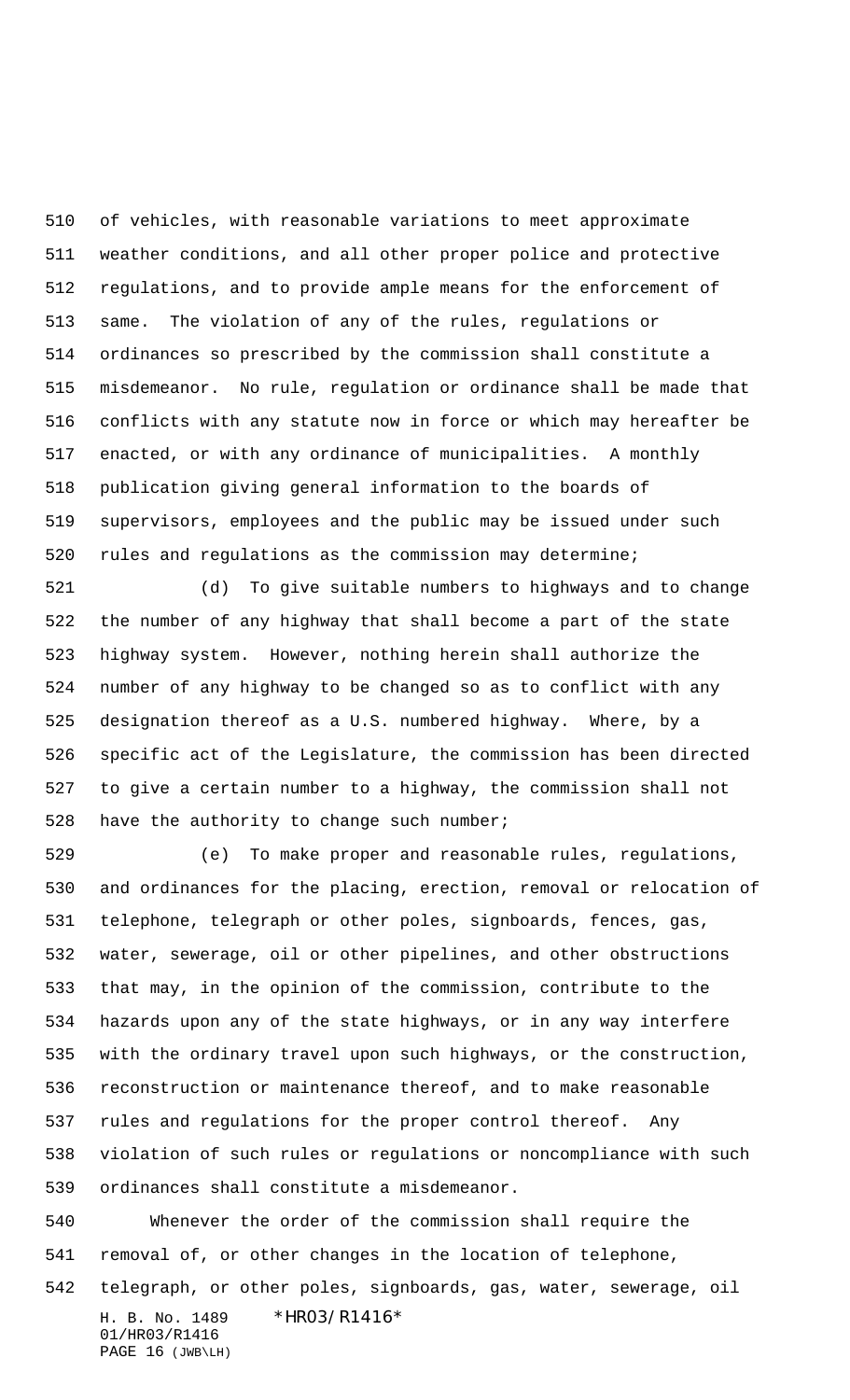or other pipelines; or other similar obstructions on the right-of-way or such other places where removal is required by law, the owners thereof shall at their own expense move or change the same to conform to the order of the commission. Any violation of such rules or regulations or noncompliance with such orders 548 shall constitute a misdemeanor;

 (f) To regulate and abandon grade crossings on any road fixed as a part of the state highway system, and whenever the commission, in order to avoid a grade crossing with the railroad, locates or constructs said road on one side of the railroad, the commission shall have the power to abandon and close such grade crossing, and whenever an underpass or overhead bridge is substituted for a grade crossing, the commission shall have power to abandon such grade crossing and any other crossing adjacent thereto. Included in the powers herein granted shall be the power to require the railroad at grade crossings, where any road of the state highway system crosses the same, to place signal posts with lights or other warning devices at such crossings at the expense of the railroad, and to regulate and abandon underpass or overhead bridges and, where abandoned because of the construction of a new underpass or overhead bridge, to close such old underpass or overhead bridge, or, in its discretion, to return the same to the jurisdiction of the county board of supervisors;

 (g) To make proper and reasonable rules and regulations to control the cutting or opening of the road surfaces for subsurface installations;

 (h) To make proper and reasonable rules and regulations for the removal from the public rights-of-way of any form of obstruction, to cooperate in improving their appearance, and to prescribe minimum clearance heights for seed conveyors, pipes, passageways or other structure of private or other ownership above the highways;

H. B. No. 1489 \*HRO3/R1416\* 01/HR03/R1416 PAGE 17 (JWB\LH)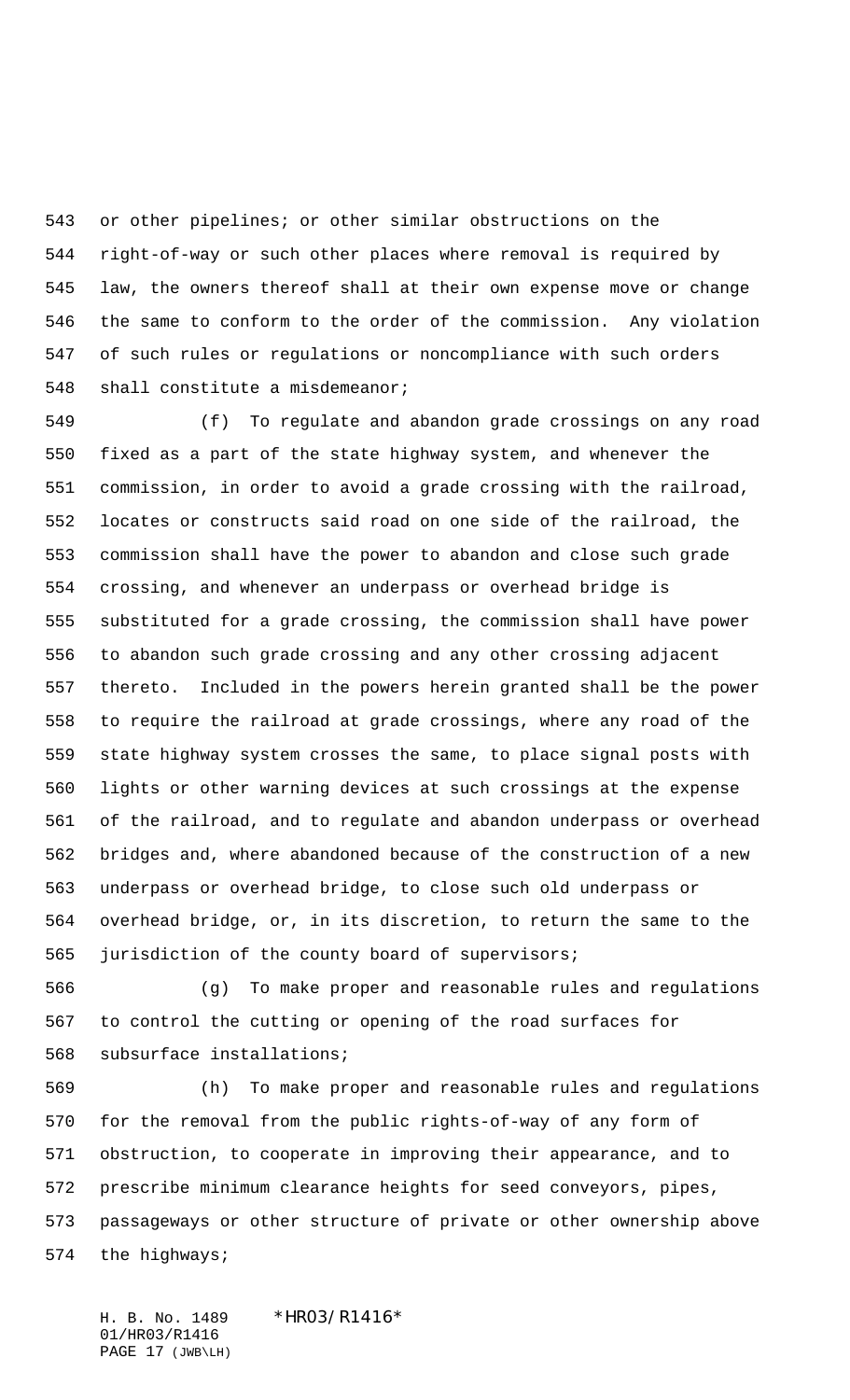(i) To establish, and have the transportation department maintain and operate, and to cooperate with the state educational institutions in establishing, enlarging, maintaining and operating a laboratory or laboratories for testing materials 579 and for other proper highway purposes;

 (j) To provide, under the direction and with the approval of the Department of Finance and Administration, suitable offices, shops and barns in the City of Jackson;

 (k) To establish and have enforced set-back regulations;

 (l) To cooperate with proper state authorities in producing limerock for highway purposes and to purchase same at cost;

 (m) To provide for the purchase of necessary equipment and vehicles and to provide for the repair and housing of same, to acquire by gift, purchase, condemnation or otherwise, land or lands and buildings in fee simple, and to authorize the Transportation Department to construct, lease or otherwise provide necessary and proper permanent district offices for the construction and maintenance divisions of the department, and for the repair and housing of the equipment and vehicles of the department; however, in each Supreme Court district only two (2) permanent district offices shall be set up, but a permanent status shall not be given to any such offices until so provided by act of the Legislature and in the meantime, all shops of the department shall be retained at their present location. As many local or subdistrict offices, shops or barns may be provided as is essential and proper to economical maintenance of the state highway system;

H. B. No. 1489 \*HR03/R1416\* 01/HR03/R1416 PAGE 18 (JWB\LH) (n) To cooperate with the Department of Archives and History in having placed and maintained suitable historical markers, including those which have been approved and purchased by the State Historical Commission, along state highways, and to have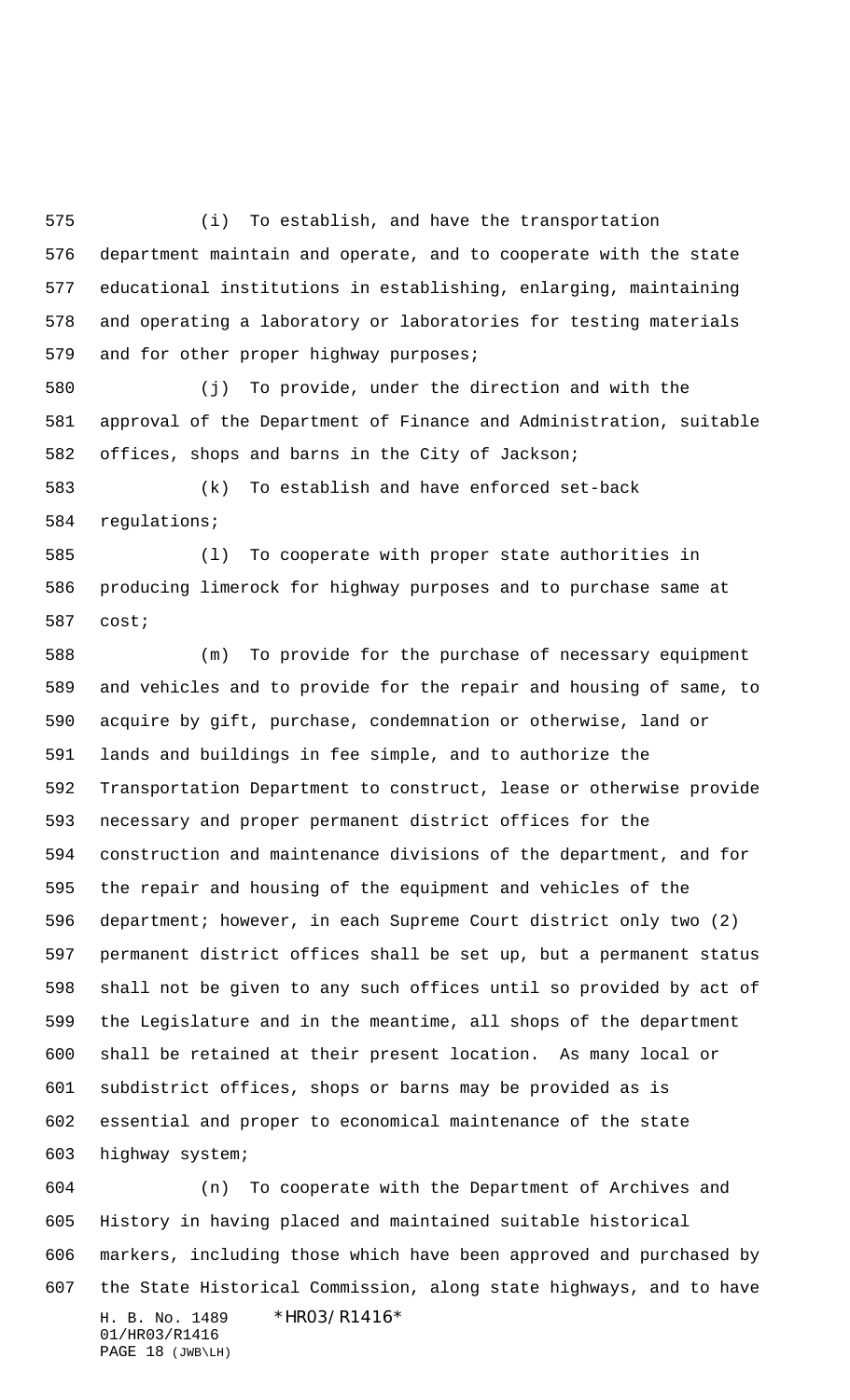constructed and maintained roadside driveways for convenience and safety in viewing them when necessary; however, no highway or bridge shall ever be memorialized to a man while living;

 (o) To cooperate, in its discretion, with the Mississippi Department of Wildlife, Fisheries and Parks in planning and constructing roadside parks upon the right-of-way of state highways, whether constructed, under construction, or planned; said parks to utilize where practical barrow pits used in construction of state highways for use as fishing ponds. Said parks shall be named for abundant flora and fauna existing in the area or for the first flora or fauna found on the site;

 (p) Unless otherwise prohibited by law, to make such contracts and execute such instruments containing such reasonable and necessary appropriate terms, provisions and conditions as in its absolute discretion it may deem necessary, proper or advisable, for the purpose of obtaining or securing financial assistance, grants or loans from the United States of America or any department or agency thereof, including contracts with several 626 counties of the state pertaining to the expenditure of such funds;

 (q) To cooperate with the Federal Highway Administration in the matter of location, construction and maintenance of the Great River Road, to expend such funds paid to the commission by the Federal Highway Administration or other federal agency, and to authorize the Transportation Department to erect suitable signs marking this highway, the cost of such signs to be paid from state highway funds other than earmarked construction funds;

H. B. No. 1489 \* HRO3/R1416\* 01/HR03/R1416 PAGE 19 (JWB\LH) (r) To cooperate, in its discretion, with the Mississippi Forestry Commission and the School of Forestry, Mississippi State University, in a forestry management program, including planting, thinning, cutting and selling, upon the right-of-way of any highway, constructed, acquired or maintained by the Transportation Department, and to sell and dispose of any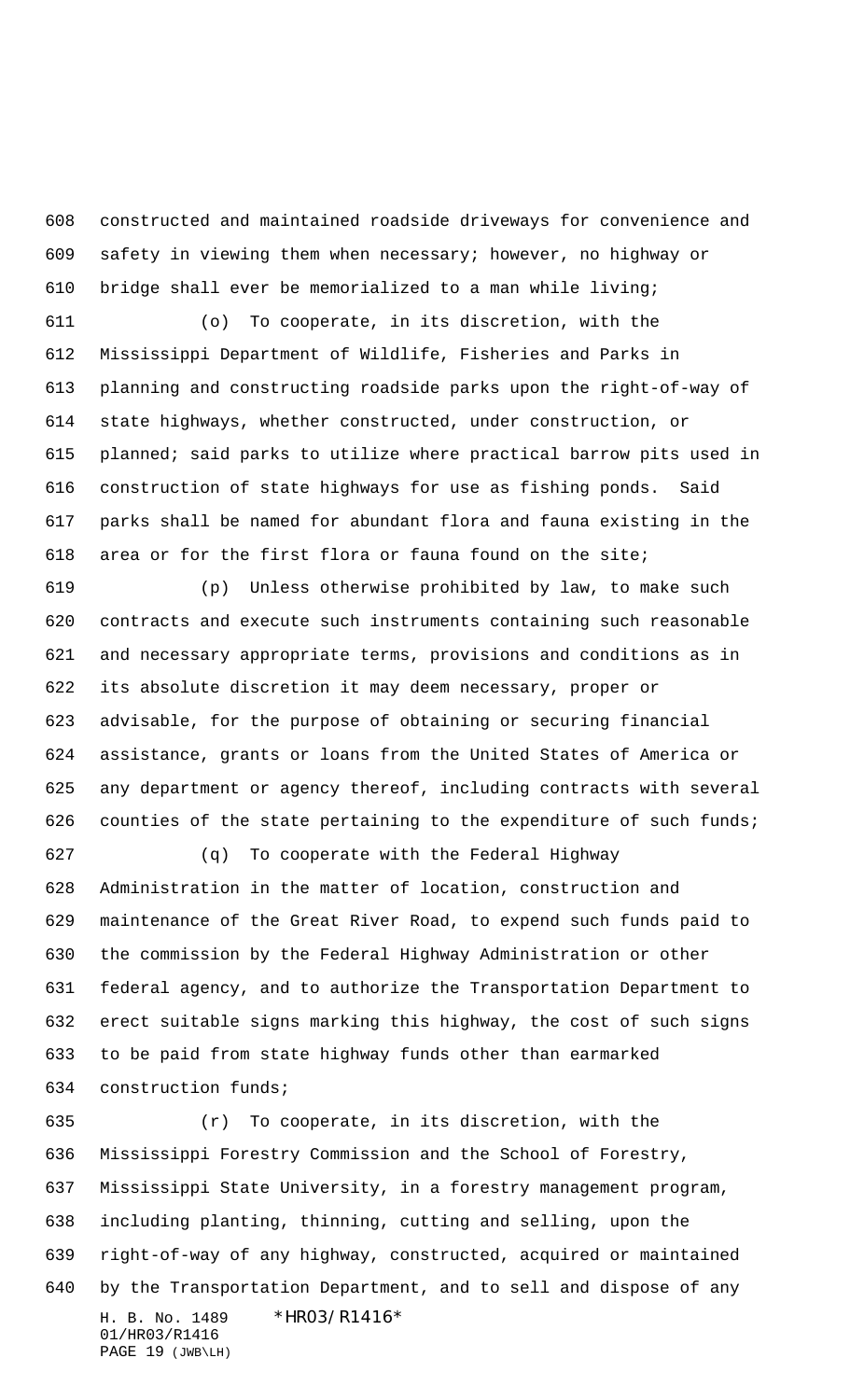and all growing timber standing, lying or being on any right-of-way acquired by the commission for highway purposes in the future; such sale or sales to be made in accordance with the sale of personal property which has become unnecessary for public use as provided for in Section 65-1-123, Mississippi Code of 1972;

 (s) To expend funds in cooperation with the Division of Plant Industry, Mississippi Department of Agriculture and Commerce, the United States government or any department or agency thereof, or with any department or agency of this state, to control, suppress or eradicate serious insect pests, rodents, plant parasites and plant diseases on the state highway rights-of-way;

 (t) To provide for the placement, erection and maintenance of motorist services business signs and supports within state highway rights-of-way in accordance with current state and federal laws and regulations governing the placement of traffic control devices on state highways, and to establish and collect reasonable fees from the businesses having information on such signs;

H. B. No. 1489 \* HRO3/R1416\* (u) To request and to accept the use of persons convicted of an offense, whether a felony or a misdemeanor, for work on any road construction, repair or other project of the Transportation Department. The commission is also authorized to request and to accept the use of persons who have not been convicted of an offense but who are required to fulfill certain court-imposed conditions pursuant to Section 41-29-150(d)(1) or 99-15-26, Mississippi Code of 1972, or the Pretrial Intervention Act, being Sections 99-15-101 through 99-15-127, Mississippi Code of 1972. The commission is authorized to enter into any agreements with the Department of Corrections, the State Parole Board, any criminal court of this state, and any other proper official regarding the working, guarding, safekeeping, clothing and subsistence of such persons performing work for the

01/HR03/R1416 PAGE 20 (JWB\LH)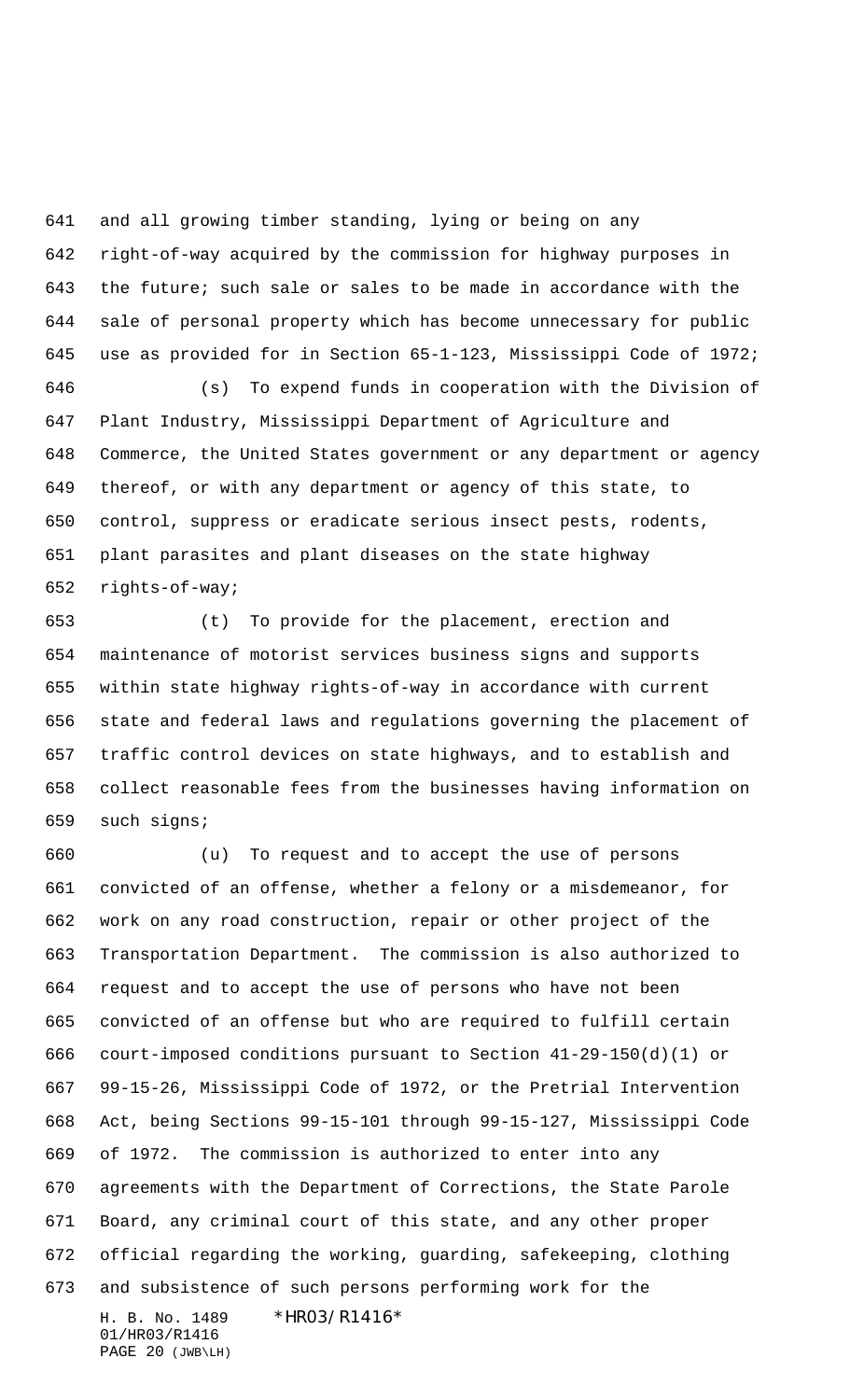Transportation Department. Such persons shall not be deemed agents, employees or involuntary servants of the Transportation Department while performing such work or while going to and from work or other specified areas;

 (v) To provide for the administration of the railroad revitalization program pursuant to Section 57-43-1 et seq.;

 (w) The Mississippi Transportation Commission is further authorized, in its discretion, to expend funds for the purchase of service pins for employees of the Mississippi Transportation Department;

 (x) To cooperate with the State Tax Commission by providing for weight enforcement field personnel to collect and assess taxes, fees and penalties and to perform all duties as required pursuant to Section 27-55-501 et seq., Sections 27-19-1 et seq., 27-55-1 et seq., 27-59-1 et seq. and 27-61-1 et seq., Mississippi Code of 1972, with regard to vehicles subject to the jurisdiction of the Office of Weight Enforcement. All collections and assessments shall be transferred daily to the State Tax Commission;

 (y) The Mississippi Transportation Commission may delegate the authority to enter into a supplemental agreement to a contract previously approved by the commission if the supplemental agreement involves an additional expenditure not to exceed One Hundred Thousand Dollars (\$100,000.00);

 (z) (i) The Mississippi Transportation Commission, in its discretion, may enter into agreements with any county, municipality, county transportation commission, business, corporation, partnership, association, individual or other legal entity, for the purpose of accelerating the completion date of scheduled highway construction projects.

H. B. No. 1489 \*HR03/R1416\* 01/HR03/R1416 (ii) Such an agreement may permit the cost of a highway construction project to be advanced to the commission by a county, municipality, county transportation commission, business,

```
PAGE 21 (JWB\LH)
```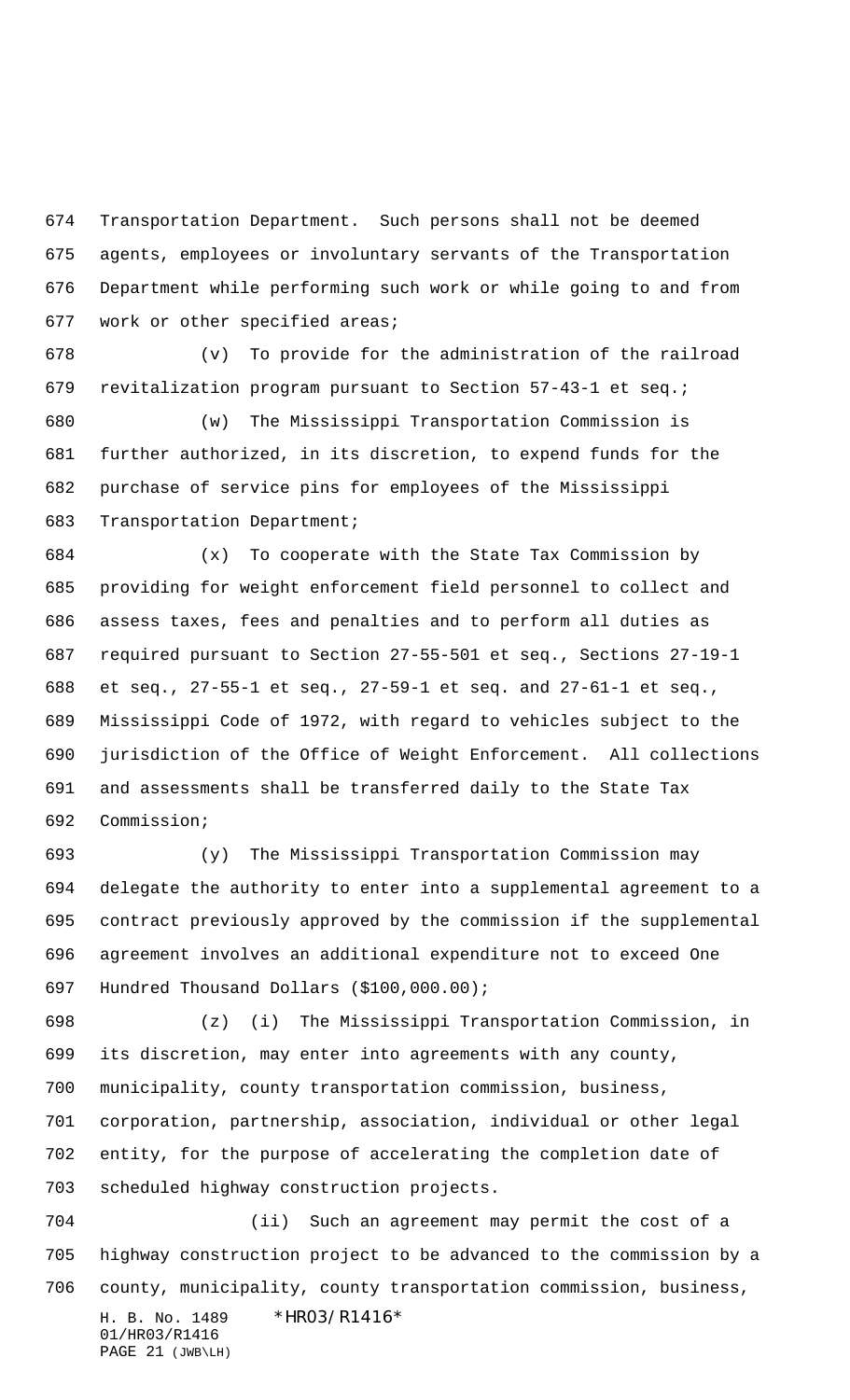corporation, partnership, association, individual or other legal entity, and repaid to such entity by the commission when highway construction funds become available; provided, however, that repayment of funds advanced to the Mississippi Transportation Commission shall be made no sooner than the commission's identified projected revenue schedule for funding of that particular construction project, and no other scheduled highway construction project established by statute or by the commission may be delayed by an advanced funding project authorized under this paragraph (z). Repayments to an entity that advances funds to the Mississippi Transportation Commission under this paragraph (z) may not include interest or other fees or charges, and the total amount repaid shall not exceed the total amount of funds advanced to the commission by the entity.

 (iii) In considering whether to enter into such an agreement, the commission shall consider the availability of financial resources, the effect of such agreement on other ongoing highway construction, the urgency of the public's need for swift completion of the project and any other relevant factors.

 (iv) Such an agreement shall be executed only upon a finding by the commission, spread upon its minutes, that the acceleration of the scheduled project is both feasible and beneficial. The commission shall also spread upon its minutes its findings with regard to the factors required to be considered pursuant to item (iii) of this paragraph (z).

 (3) The Mississippi Transportation Commission shall require the executive director to carry out project planning as required under Section 65-1-10 for any preliminary engineering,

 right-of-way acquisition or construction project activities of the department.

 (4) The Mississippi Transportation Commission shall establish, as provided for in Section 3 of this act, an Office of

H. B. No. 1489 \* HRO3/R1416\* 01/HR03/R1416 Value Engineering whose director shall report and be subordinate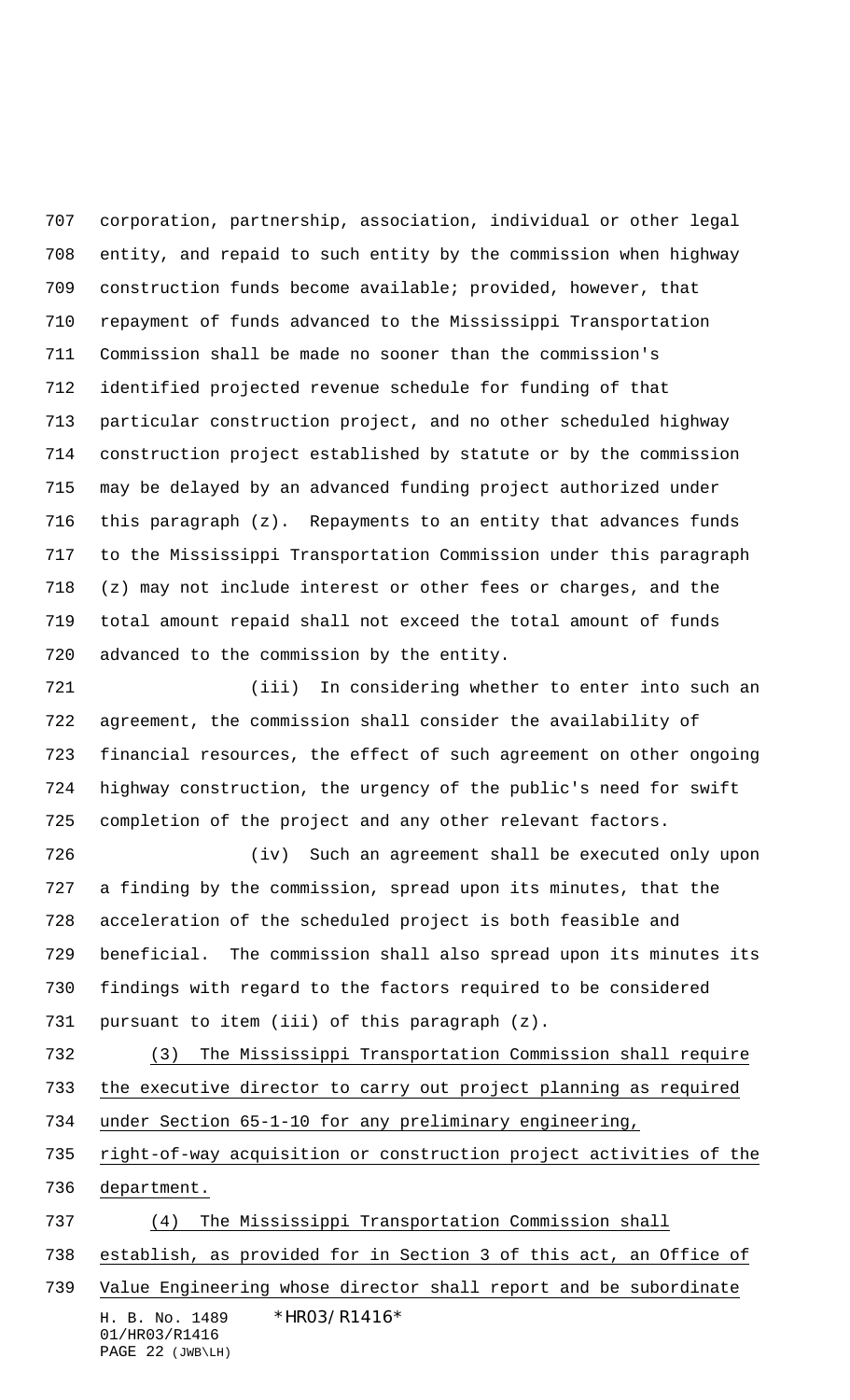to the commission. The commission shall not delegate to the executive director the authority to hire, direct, manage, discipline, or terminate the director of this office or any 743 personnel assigned to the office. (5) The Mississippi Transportation Commission shall report to the Legislature no later than June 30, 2002, on causes of roadbed deterioration for all highways in the state highway system and include proposed remedies for these problems. (6) In addition to its other powers and duties, the Mississippi Transportation Commission shall institute a procedure for the post-acceptance inspection and investigation of new segments built in the state highway system, including, but not limited to, segments authorized in Sections 65-3-97 and 65-39-1. If the commission finds that a segment was accepted by the department that did not conform to construction specifications, the commission may fine the contractor, after notice and hearing, an amount equal to ten percent (10%) of the contract amount paid to the contractor. Any administrative proceedings authorized under this subsection must be brought within three (3) years after acceptance by the Department of Transportation of the highway segment. (7) The commission may not let paving contracts for a segment separately from grade, drain or bridge contracts. **[From and after January 1, 2004, this section shall read as follows:]** 65-1-8. (1) The Mississippi Transportation Commission shall have the following general powers, duties and responsibilities: (a) To coordinate and develop a comprehensive, balanced transportation policy for the State of Mississippi; (b) To promote the coordinated and efficient use of all available and future modes of transportation;

H. B. No. 1489 \* HRO3/R1416\* 01/HR03/R1416 PAGE 23 (JWB\LH)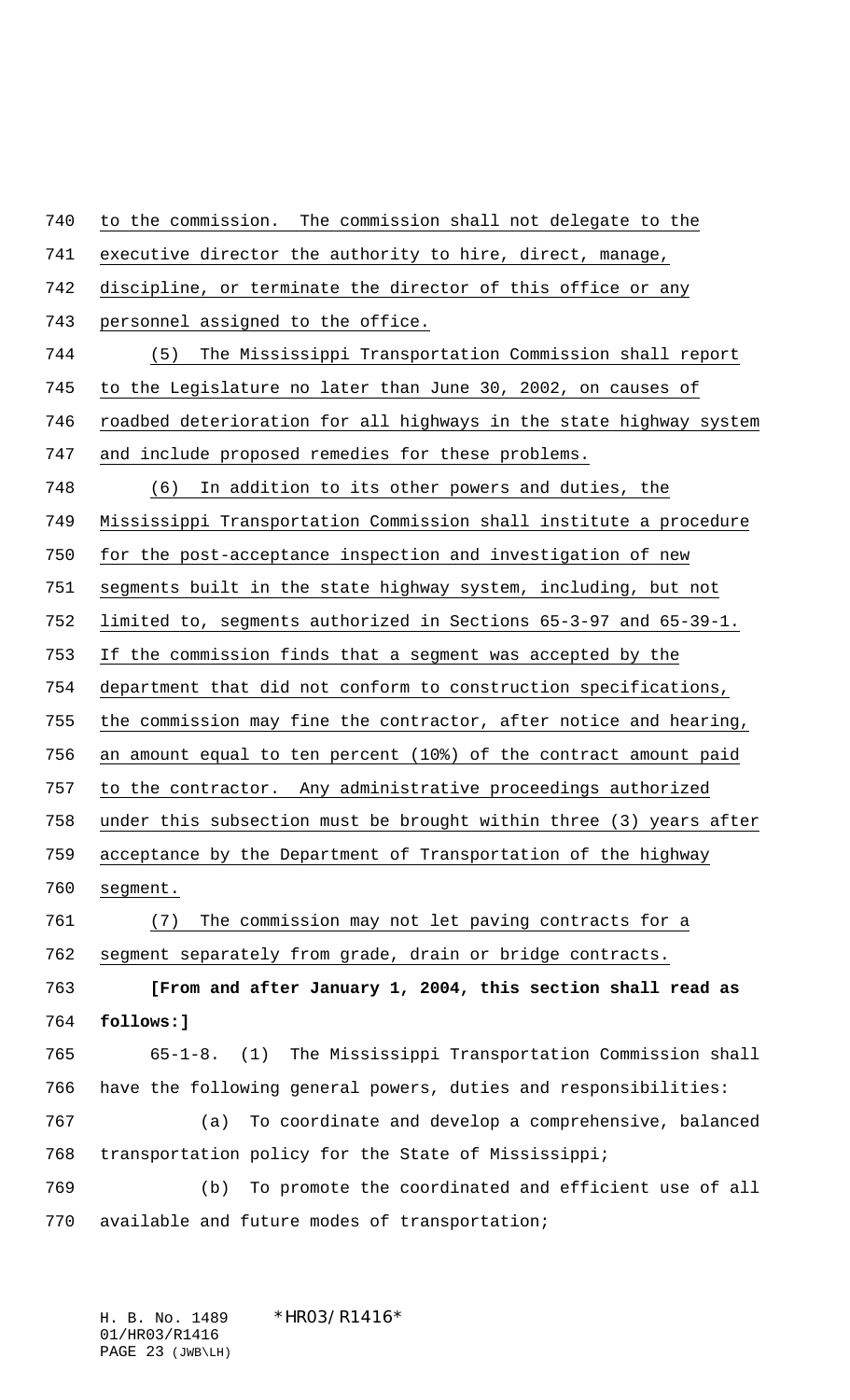(c) To make recommendations to the Legislature regarding alterations or modifications in any existing transportation policies;

 (d) To study means of encouraging travel and transportation of goods by the combination of motor vehicle and other modes of transportation;

 **\* \* \***

 (e) To receive and provide for the expenditure of any funds made available to it by the Legislature, the federal government, or any other source.

 (2) In addition to the general powers, duties and responsibilities listed in subsection (1) of this section, the Mississippi Transportation Commission shall have the following specific powers:

 (a) To make rules and regulations whereby the transportation department shall change or relocate any and all highways herein or hereafter fixed as constituting a part of the state highway system, as may be deemed necessary or economical in 789 the construction or maintenance thereof; to acquire by gift, purchase, condemnation, or otherwise, land or other property whatsoever that may be necessary for a state highway system as herein provided, with full consideration to be given to the stimulation of local public and private investment when acquiring such property in the vicinity of Mississippi towns, cities and population centers;

 (b) To enforce by mandamus, or other proper legal remedies, all legal rights or rights of action of the Mississippi Transportation Commission with other public bodies, corporations or persons;

H. B. No. 1489 \*HR03/R1416\* 01/HR03/R1416 PAGE 24 (JWB\LH) (c) To make and publish rules, regulations and ordinances for the control of and the policing of the traffic on the state highways, and to prevent their abuse by any or all persons, natural or artificial, by trucks, tractors, trailers or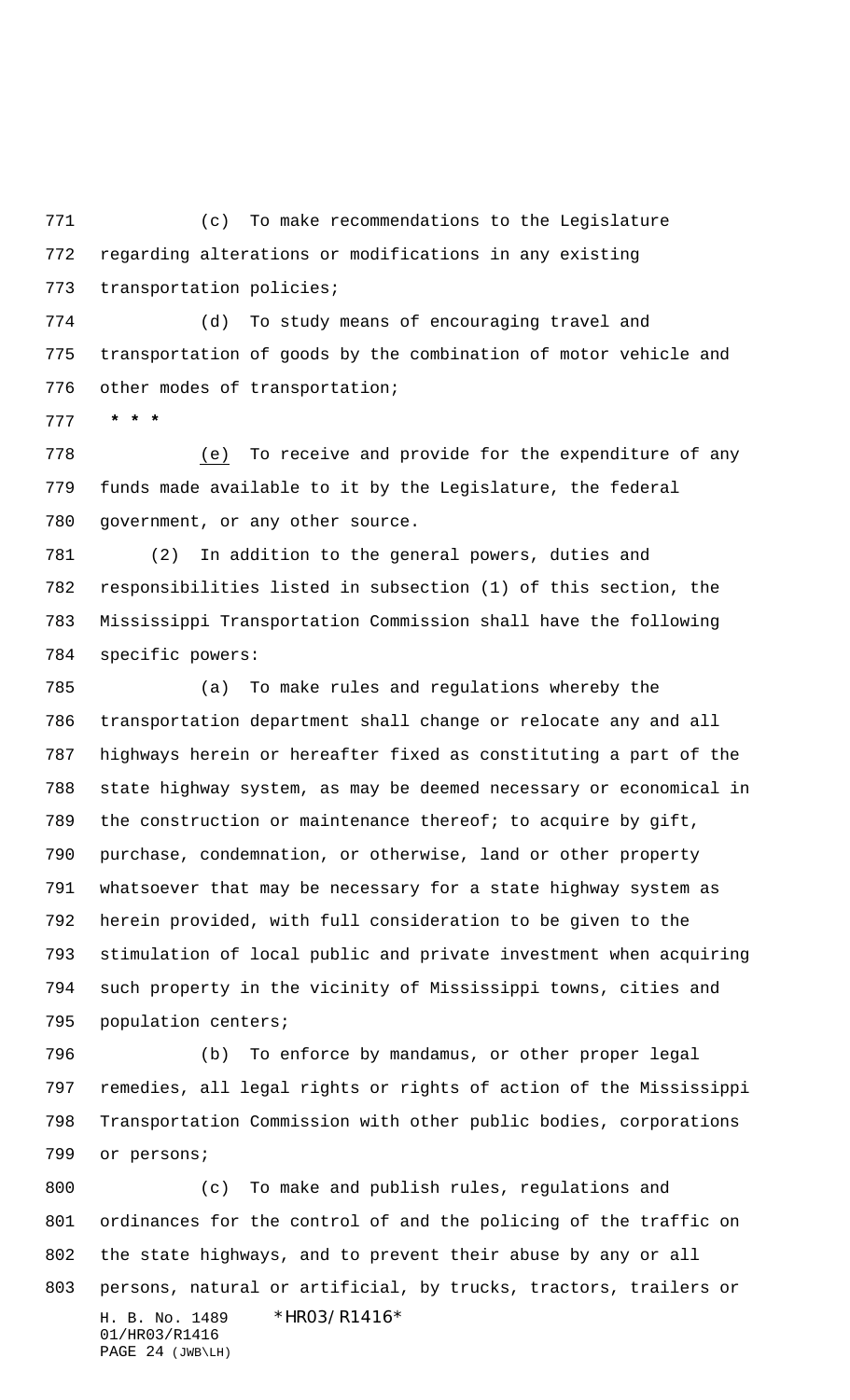any other heavy or destructive vehicles or machines, or by any other means whatsoever, by establishing weights of loads or of vehicles, types of tires, width of tire surfaces, length and width of vehicles, with reasonable variations to meet approximate weather conditions, and all other proper police and protective regulations, and to provide ample means for the enforcement of same. The violation of any of the rules, regulations or ordinances so prescribed by the commission shall constitute a misdemeanor. No rule, regulation or ordinance shall be made that conflicts with any statute now in force or which may hereafter be enacted, or with any ordinance of municipalities. A monthly publication giving general information to the boards of supervisors, employees and the public may be issued under such 817 rules and regulations as the commission may determine;  **\* \* \***

819 (d) To make proper and reasonable rules, regulations, and ordinances for the placing, erection, removal or relocation of telephone, telegraph or other poles, signboards, fences, gas, water, sewerage, oil or other pipelines, and other obstructions that may, in the opinion of the commission, contribute to the hazards upon any of the state highways, or in any way interfere with the ordinary travel upon such highways, or the construction, reconstruction or maintenance thereof, and to make reasonable rules and regulations for the proper control thereof. Any violation of such rules or regulations or noncompliance with such ordinances shall constitute a misdemeanor.

H. B. No. 1489 \* HRO3/R1416\* 01/HR03/R1416 Whenever the order of the commission shall require the removal of, or other changes in the location of telephone, telegraph, or other poles, signboards, gas, water, sewerage, oil or other pipelines; or other similar obstructions on the right-of-way or such other places where removal is required by law, the owners thereof shall at their own expense move or change the same to conform to the order of the commission. Any violation

PAGE 25 (JWB\LH)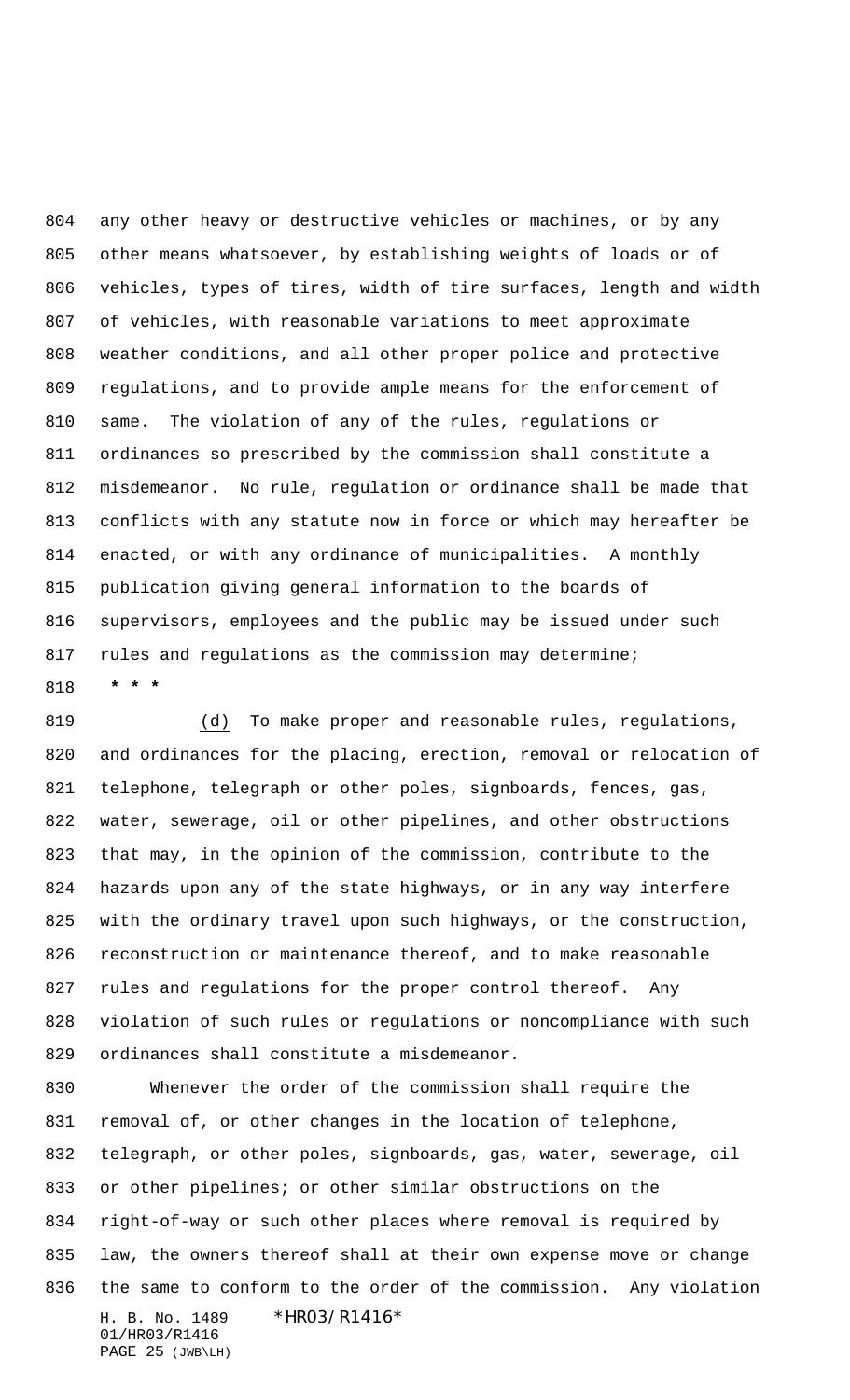of such rules or regulations or noncompliance with such orders 838 shall constitute a misdemeanor;

 (f) To regulate and abandon grade crossings on any road fixed as a part of the state highway system, and whenever the commission, in order to avoid a grade crossing with the railroad, locates or constructs said road on one side of the railroad, the commission shall have the power to abandon and close such grade crossing, and whenever an underpass or overhead bridge is substituted for a grade crossing, the commission shall have power to abandon such grade crossing and any other crossing adjacent thereto. Included in the powers herein granted shall be the power to require the railroad at grade crossings, where any road of the state highway system crosses the same, to place signal posts with lights or other warning devices at such crossings at the expense of the railroad, and to regulate and abandon underpass or overhead bridges and, where abandoned because of the construction of a new underpass or overhead bridge, to close such old underpass or overhead bridge, or, in its discretion, to return the same to the 855 jurisdiction of the county board of supervisors;

 (g) To make proper and reasonable rules and regulations to control the cutting or opening of the road surfaces for subsurface installations;

 (h) To make proper and reasonable rules and regulations for the removal from the public rights-of-way of any form of obstruction, to cooperate in improving their appearance, and to prescribe minimum clearance heights for seed conveyors, pipes, passageways or other structure of private or other ownership above the highways;

 **\* \* \***

 (i) To establish and have enforced set-back regulations;

 **\* \* \***

H. B. No. 1489 \*HRO3/R1416\* 01/HR03/R1416 PAGE 26 (JWB\LH)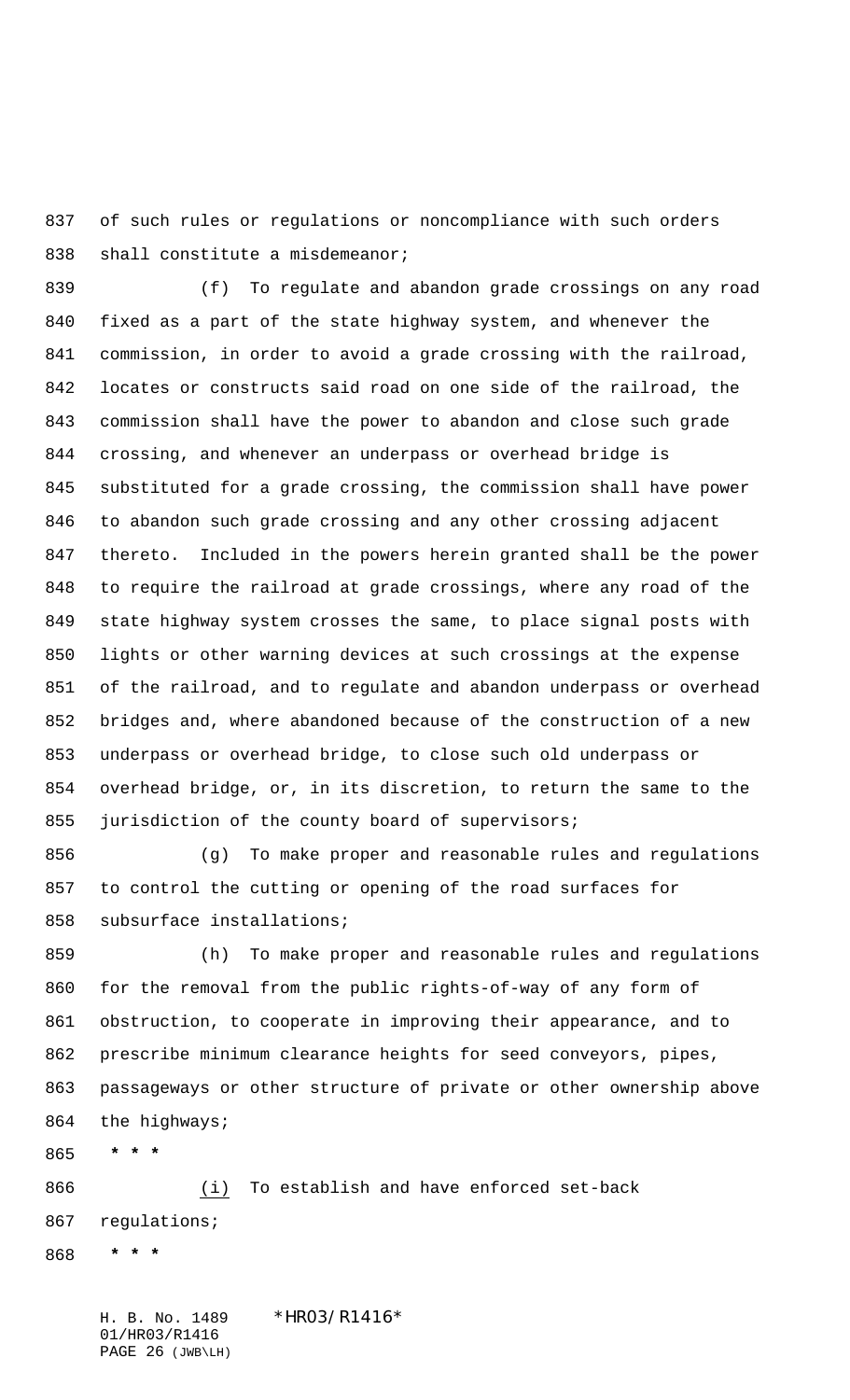(j) **\* \* \*** To acquire by gift, purchase, condemnation or otherwise, land or lands and buildings in fee simple **\* \* \***;  **\* \* \***

 (k) Unless otherwise prohibited by law, to make such contracts and execute such instruments containing such reasonable and necessary appropriate terms, provisions and conditions as in its absolute discretion it may deem necessary, proper or advisable, for the purpose of obtaining or securing financial assistance, grants or loans from the United States of America or any department or agency thereof, including contracts with several 879 counties of the state pertaining to the expenditure of such funds;

 (l) To cooperate with the Federal Highway Administration in the matter of location, construction and maintenance of the Great River Road, to expend such funds paid to the commission by the Federal Highway Administration or other federal agency, and to authorize the Transportation Department to erect suitable signs marking this highway, the cost of such signs to be paid from state highway funds other than earmarked 887 construction funds;

 **\* \* \***

 (m) To provide for the administration of the railroad 890 revitalization program pursuant to Section 57-43-1 et seq.;  **\* \* \***

 (n) To cooperate with the State Tax Commission by providing for weight enforcement field personnel to collect and assess taxes, fees and penalties and to perform all duties as required pursuant to Section 27-55-501 et seq., Sections 27-19-1 et seq., 27-55-1 et seq., 27-59-1 et seq. and 27-61-1 et seq., Mississippi Code of 1972, with regard to vehicles subject to the jurisdiction of the Office of Weight Enforcement. All collections and assessments shall be transferred daily to the State Tax Commission;

H. B. No. 1489 \*HRO3/R1416\* 01/HR03/R1416 PAGE 27 (JWB\LH)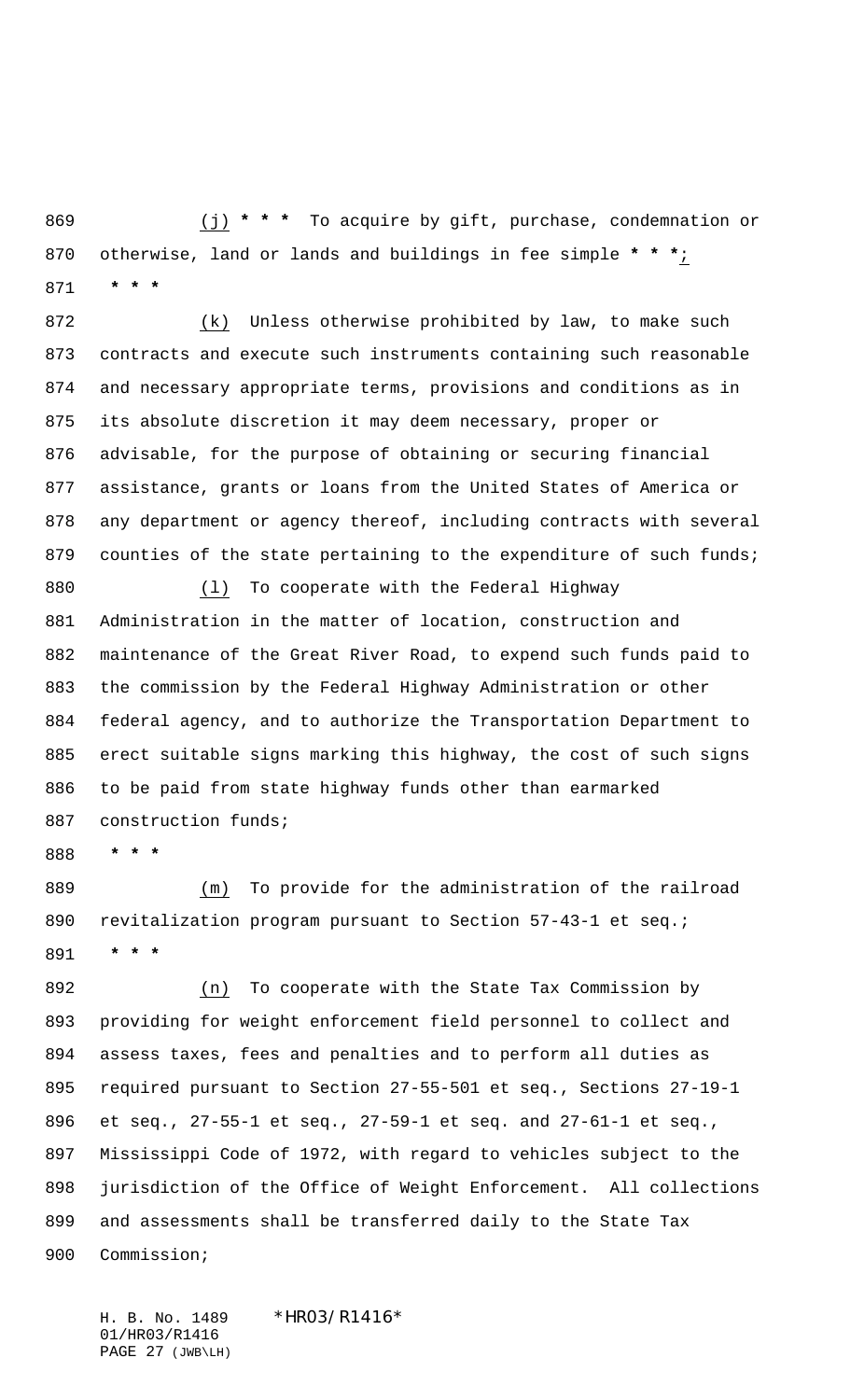(o) The Mississippi Transportation Commission may delegate the authority to enter into a supplemental agreement to a contract previously approved by the commission if the supplemental agreement involves an additional expenditure not to exceed One 905 Hundred Thousand Dollars (\$100,000.00);

 (p) (i) The Mississippi Transportation Commission, in its discretion, may enter into agreements with any county, municipality, county transportation commission, business, corporation, partnership, association, individual or other legal entity, for the purpose of accelerating the completion date of scheduled highway construction projects.

 (ii) Such an agreement may permit the cost of a highway construction project to be advanced to the commission by a county, municipality, county transportation commission, business, corporation, partnership, association, individual or other legal entity, and repaid to such entity by the commission when highway construction funds become available; provided, however, that repayment of funds advanced to the Mississippi Transportation Commission shall be made no sooner than the commission's identified projected revenue schedule for funding of that particular construction project, and no other scheduled highway construction project established by statute or by the commission may be delayed by an advanced funding project authorized under this paragraph (p). Repayments to an entity that advances funds to the Mississippi Transportation Commission under this paragraph (z) may not include interest or other fees or charges, and the total amount repaid shall not exceed the total amount of funds advanced to the commission by the entity.

 (iii) In considering whether to enter into such an agreement, the commission shall consider the availability of financial resources, the effect of such agreement on other ongoing highway construction, the urgency of the public's need for swift completion of the project and any other relevant factors.

H. B. No. 1489 \* HRO3/R1416\* 01/HR03/R1416 PAGE 28 (JWB\LH)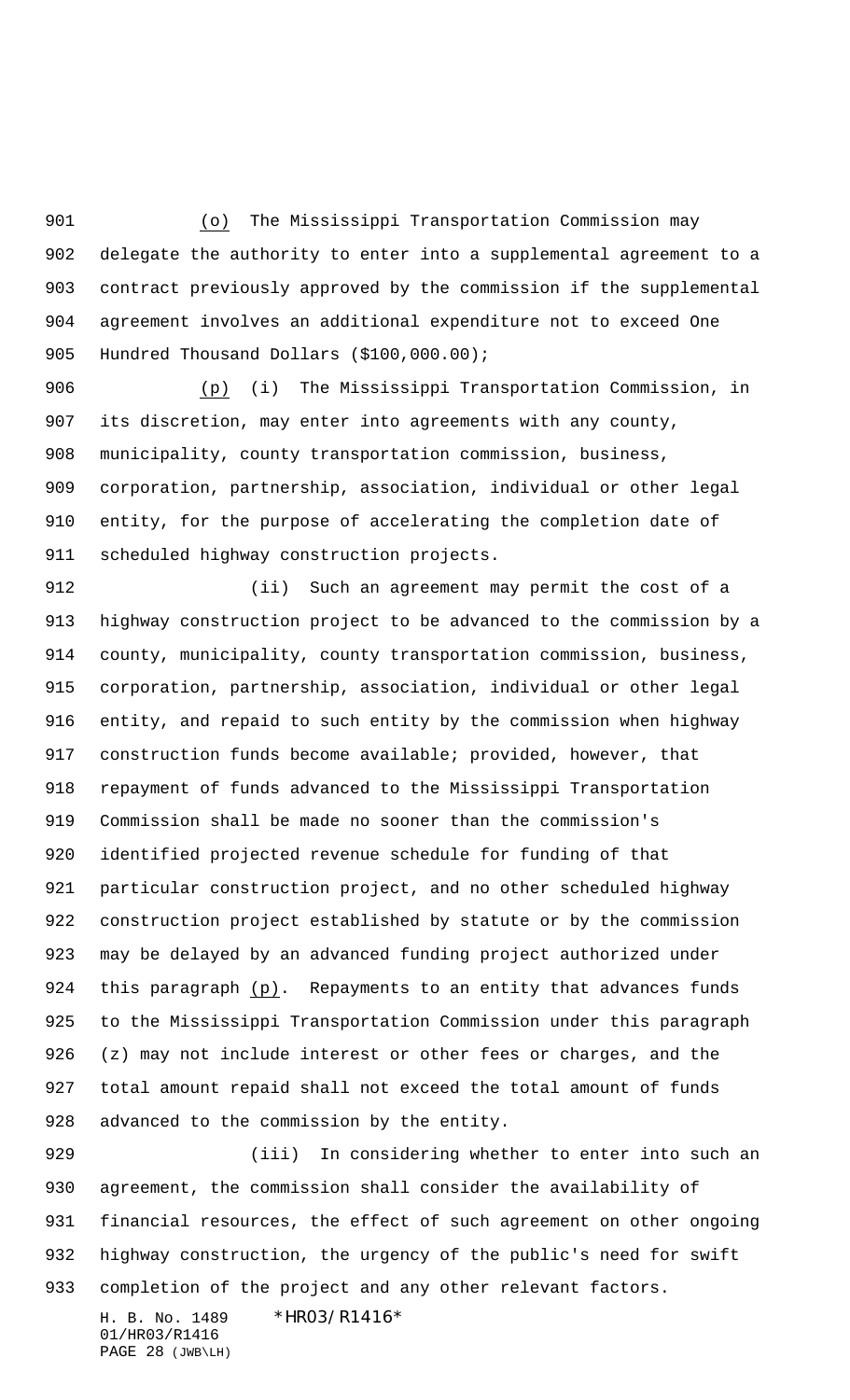H. B. No. 1489 \*HR03/R1416\* 01/HR03/R1416 PAGE 29 (JWB\LH) a finding by the commission, spread upon its minutes, that the acceleration of the scheduled project is both feasible and beneficial. The commission shall also spread upon its minutes its findings with regard to the factors required to be considered pursuant to item (iii) of this paragraph (p). (3) The Chairman of the Mississippi Transportation Commission shall carry out project planning as required under Section 65-1-10 for any preliminary engineering, right-of-way 943 acquisition or construction project activities of the department. (4) The Mississippi Transportation Commission shall establish, as provided for in Section 4 of this act, an Office of Value Engineering whose director shall report and be subordinate to the commission. The commission shall not delegate to the chairman the authority to hire, direct, manage, discipline, or terminate the director of this office or any personnel assigned to the office. (5) In addition to its other powers and duties, the Mississippi Transportation Commission shall institute a procedure for the post-acceptance inspection and investigation of new segments built in the state highway system, including, but not limited to, segments authorized in Sections 65-3-97 and 65-39-1. If the commission finds that a segment was accepted by the department that did not conform to construction specifications, 958 the commission may fine the contractor, after notice and hearing, an amount equal to ten percent (10%) of the contract amount paid to the contractor. Any administrative proceedings authorized under this subsection must be brought within three (3) years after acceptance by the department of the highway segment. (6) The commission may not let paving contracts for a segment separately from grade, drain or bridge contracts. SECTION 6. Section 65-1-10, Mississippi Code of 1972, is amended as follows:

(iv) Such an agreement shall be executed only upon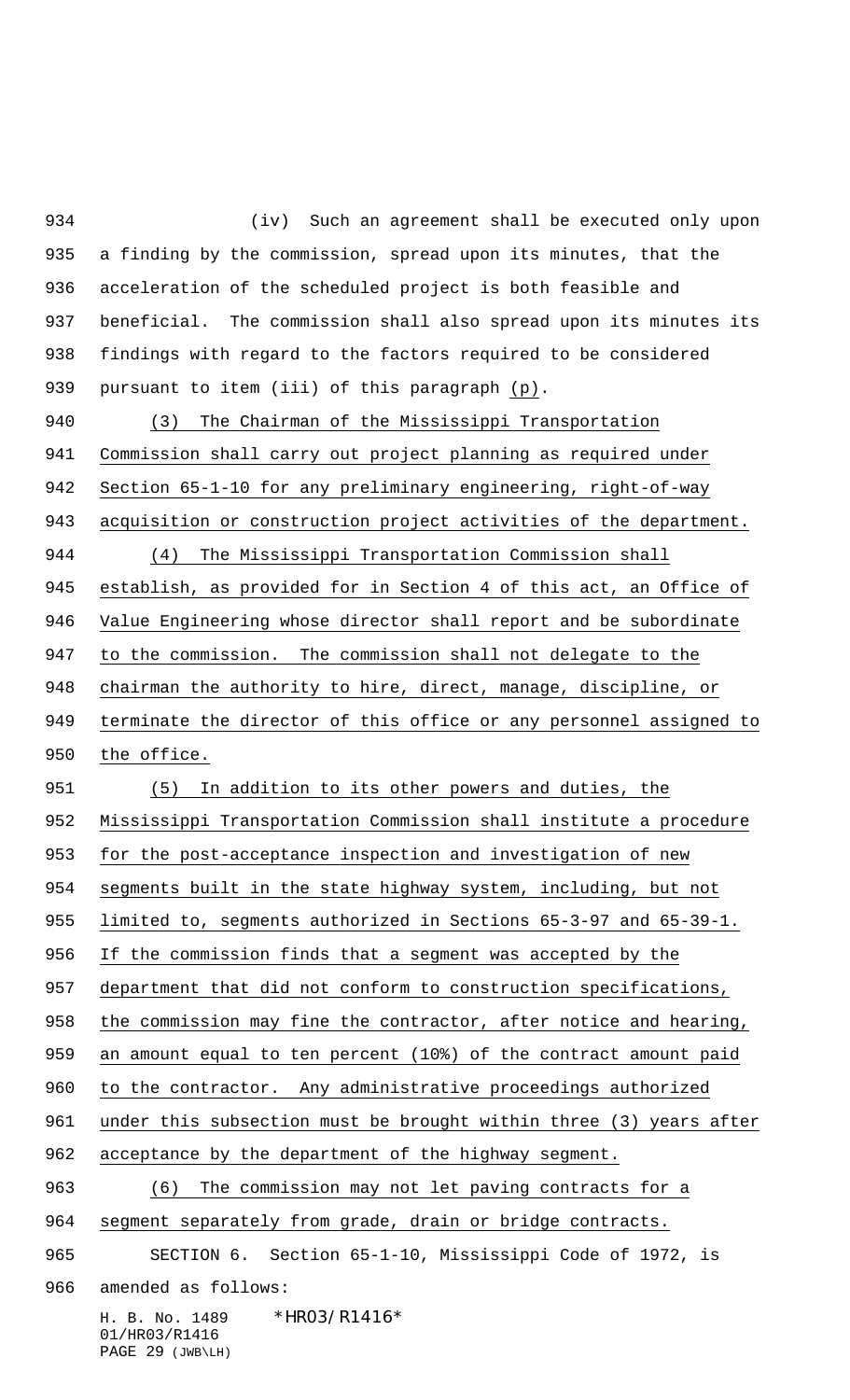**[Until January 1, 2004, this section shall read as follows:]** 65-1-10. Under the authority of the Mississippi Transportation Commission, and in conformity with its orders as spread on its minutes, the executive director shall:

 (a) Unless otherwise provided by law, appoint a director in charge of each operating office of the department who shall be responsible to the executive director for the operation of such office. Each such director shall be qualified and experienced in the functions performed by the office under his charge;

 (b) Administer the policies promulgated by the commission;

 (c) Supervise and direct all administrative and 980 technical activities of the department;

981 (d) Organize the offices and bureaus of the department; (e) Coordinate the activities of the various offices of 983 the department;

 (f) Fix the compensation of employees of the department and require any employee to give bond to the State of Mississippi for the faithful performance of his duties in an amount the executive director deems appropriate. Premiums on all bonds so required shall be paid out of any funds available to the 989 department;

 (g) Recommend such studies and investigations as he may deem appropriate and carry out the approved recommendations in 992 conjunction with the various offices;

 (h) Prepare and deliver to the Legislature and the Governor on or before January 1 of each year, and at such other times as may be required by the Legislature or Governor, a full report of the work of the department and the offices thereof, including a detailed statement of expenditures of the department 998 and any recommendations the department may have;

H. B. No. 1489 \*HRO3/R1416\* 01/HR03/R1416 PAGE 30 (JWB\LH)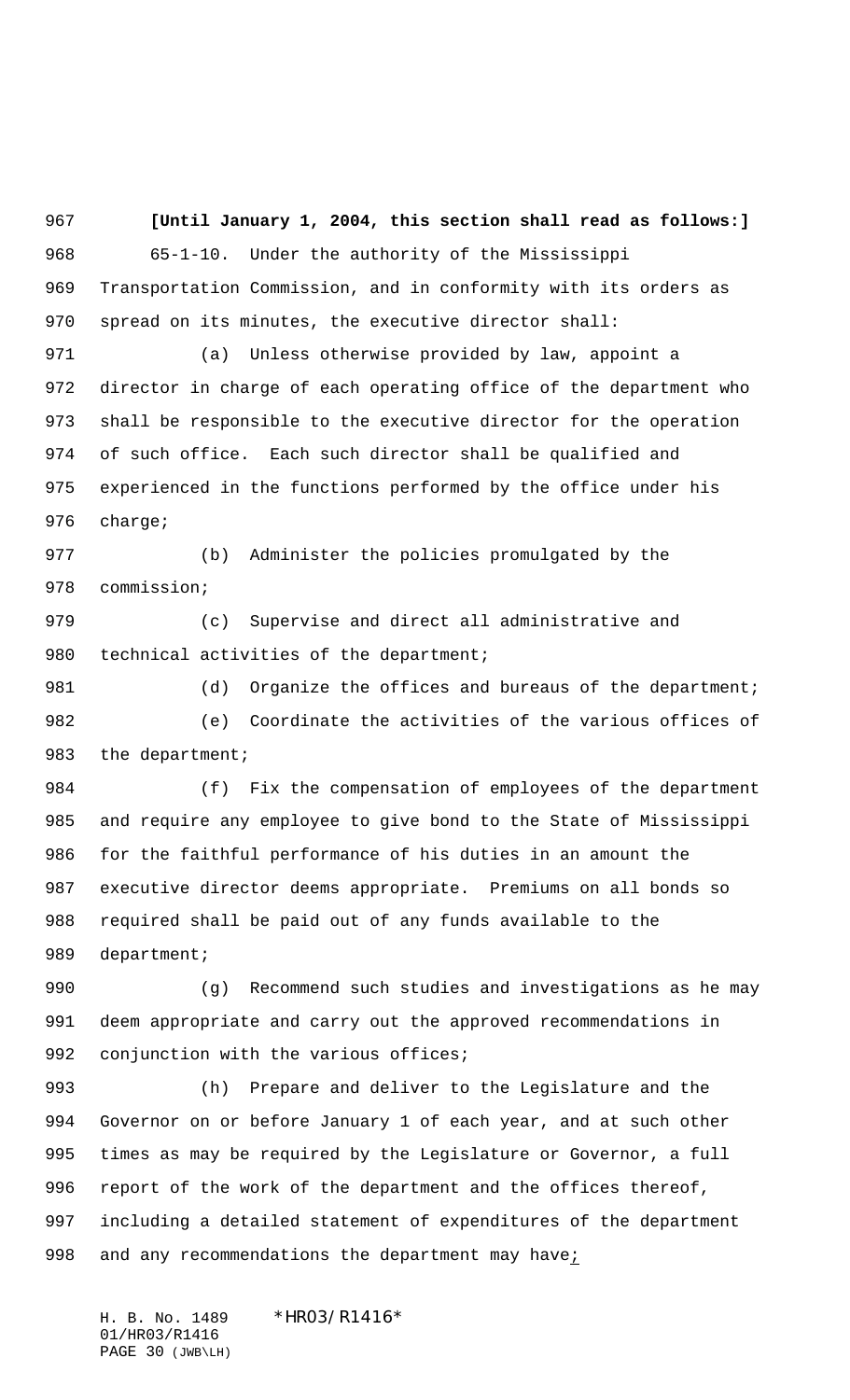(i) Have full and general supervision over all matters relating to the construction or maintenance of the state highways, letting of contracts therefor, and the selection of materials to be used in the construction of state highways under the authority conferred by this chapter as herein set forth and the employment, promotion, demotion, reprimand, suspension, termination, reassignment, transfer, moving or relocation of all personnel not specifically authorized by statute to be employed by the commission. The executive director may authorize the payment of expenses of any personnel reassigned, transferred, moved or relocated in accordance with such rules and regulations as are promulgated by the commission;

 (j) Approve all bids, sign all vouchers and requisitions, issue all orders for supplies and materials, sign all contracts and agreements in the name of the State of Mississippi, and subscribe to all other matters which may arise in the carrying out of the intent and purpose of this chapter;

 (k) Receive and assume control, for the benefit of the state, of any and all highways herein or hereafter fixed as roads constituting a part of the state highway system;

H. B. No. 1489 \*HR03/R1416\* 01/HR03/R1416 (l) Provide for boulevard stops, restricted entrances to main highways and access driveways, neutral grounds, and roadside parks, erect all suitable direction and warning signs, and provide access roads in or to municipalities where necessary; provide limited access facilities when and where deemed necessary, such a facility being defined as a highway or street especially designed or designated for through traffic and over, from or to which owners or occupants of abutting land or other persons have only such limited right or easement of access as may be prescribed by the commission, and provide that certain highways or streets may be parkways from which trucks, buses and other commercial vehicles shall be excluded or may be freeways open to customary forms of highway and street traffic and use, and such limited

PAGE 31 (JWB\LH)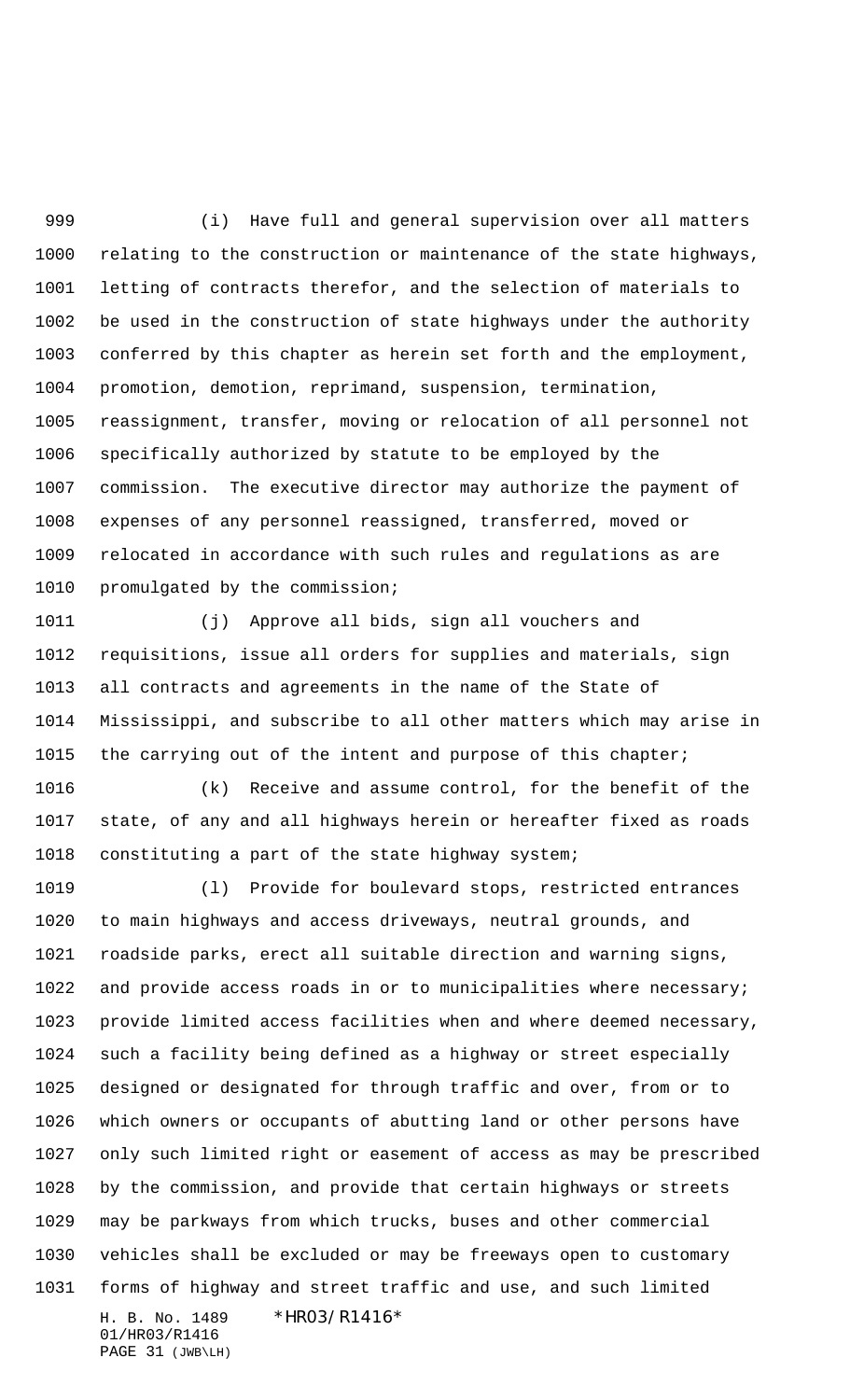access facilities or parkways may be planned, designated,

 established, regulated, vacated, altered, improved, constructed and maintained and rights-of-way therefor specifically obtained, either by purchase, gift, condemnation or other form of acquisition;

 (m) Construct bridges with or without footways, and sidewalks where deemed essential to decrease hazards;

 (n) Perform services for the Department of Finance and Administration on state property, including, but not limited to, engineering services, and to advance such funds to defray the cost of the expenses incurred in performing such services from out of transportation department funds until such department is reimbursed by the Department of Finance and Administration;

 (o) Perform all duties authorized by Section 27-19-136, Mississippi Code of 1972, concerning the assessment and collection of permit fees, fines and penalties;

 (p) Conduct project planning as provided for in this paragraph (p). Such project planning shall apply to all preliminary engineering, right-of-way acquisition and construction projects of the department and, at a minimum, shall consist of: (i) Establishment of a master budget for each segment of highway to be constructed, reconstructed or repaired. For purposes of this requirement, no segment shall be less than ten (10) miles in length unless a shorter segment is specifically

1056 authorized or required by law; and

 (ii) Policies for the oversight and management of the master budget for segments which:

1059 1. Establish a reasonable cost estimate to serve as a budget for each project within a segment. For purposes of this provision, projects include preliminary engineering,

right-of-way acquisition and construction;

2. Capture and retain the initial project

budgets for comparison with final actual expenditures;

H. B. No. 1489 \* HRO3/R1416\* 01/HR03/R1416

PAGE 32 (JWB\LH)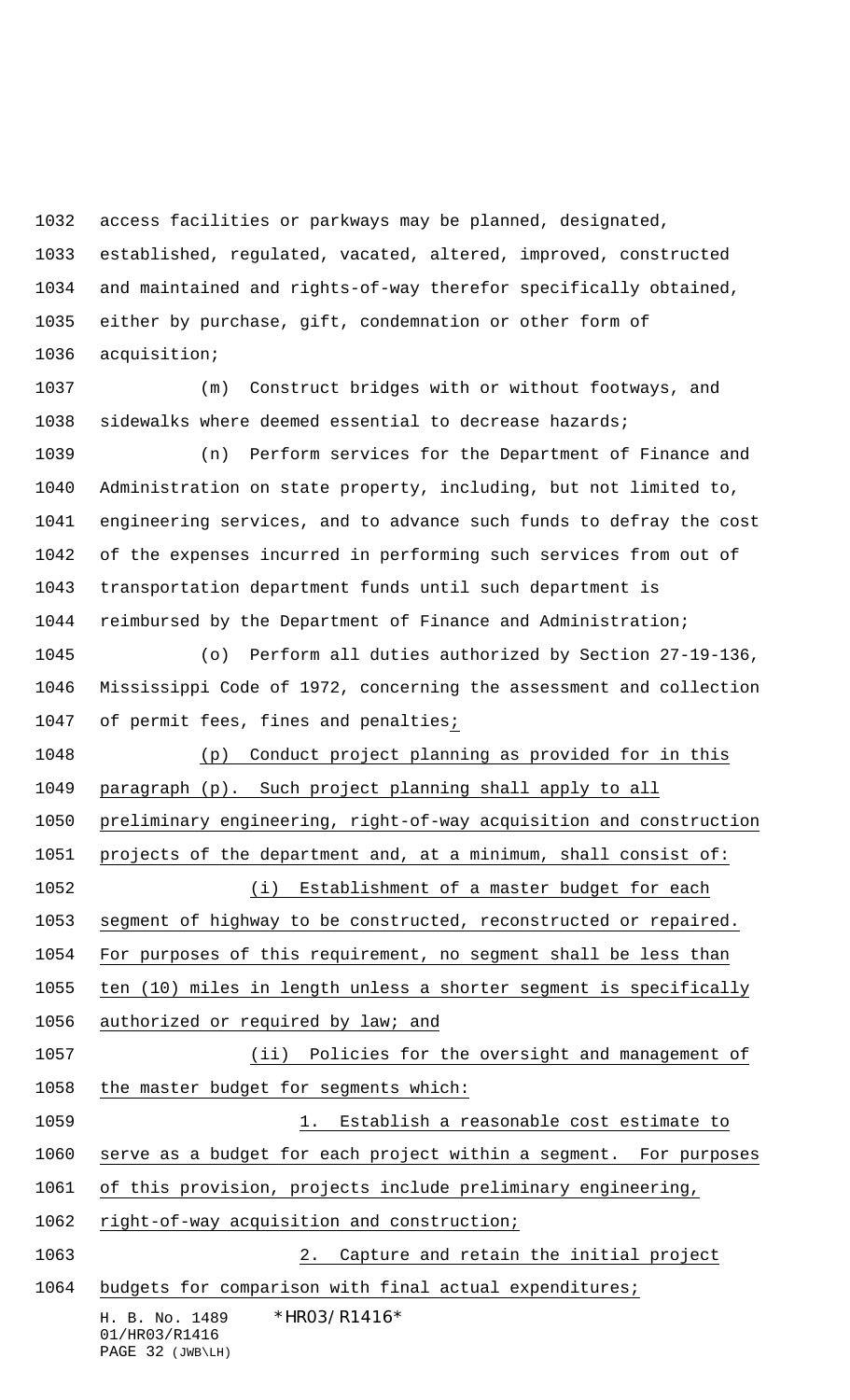H. B. No. 1489 \*HR03/R1416\* 01/HR03/R1416 PAGE 33 (JWB\LH) 3. Capture and retain the initial segment budget for comparison with final segment actual expenditures; 4. Require that any changes to a budget for a project will be reviewed and approved by district or central office personnel. Such personnel shall be responsible for signing any revision, and providing a narrative description of the reasons for approving a revision and the reasons for rejecting other alternatives; 5. With existing resources, develop an information system to provide the Legislature, managers and the public with up-to-date segment cost information; 1076 6. Capture the cost of consultants, engineers, attorneys, contract appraisers and other technical and professional contractors used in preliminary engineering, right-of-way acquisition and construction projects; and 7. Ensure that projects for preliminary engineering, right-of-way acquisition and construction do not 1082 overlap segments; (q) Annually report to the Legislature, on or before December 15 of each year, all preapproved contractors who subsequently receive contracts from the department. The reports must include the name of the contractor, the amount paid and the project on which the contractor worked. **[From and after January 1, 2004, this section shall read as follows:]** 65-1-10. **\* \* \*** The Chairman of the Mississippi Transportation Commission shall have the following powers and duties: (a) **\* \* \*** Appoint a director in charge of each operating office of the department who shall be responsible to the executive director for the operation of such office. Each such director shall be qualified and experienced in the functions performed by the office under his charge;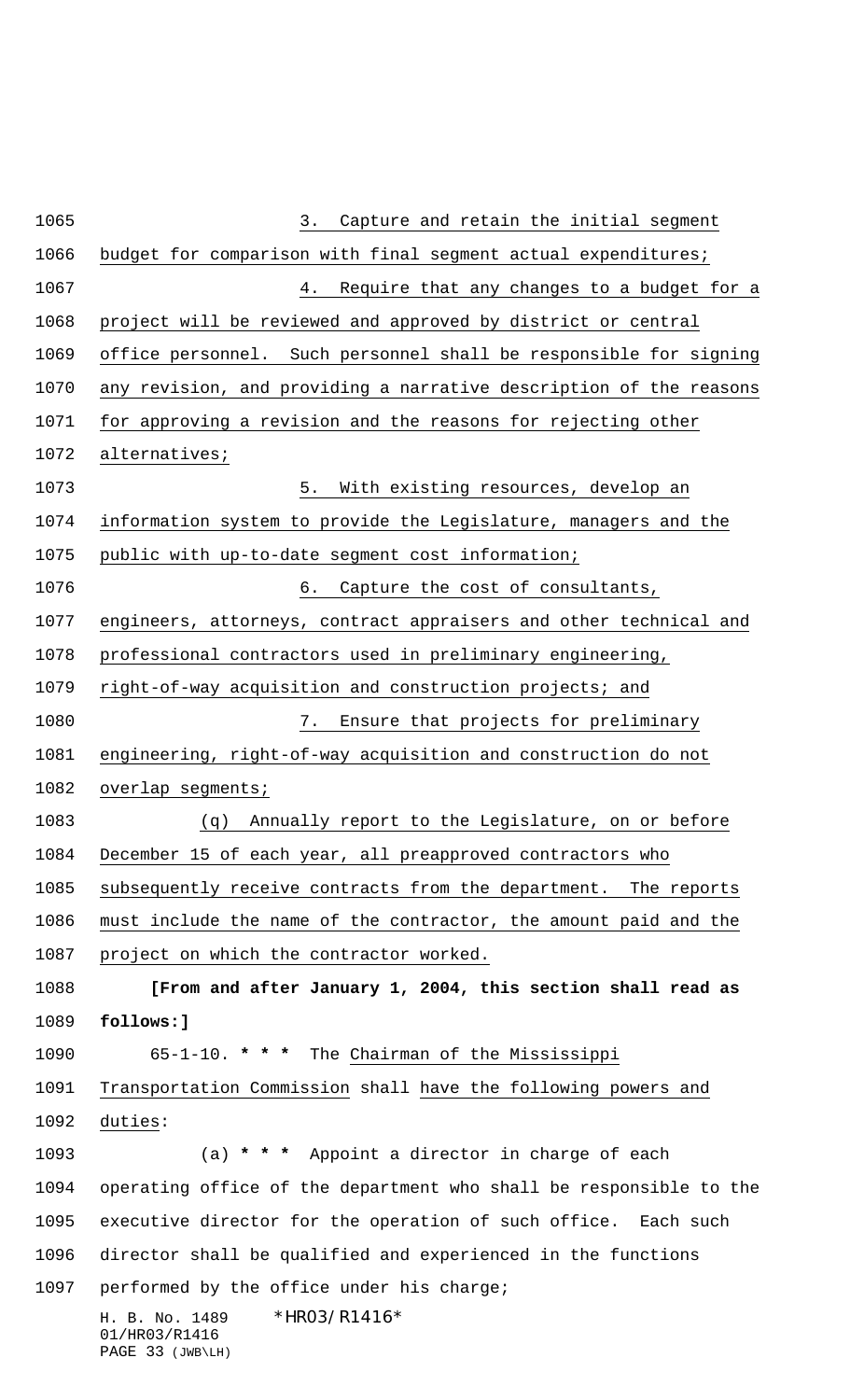(b) Administer the policies promulgated by the commission;

 (c) Supervise and direct all administrative and 1101 technical activities of the department;

 (d) Organize the offices and bureaus of the department; (e) Coordinate the activities of the various offices of the department;

 (f) Fix the compensation of employees of the department, subject to approval by the State Personnel Board, and require any employee to give bond to the State of Mississippi for the faithful performance of his duties in an amount the chairman deems appropriate. Premiums on all bonds so required shall be paid out of any funds available to the department;

 (g) Recommend such studies and investigations as he may deem appropriate and carry out the approved recommendations in conjunction with the various offices;

 (h) Prepare and deliver to the Legislature and the Governor on or before January 1 of each year, and at such other times as may be required by the Legislature or Governor, a full report of the work of the department and the offices thereof, including a detailed statement of expenditures of the department and any recommendations the department may have;

 (i) Have full and general supervision over all matters relating to the construction or maintenance of the state highways, letting of contracts therefor, and the selection of materials to be used in the construction of state highways under the authority conferred by this chapter as herein set forth and the employment, promotion, demotion, reprimand, suspension, termination, reassignment, transfer, moving or relocation of all personnel not

 specifically authorized by statute to be employed by the commission. The chairman may authorize the payment of expenses of any personnel reassigned, transferred, moved or relocated in

H. B. No. 1489 \*HRO3/R1416\* 01/HR03/R1416 PAGE 34 (JWB\LH)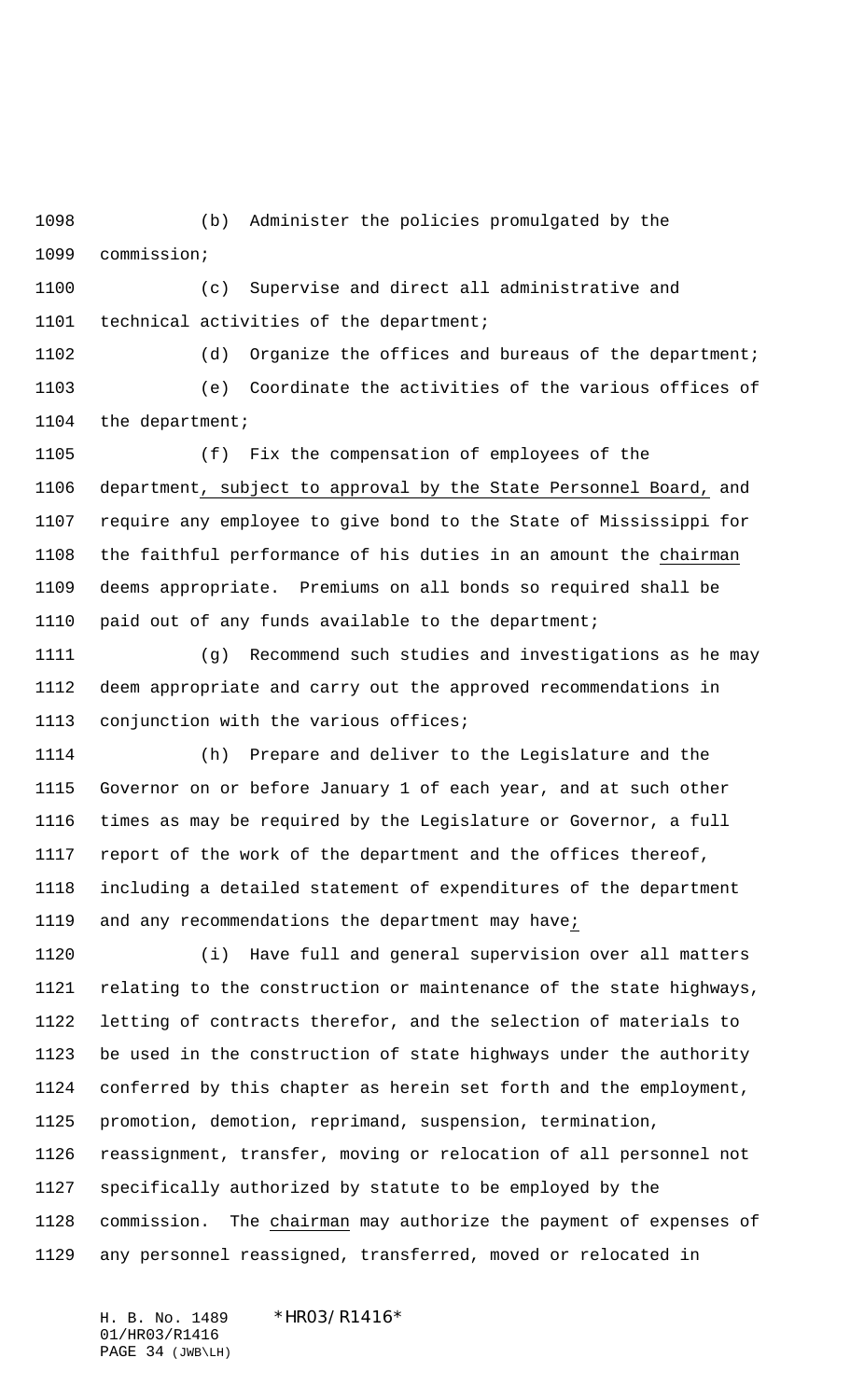accordance with such rules and regulations as are promulgated by the commission;

 (j) Approve all bids, sign all vouchers and requisitions, issue all orders for supplies and materials, sign all contracts and agreements in the name of the State of Mississippi, and subscribe to all other matters which may arise in the carrying out of the intent and purpose of this chapter;

 (k) Receive and assume control, for the benefit of the state, of any and all highways herein or hereafter fixed as roads constituting a part of the state highway system;

 (l) Provide for boulevard stops, restricted entrances to main highways and access driveways, neutral grounds, and roadside parks, erect all suitable direction and warning signs, and provide access roads in or to municipalities where necessary; provide limited access facilities when and where deemed necessary, such a facility being defined as a highway or street especially designed or designated for through traffic and over, from or to which owners or occupants of abutting land or other persons have only such limited right or easement of access as may be prescribed by the commission, and provide that certain highways or streets may be parkways from which trucks, buses and other commercial vehicles shall be excluded or may be freeways open to customary forms of highway and street traffic and use, and such limited access facilities or parkways may be planned, designated, established, regulated, vacated, altered, improved, constructed and maintained and rights-of-way therefor specifically obtained, either by purchase, gift, condemnation or other form of acquisition;

H. B. No. 1489 \*HRO3/R1416\* 01/HR03/R1416 PAGE 35 (JWB\LH) (m) Construct bridges with or without footways, and sidewalks where deemed essential to decrease hazards; (n) Perform services for the Department of Finance and Administration on state property, including, but not limited to, engineering services, and to advance such funds to defray the cost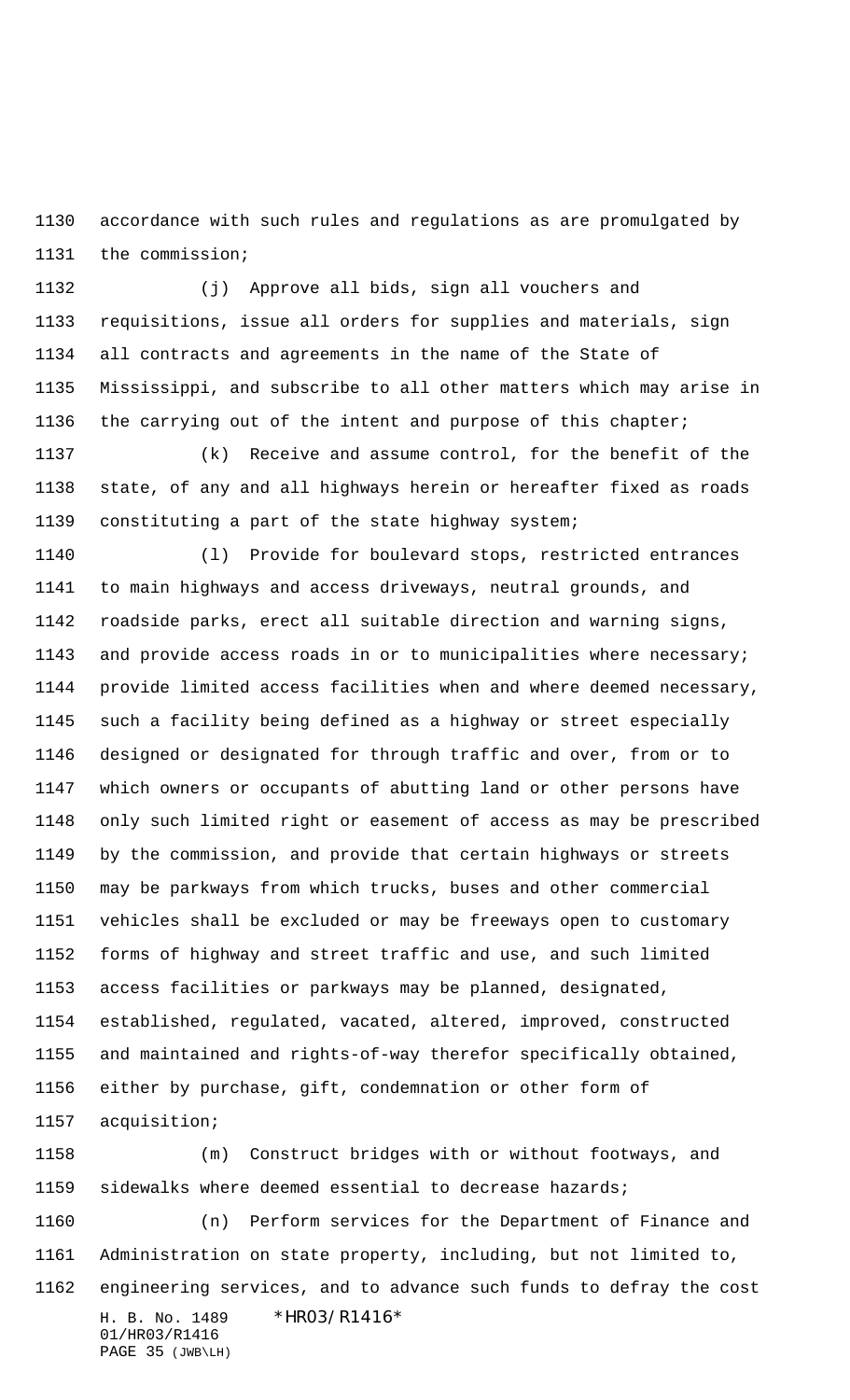H. B. No. 1489 \* HRO3/R1416\* 01/HR03/R1416 of the expenses incurred in performing such services from out of transportation department funds until such department is reimbursed by the Department of Finance and Administration; (o) Perform all duties authorized by Section 27-19-136, Mississippi Code of 1972, concerning the assessment and collection of permit fees, fines and penalties; (p) Give suitable numbers to highways and to change the number of any highway that shall become a part of the state highway system. However, nothing herein shall authorize the number of any highway to be changed so as to conflict with any designation thereof as a U.S. numbered highway. Where, by a specific act of the Legislature, the commission has been directed to give a certain number to a highway, the commission shall not have the authority to change such number; (q) Establish, and have the transportation department maintain and operate, and to cooperate with the state educational institutions in establishing, enlarging, maintaining and operating a laboratory or laboratories for testing materials and for other 1181 proper highway purposes; (r) Provide, under the direction and with the approval of the Department of Finance and Administration, suitable offices, shops and barns in the City of Jackson; (s) Cooperate with proper state authorities in producing limerock for highway purposes and to purchase same at cost; (t) Provide for the purchase of necessary equipment and vehicles and provide for their repair and housing; (u) Authorize the Transportation Department to construct, lease or otherwise provide necessary and proper permanent district offices for the construction and maintenance divisions of the department; (v) Cooperate with the Department of Archives and History in having placed and maintained suitable historical

PAGE 36 (JWB\LH)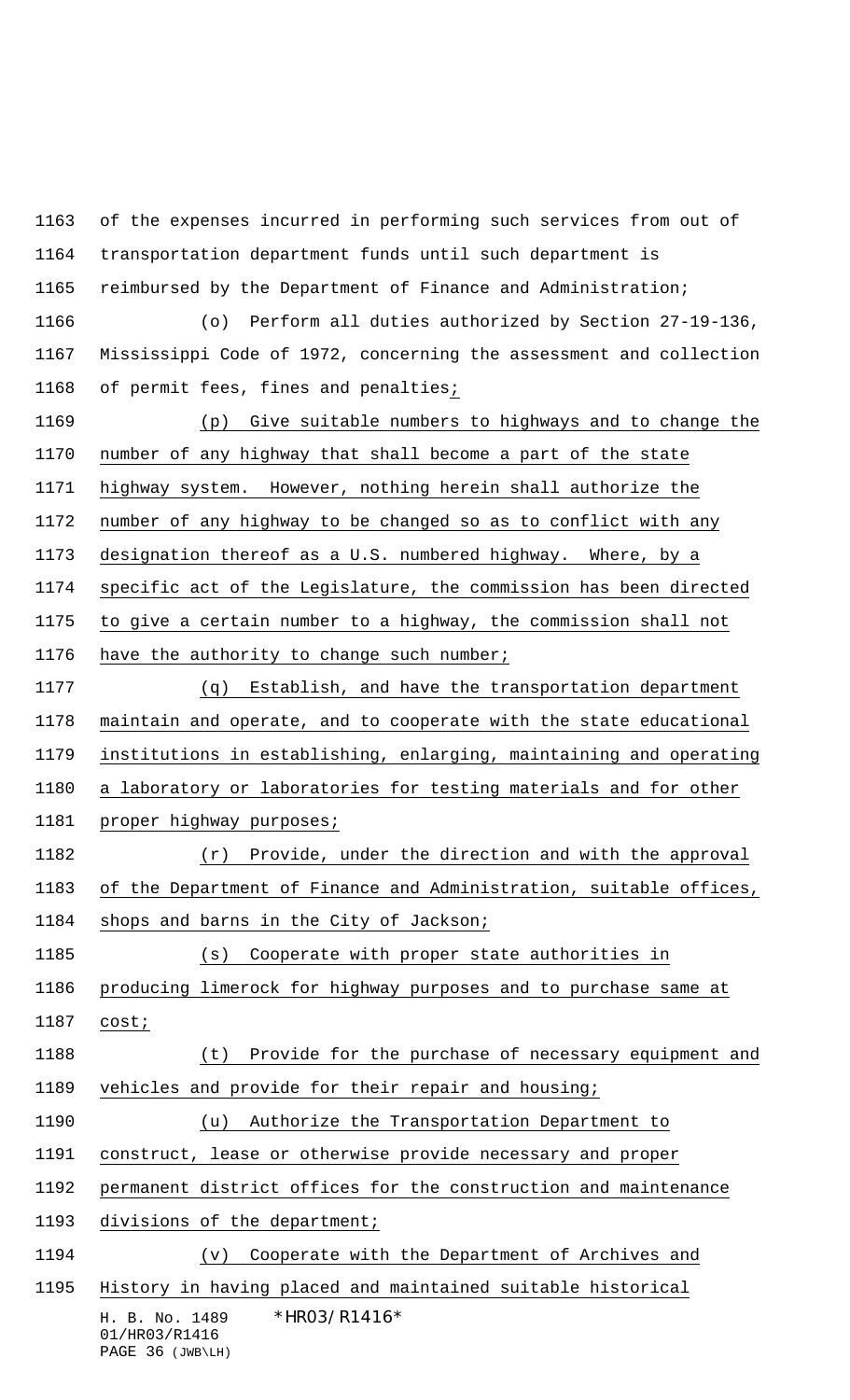H. B. No. 1489 \*HRO3/R1416\* markers, including those which have been approved and purchased by the State Historical Commission, along state highways, and to have constructed and maintained roadside driveways for convenience and 1199 safety in viewing them when necessary; however, no highway or bridge shall ever be memorialized to a man while living; (w) Cooperate, in his discretion, with the Mississippi Department of Wildlife, Fisheries and Parks in planning and constructing roadside parks upon the right-of-way of state highways, whether constructed, under construction, or planned; such parks to utilize where practical barrow pits used in construction of state highways for use as fishing ponds. The parks shall be named for abundant flora and fauna existing in the area or for the first flora or fauna found on the site; (x) Cooperate, in his discretion, with the Mississippi Forestry Commission and the School of Forestry, Mississippi State University, in a forestry management program, including planting, thinning, cutting and selling, upon the right-of-way of any highway, constructed, acquired or maintained by the Transportation Department, and sell and dispose of any and all growing timber standing, lying or being on any right-of-way acquired by the department for highway purposes in the future; such sale or sales to be made in accordance with the sale of personal property which has become unnecessary for public use as provided for in Section 65-1-123; (y) Expend funds in cooperation with the Division of Plant Industry, Mississippi Department of Agriculture and Commerce, the United States government or any department or agency thereof, or with any department or agency of this state, to control, suppress or eradicate serious insect pests, rodents, plant parasites and plant diseases on the state highway rights-of-way; (z) Provide for the placement, erection and maintenance of motorist services business signs and supports within state

01/HR03/R1416 PAGE 37 (JWB\LH)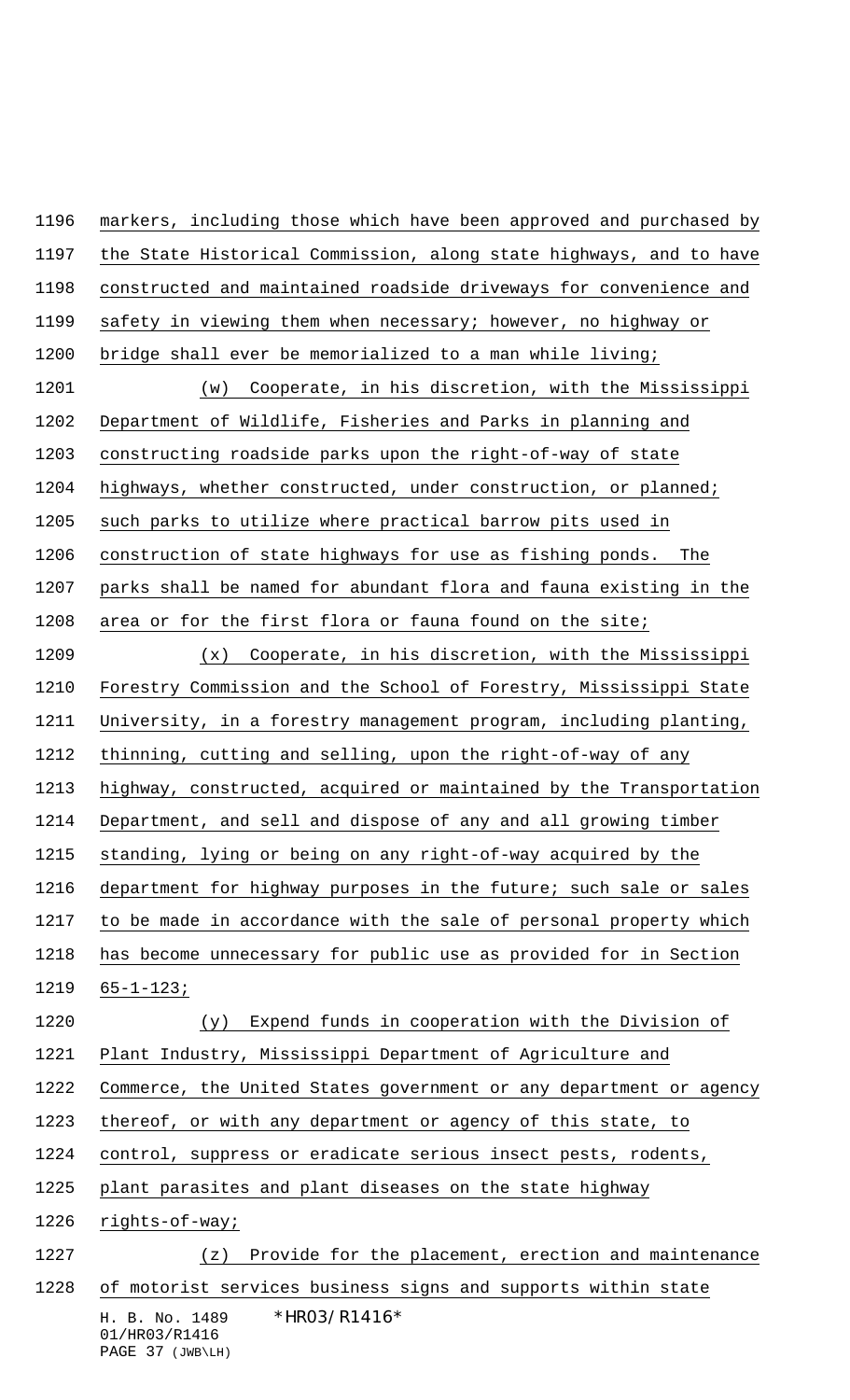highway rights-of-way in accordance with current state and federal

laws and regulations governing the placement of traffic control

devices on state highways, and establish and collect reasonable

fees from the businesses having information on such signs;

H. B. No. 1489 \*HRO3/R1416\* 01/HR03/R1416 PAGE 38 (JWB\LH) (aa) Request and accept the use of persons convicted of an offense, whether a felony or a misdemeanor, for work on any road construction, repair or other project of the Transportation Department. The chairman may also request and accept the use of persons who have not been convicted of an offense but who are required to fulfill certain court-imposed conditions pursuant to Section 41-29-150(d)(1) or 99-15-26, or the Pretrial Intervention Act, being Sections 99-15-101 through 99-15-127. The chairman may enter into any agreements with the Department of Corrections, the State Parole Board, any criminal court of this state, and any other proper official regarding the working, guarding, safekeeping, clothing and subsistence of such persons performing work for the Transportation Department. Such persons shall not be deemed agents, employees or involuntary servants of the Transportation Department while performing such work or while going to and from work or other specified areas; (bb) Expend funds for the purchase of service pins for employees of the Mississippi Transportation Department. (cc) Conduct project planning as provided for in this paragraph (cc). Such project planning shall apply to all preliminary engineering, right-of-way acquisition and construction projects of the department and, at a minimum, shall consist of: (i) Establishment of a master budget for each segment of highway to be constructed, reconstructed or repaired. For purposes of this requirement, no segment shall be less than ten (10) miles in length unless a shorter segment is specifically 1259 authorized or required by law; and 1260 (ii) Policies for the oversight and management of 1261 the master budget for segments which: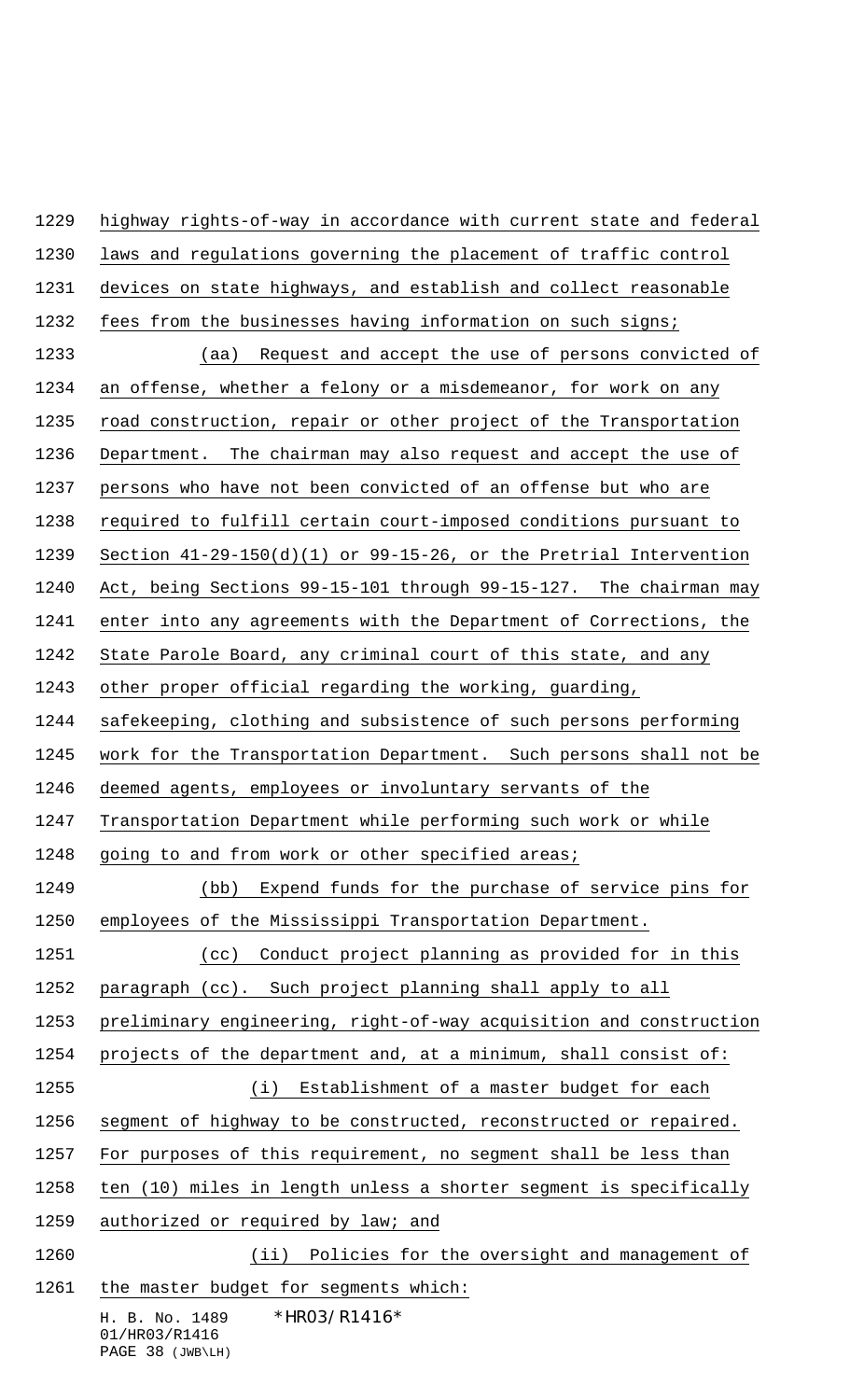| Establish a reasonable cost estimate to<br>$1$ .                   |
|--------------------------------------------------------------------|
| serve as a budget for each project within a segment. For purposes  |
| of this provision, projects include preliminary engineering,       |
| right-of-way acquisition and construction;                         |
| Capture and retain the initial project<br>$2$ .                    |
| budgets for comparison with final actual expenditures;             |
| Capture and retain the initial segment<br>3.                       |
| budget for comparison with final segment actual expenditures;      |
| Require that any changes to a budget for a<br>4.                   |
| project will be reviewed and approved by district or central       |
| office personnel. Such personnel shall be responsible for signing  |
| any revision, and providing a narrative description of the reasons |
| for approving a revision and the reasons for rejecting other       |
| alternatives;                                                      |
| 5.<br>With existing resources, develop an                          |
| information system to provide the Legislature, managers and the    |
| public with up-to-date segment cost information;                   |
| Capture the cost of consultants,<br>б.                             |
| engineers, attorneys, contract appraisers and other technical and  |
| professional contractors used in preliminary engineering,          |
| right-of-way acquisition and construction projects; and            |
| Ensure that projects for preliminary<br>7.                         |
| engineering, right-of-way acquisition and construction do not      |
| overlap segments;                                                  |
| Annually report to the Legislature, on or before<br>(dd)           |
| December 15 of each year, all preapproved contractors who          |
| subsequently receive contracts from the department. The reports    |
| must include the name of the contractor, the amount paid and the   |
| project on which the contractor worked.                            |
| SECTION 7. Section 65-1-11, Mississippi Code of 1972, is           |
| amended as follows:                                                |
| [Until January 1, 2004, this section shall read as follows:]       |

 $*$ HRO3/R1416 $*$ 01/HR03/R1416 PAGE 39 (JWB\LH)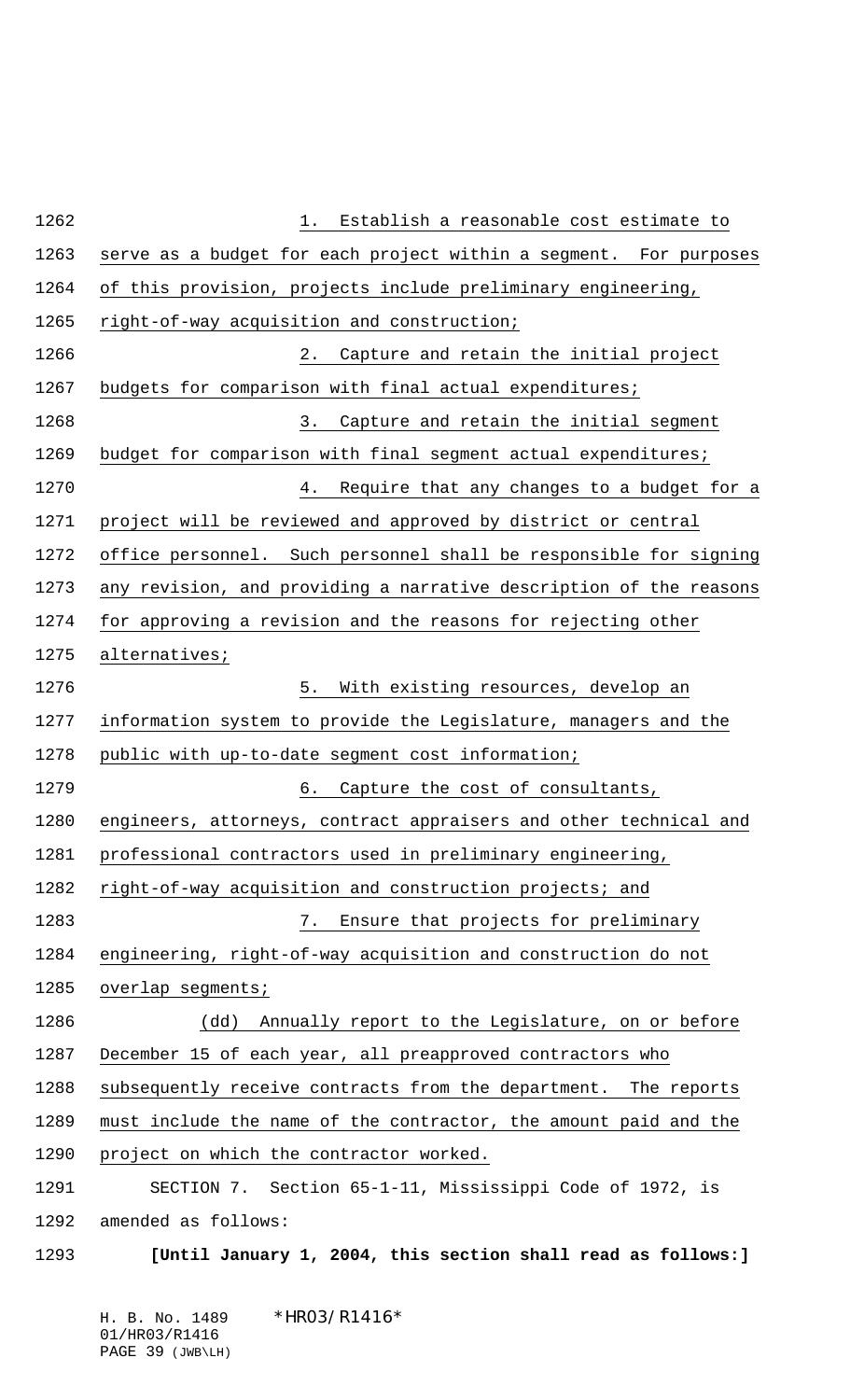65-1-11. The executive director, subject to the approval of the commission, shall employ a chief engineer who shall be a registered civil engineer, a graduate of a recognized school of engineering, and who shall have had not less than five (5) years' actual professional experience in highway construction. The chief engineer shall also be deputy executive director of the transportation department and shall act as executive director in case of the illness or disability of the executive director or his absence from the state. The chief engineer while acting as executive director of the transportation department shall be invested with the same power and authority as the executive director himself. The chief engineer shall give bond in the sum of Fifty Thousand Dollars (\$50,000.00) in some surety company authorized to do business in this state, which bond shall be conditioned upon the faithful performance and discharge of his duties. The principal and surety on such bond shall be liable thereunder to the State of Mississippi for double the amount of the value of any money or property which the state may lose, if any, by reason of any wrongful or criminal act of such engineer. The term of office of the chief engineer shall be for a period of four (4) years, unless sooner removed as hereinafter provided, and he shall be eligible for reappointment. The first term of office, however, shall extend from the date of appointment until the first Monday of January, 1952.

 **[From and after January 1, 2004, this section shall read as follows:]**

 65-1-11. The Chairman of the Mississippi Transportation Commission, shall employ a chief engineer who shall be a registered civil engineer, a graduate of an accredited school of engineering, **\* \* \*** who shall have had not less than five (5) years' actual professional experience in highway construction and who shall serve at the will and pleasure of the chairman. **\* \* \***

H. B. No. 1489 \*HRO3/R1416\* 01/HR03/R1416 PAGE 40 (JWB\LH)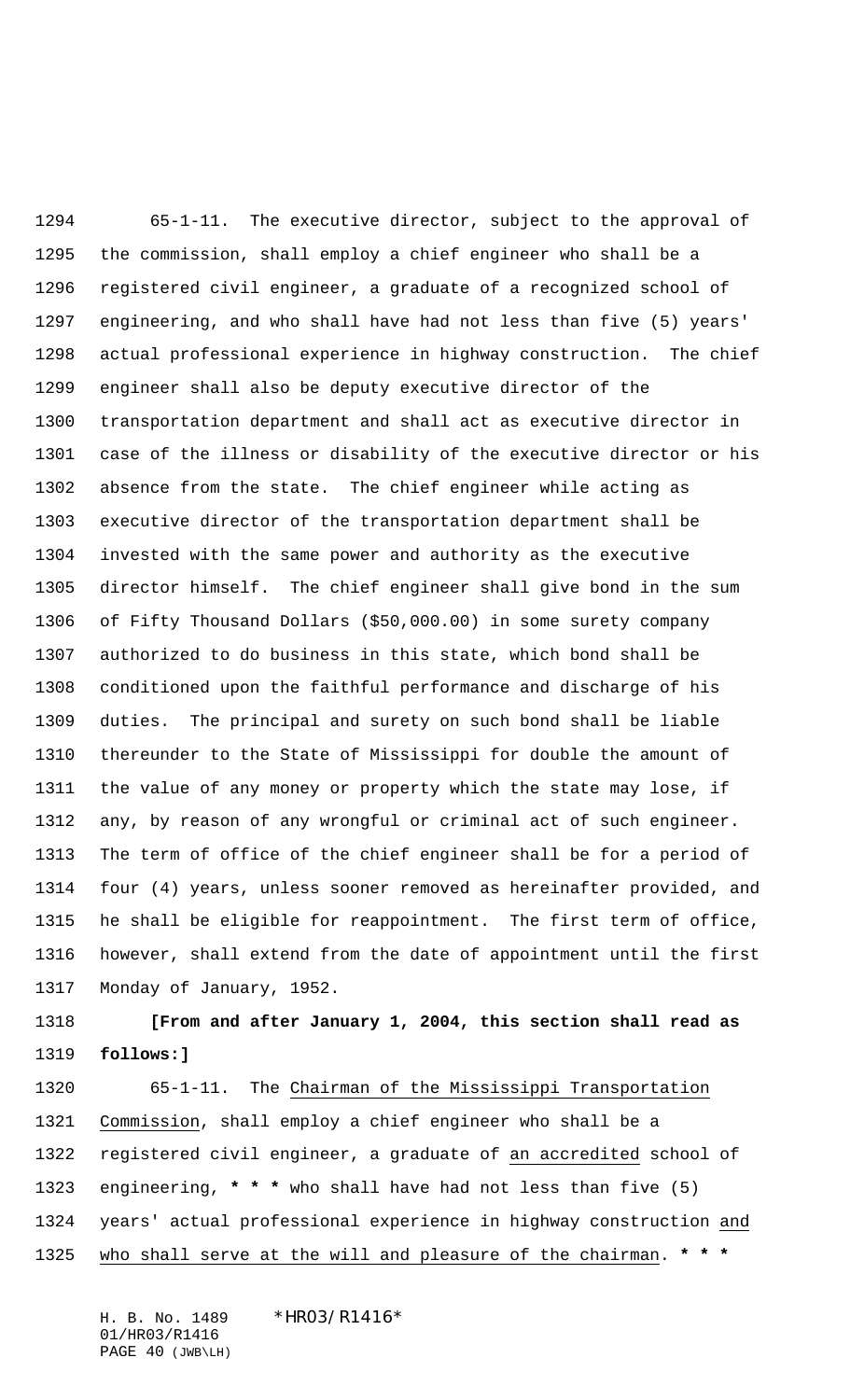SECTION 8. Section 65-3-97, Mississippi Code of 1972, is amended as follows:

 65-3-97. (1) In addition to and including all other highways designated as a part of the state highway system, there is hereby designated as a part thereof a four-lane highway system to connect various areas of the state with interstate and primary highways. The Mississippi Department of Transportation shall construct and reconstruct four-lane highways, that is, not less than two (2) lanes for traffic flowing in each direction, along the routes designated in this section.

 (2) In the construction and reconstruction of the four-lane highway system designated in this section, the Mississippi Department of Transportation may utilize the roadway of any existing highway under its jurisdiction and control and shall do so when such utilization is feasible, provided that such highways which are utilized shall be constructed to current standards for such roadways. When it is not feasible to utilize existing designated highways, the Transportation Department shall relocate such highways and construct entirely new facilities whether in urban or rural areas.

 (3) Construction of the four-lane highway system designated in this subsection shall commence, proceed and be performed by the Mississippi Department of Transportation strictly in accordance with the following set of priorities established for the letting of contracts on and along various segments thereof:

H. B. No. 1489 \*HRO3/R1416\* 01/HR03/R1416 PAGE 41 (JWB\LH) (a) Of the following group of highway segments not less than fifteen percent (15%) of all contracts necessary to be let for completion of all segments within the group shall be let by June 30, 1988, not less than thirty percent (30%) of such contracts shall be let by June 30, 1989, not less than fifty percent (50%) of such contracts shall be let by June 30, 1990, not less than seventy percent (70%) of such contracts shall be let by June 30, 1991, not less than ninety percent (90%) of such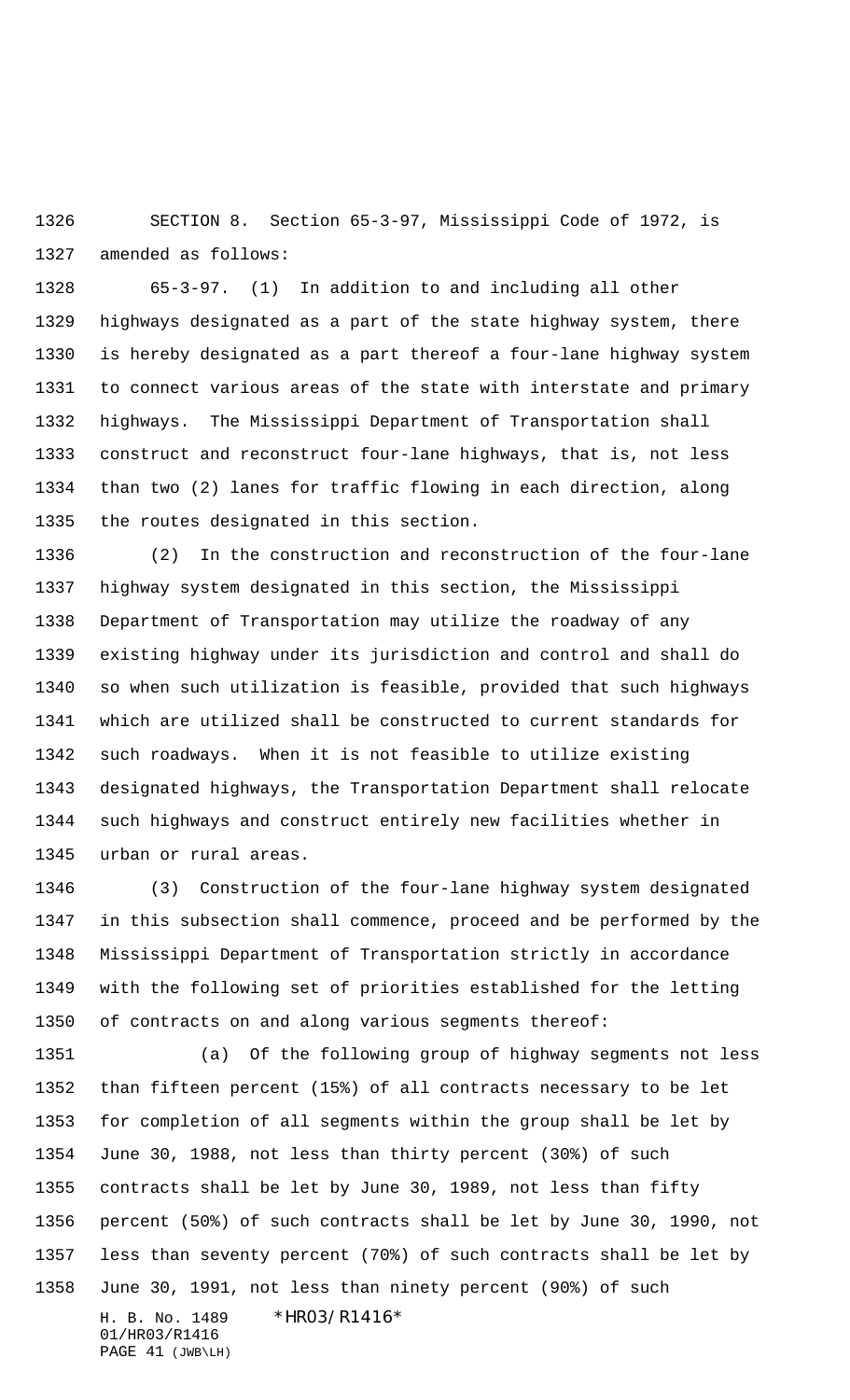H. B. No. 1489 \*HR03/R1416\* 01/HR03/R1416 PAGE 42 (JWB\LH) contracts shall be let by June 30, 1992, and one hundred percent (100%) of such contracts shall be let by June 30, 1993: (i) Highway segments along or near U.S. 45 beginning at the Clarke/Lauderdale county line and extending northerly to I-59; then beginning at Macon and extending northerly to Brooksville; then beginning at Columbus Air Force Base and extending northerly to Aberdeen; then beginning at U.S. 278 and extending northerly to Shannon; then beginning at Saltillo and extending northerly to Corinth. (ii) Highway segments along or near U.S. 45A 1369 beginning at U.S. 82 and extending northerly to West Point; then beginning four (4) miles south of Okolona and extending northerly to Shannon. (iii) A highway segment along or near U.S. 49W beginning at U.S. 49 and extending westerly through Yazoo City to the Yazoo River. (iv) A highway segment along or near U.S. 49W beginning at Inverness and extending northerly to Indianola. (v) A highway segment along or near U.S. 61 beginning at Port Gibson and extending northerly to the four-lane south of Vicksburg. (vi) Highway segments along or near U.S. 72 beginning at or near Mt. Pleasant and extending southeasterly to Mississippi 5; then beginning at Walnut and extending southeasterly to Corinth; then beginning at Strickland and extending southeasterly to Burnsville. (vii) Highway segments along or near U.S. 78 beginning at Holly Springs and extending southeasterly to the New Albany bypass; then beginning at Mississippi 25 and extending southeasterly to Tremont. (viii) Highway segments along or near U.S. 82 beginning at I-55 and extending easterly to Kilmichael; then beginning at Eupora and extending easterly to Mathiston; then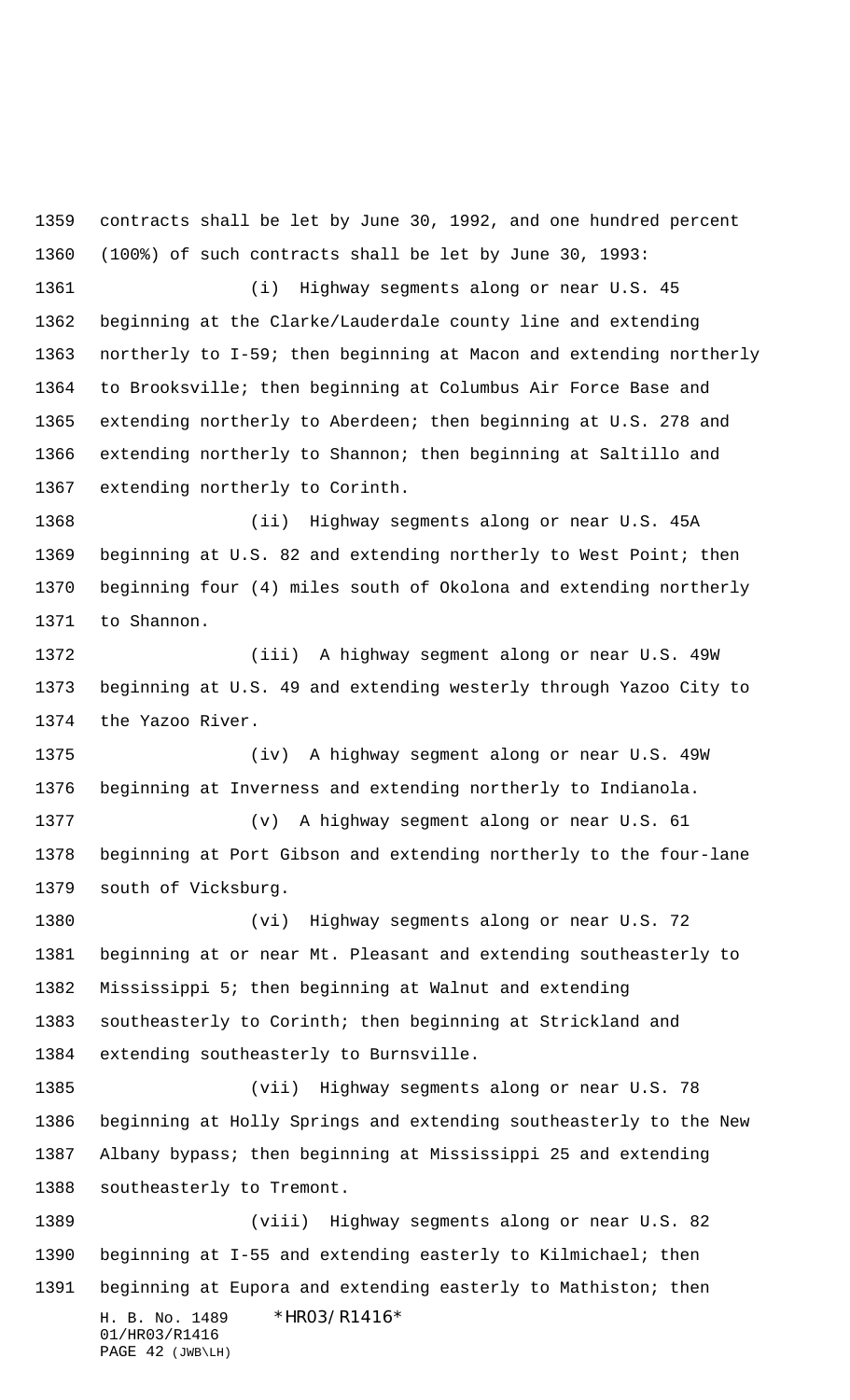beginning at Mississippi 12 and extending easterly to the Alabama state line.

 (ix) A highway segment along or near U.S. 84 beginning at I-59 and extending easterly to the Jones/Wayne county line.

 (x) Highway segments along or near U.S. 98 beginning at Columbia and extending easterly to the Marion/Lamar county line; then beginning at U.S. 49 and extending southeasterly to the Alabama state line.

 (b) Of the following group of highway segments not less than five percent (5%) of all contracts necessary to be let for completion of all segments within the group shall be let by June 30, 1991, not less than ten percent (10%) of such contracts shall be let by June 30, 1992, not less than twenty-five percent (25%) of such contracts shall be let by June 30, 1993, not less than forty percent (40%) of such contracts shall be let by June 30, 1994, not less than fifty-five percent (55%) of such contracts shall be let by June 30, 1995, not less than seventy percent (70%) of such contracts shall be let by June 30, 1996, not less than eighty-five percent (85%) of such contracts shall be let by June 30, 1997, and one hundred percent (100%) of such contracts shall be let by June 30, 1998:

 (i) Highway segments along or near Mississippi 25 beginning at Mississippi 471 and extending northeasterly to Mississippi 43; then beginning at the Winston/Oktibbeha county line and extending northeasterly to Starkville.

 (ii) A highway segment along or near Mississippi 63 beginning at the Jackson/George county line and extending northerly to Lucedale.

 (iii) A highway segment along or near Mississippi 302 beginning at I-55 in Southaven and extending easterly to U.S. 72 at or near Mt. Pleasant.

H. B. No. 1489 \*HR03/R1416\* 01/HR03/R1416 PAGE 43 (JWB\LH)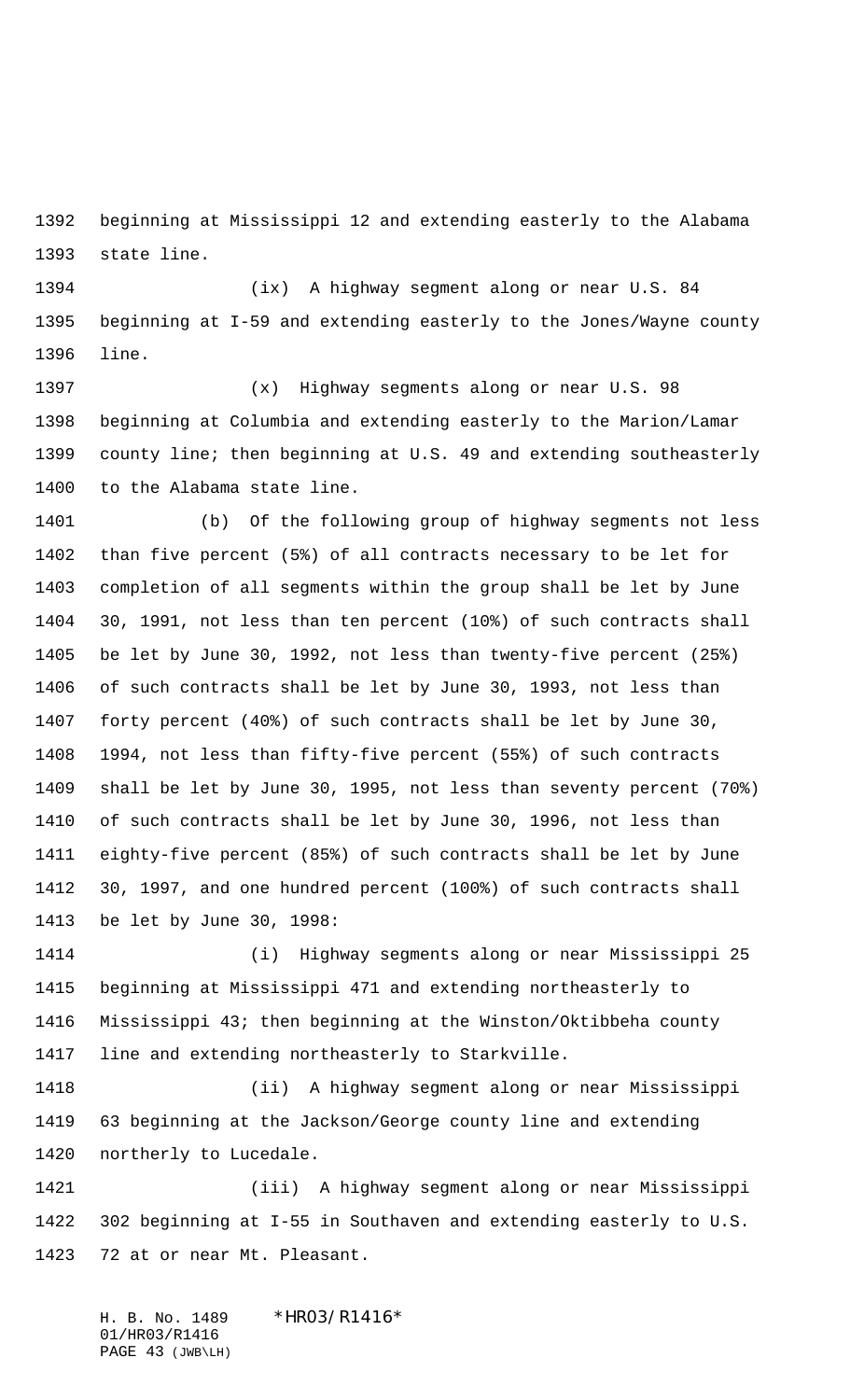(iv) Highway segments along or near U.S. 45 beginning at the Alabama state line and extending northerly to the Clarke/Lauderdale county line; then beginning at Lauderdale and extending northerly to Macon; then beginning at Aberdeen and extending northerly to U.S. 278.

 (v) A highway segment along or near U.S. 45A beginning at West Point and extending northerly to four (4) miles south of Okolona.

 (vi) A highway segment beginning at Brooksville along or near U.S. 45 or U.S. 45A and extending northerly to U.S. 82, such segment having been designated by the Transportation Commission pursuant to the provisions of paragraph (1)(c) of this section.

 (vii) A highway segment along or near U.S. 49W beginning at the Yazoo River and extending northerly to Inverness. (viii) Highway segments along or near U.S. 61 beginning at the Louisiana state line and extending northerly to the Wilkinson/Adams county line; then beginning at Washington and extending northerly to Port Gibson; then beginning at Merigold and extending northerly to Shelby; then beginning at the north end of the Clarksdale bypass and extending northerly to the Tennessee state line.

 (ix) A highway segment along or near U.S. 72 beginning at Mississippi 5 and extending southeasterly to Walnut. (x) A highway segment along or near U.S. 78 beginning at Tremont and extending southeasterly to the Alabama state line. (xi) Highway segments along or near U.S. 82 beginning at the Montgomery/Webster county line and extending easterly to Eupora; then beginning at Mathiston and extending easterly to Starkville.

H. B. No. 1489 \*HR03/R1416\* 01/HR03/R1416 PAGE 44 (JWB\LH) (xii) Highway segments along or near U.S. 84 beginning at Leesdale and extending easterly to Roxie; then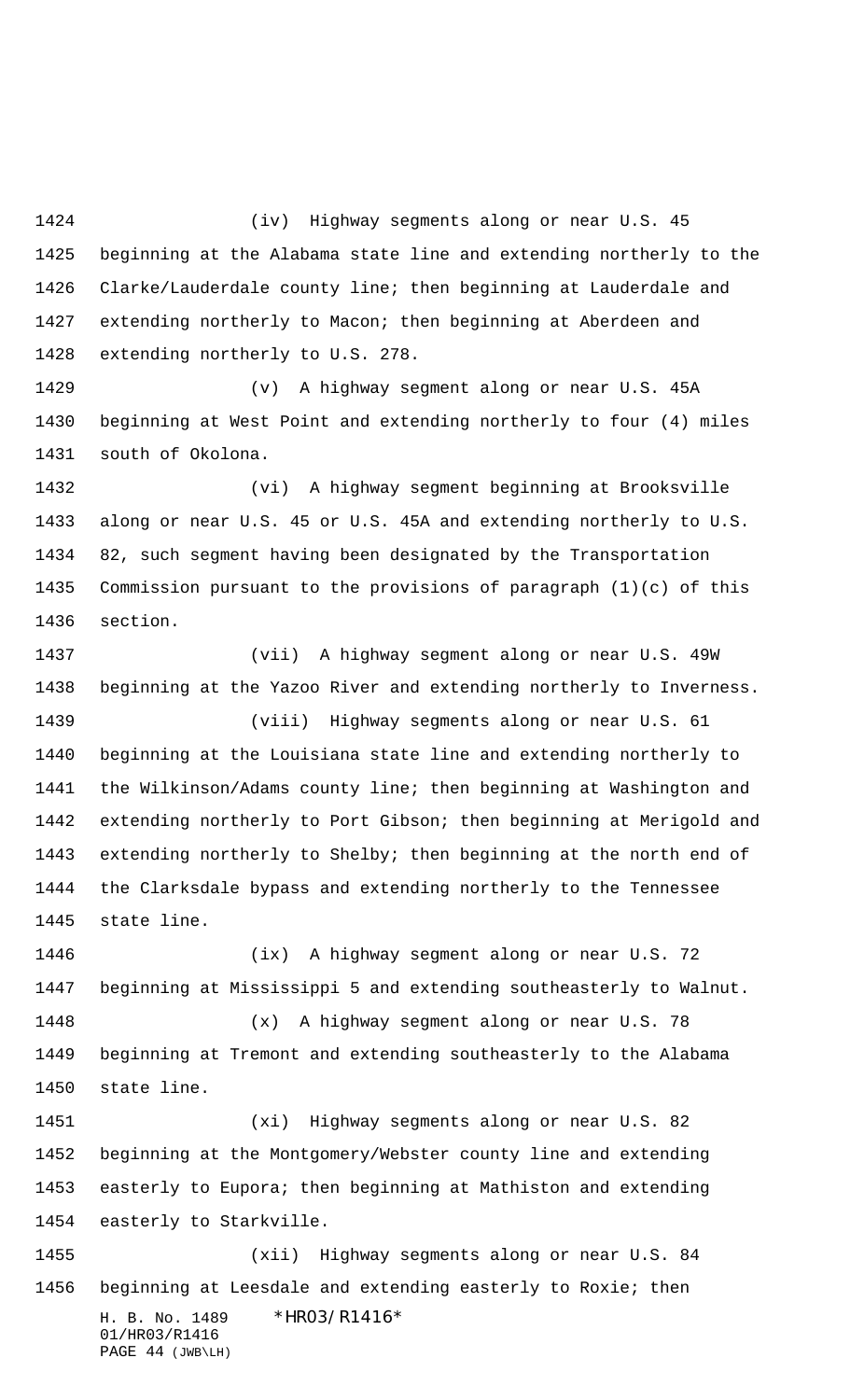beginning at Auburn Road and extending easterly to I-55; then beginning at the east end of the Brookhaven bypass and extending easterly to Prentiss; then beginning at the Jones/Covington county line and extending easterly to Horse Creek; then beginning at the Jones/Wayne county line and extending easterly to Waynesboro.

 (xiii) Highway segments along or near U.S. 98 beginning at the Pike/Walthall county line and extending easterly to Columbia; then beginning at the Marion/Lamar county line and extending easterly to the four-lane west of Hattiesburg.

 (c) Of the following group of highway segments not less than ten percent (10%) of all contracts necessary to be let for completion of all segments within the group shall be let by June 30, 1996, not less than twenty percent (20%) of such contracts shall be let by June 30, 1997, not less than forty percent (40%) of such contracts shall be let by June 30, 1998, and one hundred percent (100%) of such contracts shall be let by June 30, 1999: (i) A highway segment along or near Mississippi 25

 beginning at Mississippi 43 and extending northeasterly to the Winston/Oktibbeha county line.

 (ii) A highway segment along or near Mississippi 63 beginning at Lucedale and extending northerly to U.S. 45 at State Line.

 (iii) A highway segment along or near U.S. 61 beginning at Shelby and extending northerly to U.S. 49.

 (iv) A highway segment along or near U.S. 82 beginning at Kilmichael and extending easterly to the Montgomery/Webster county line.

 (v) Highway segments along or near U.S. 84 beginning at Eddiceton and extending easterly to Auburn Road; then beginning at Prentiss and extending easterly to Collins; then beginning at Waynesboro and extending easterly to the Alabama state line.

H. B. No. 1489 \*HRO3/R1416\* 01/HR03/R1416 PAGE 45 (JWB\LH)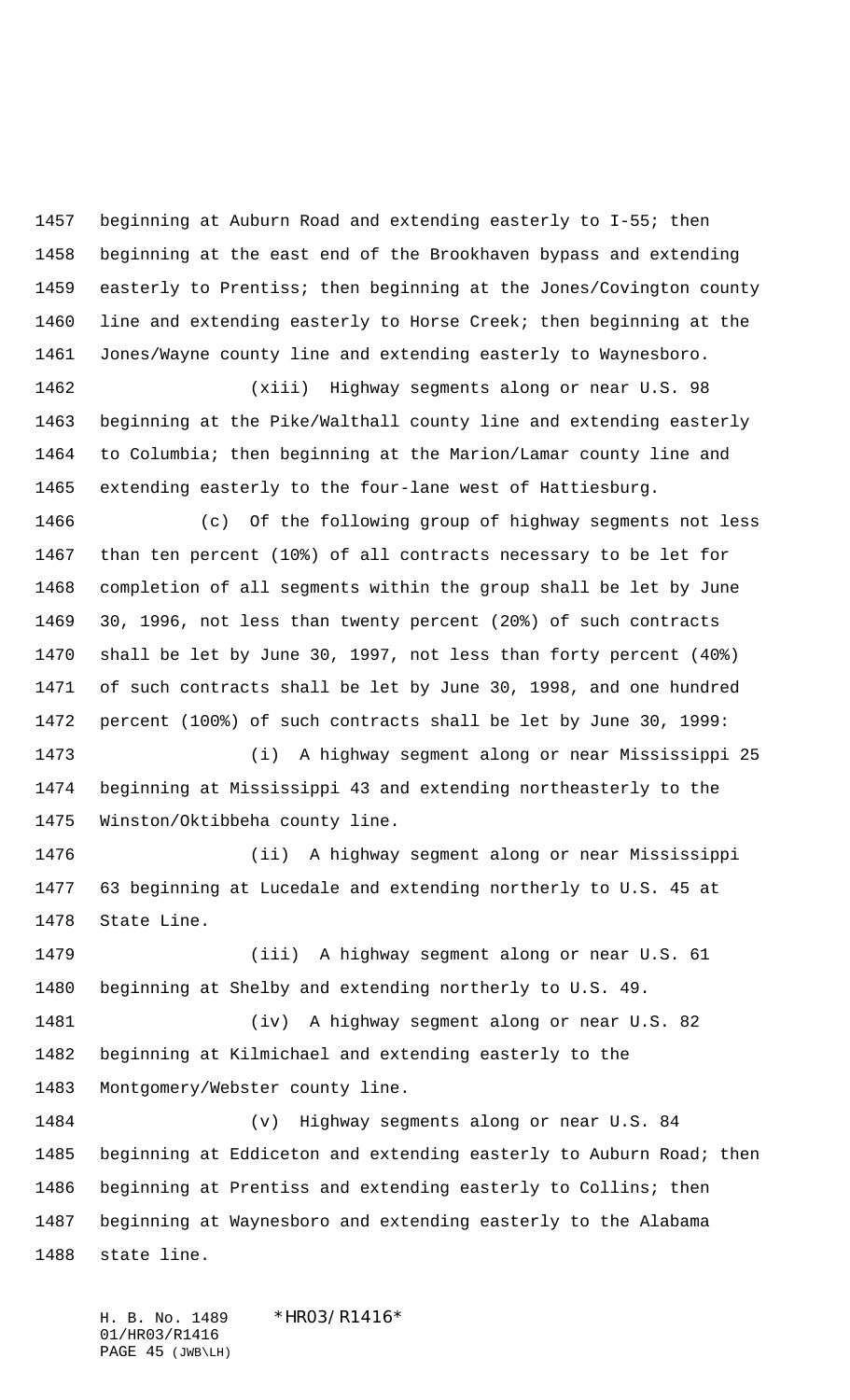H. B. No. 1489 \*HR03/R1416\* 01/HR03/R1416 PAGE 46 (JWB\LH) (d) (i) Of the following group of highway segments not less than five percent (5%) of all contracts necessary to be let for completion of all segments within the group shall be let by June 30, 2002, not less than fifteen percent (15%) of such contracts shall be let by June 30, 2003, not less than twenty-five percent (25%) of such contracts shall be let by June 30, 2004, not less than thirty-five percent (35%) of such contracts shall be let by June 30, 2005, not less than forty-five percent (45%) of such contracts shall be let by June 30, 2006, not less than sixty percent (60%) of such contracts shall be let by June 30, 2007, not less than seventy percent (70%) of such contracts shall be let by June 30, 2008, not less than eighty percent (80%) of such contracts shall be let by June 30, 2009, not less than ninety percent (90%) of such contracts shall be let by June 30, 2010, and one hundred percent (100%) of such contracts shall be let by June 30, 2011: A. A highway segment along or near Mississippi 6 beginning at the Clarksdale bypass and extending easterly to Batesville. B. A highway segment along or near Mississippi 12 beginning at I-55 and extending easterly to Kosciusko. C. A highway segment along or near Mississippi 15 beginning at I-10 and extending northerly to Mississippi 26; then beginning at U.S. Highway 98 and extending northerly to the Mississippi/Tennessee state line. D. A highway segment consisting of two (2) lanes of construction and two (2) lanes of right-of-way acquisition along or near Mississippi 15 beginning at Mississippi 26 and extending northerly to U.S. Highway 98. E. A highway segment along or near Mississippi 19 beginning at Collinsville and extending northwesterly to Kosciusko.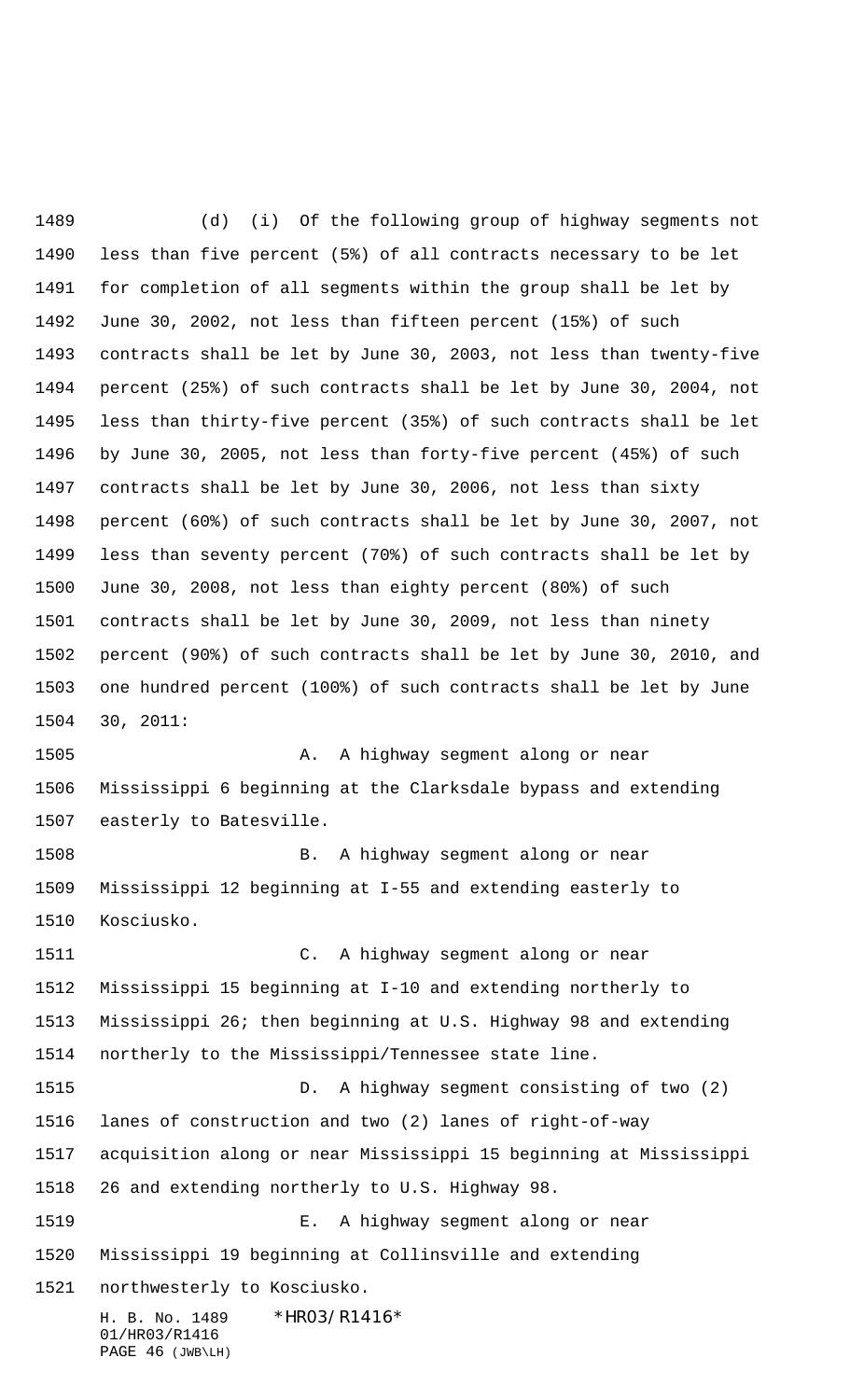H. B. No. 1489 \*HR03/R1416\* 01/HR03/R1416 PAGE 47 (JWB\LH) F. Highway segments along or near Mississippi 25 beginning at Aberdeen and extending northerly to Fulton; then beginning at the Alabama state line and extending northerly to U.S. Highway 72. G. A highway segment along or near U.S. Highway 61 beginning at Redwood and extending northerly to Leland. H. A highway segment along or near U.S. Highway 98 beginning at Meadville and extending southeasterly to Summit. I. A highway segment along or near Mississippi Highway 24/48 beginning at Woodville and extending easterly to McComb. J. A highway segment along or near Mississippi 35 beginning at the Mississippi/Louisiana state line and extending northerly to or near Foxworth. 1537 K. A highway segment along or near Mississippi 27 beginning at I-20 and extending southeasterly to I-55. 1540 L. A highway segment along or near Mississippi 57 beginning at I-10 and extending northerly ten (10) miles to just north of the community of Van Cleave. (ii) Contracts for the construction and/or reconstruction of highway segments designated within this group shall be let by the Transportation Commission strictly in 1546 accordance with the level of service of the highway segment as defined by the Transportation Research Board, or any successor board or agency. If the level of service of a highway segment is less than the level of service threshold at which the Transportation Department recommends the construction of a four-lane highway, then the Transportation Department shall make other improvements and highway modifications to such highway segment as needed, such as straightening and realignment of the existing roadway, the addition of passing lanes and the widening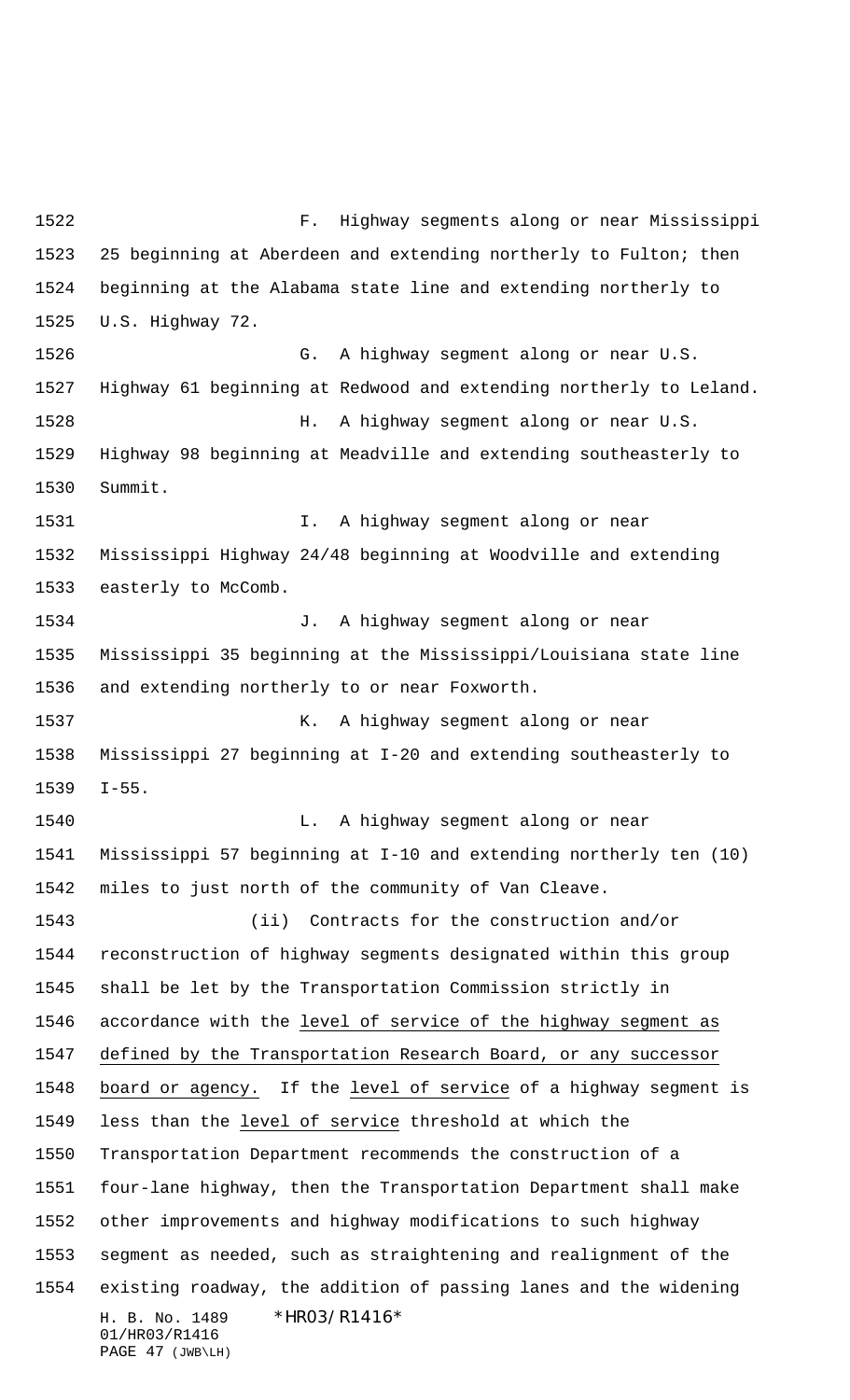of existing lanes, and may acquire any necessary right-of-way for such purposes and for the purpose of future construction of four-lane highways along such segments.

 (iii) With respect to the segments authorized in this paragraph (d), the Transportation commission shall consider the level of service of the projects together with all projects authorized in Section 65-39-1 and nonprogram highway construction and shall devise a priority schedule for preliminary engineering, right-of-way acquisition and construction which establishes a schedule for completion of these projects and reflects the 1565 relative need for the projects authorized in this paragraph (d) and in Section 65-39-1 and nonprogram highways. The commission shall accord great weight to Federal Highway Administration standards in setting priorities and also may consider other factors, not in violation of federal law, as the commission considers relevant. No funds deposited into the special funds created in Sections 65-39-3 of 65-39-17 may be expended on any 1572 project authorized in this paragraph (d).

 (4) The construction priorities established in this section shall not be construed as prohibiting the completion of highway segments which, on July 1, 1987, are included in the current three-year plan under Section 65-1-141, and for which, on July 1, 1987, grade and drainage has been completed or contracts for grade and drainage have been let.

 (5) Contracts may be let and construction may commence and be performed concurrently on any of the highway segments designated in subsection (3) of this section, notwithstanding the priorities established for the letting of contracts on the various segments designated therein, provided that funds are available and, provided that, at all times, the percentages of all contracts required to be let on the segments designated in paragraphs (3)(a), (3)(b), (3)(c) and (3)(d), respectively, are, in fact, let no later than the dates established therein.

H. B. No. 1489 \*HRO3/R1416\* 01/HR03/R1416 PAGE 48 (JWB\LH)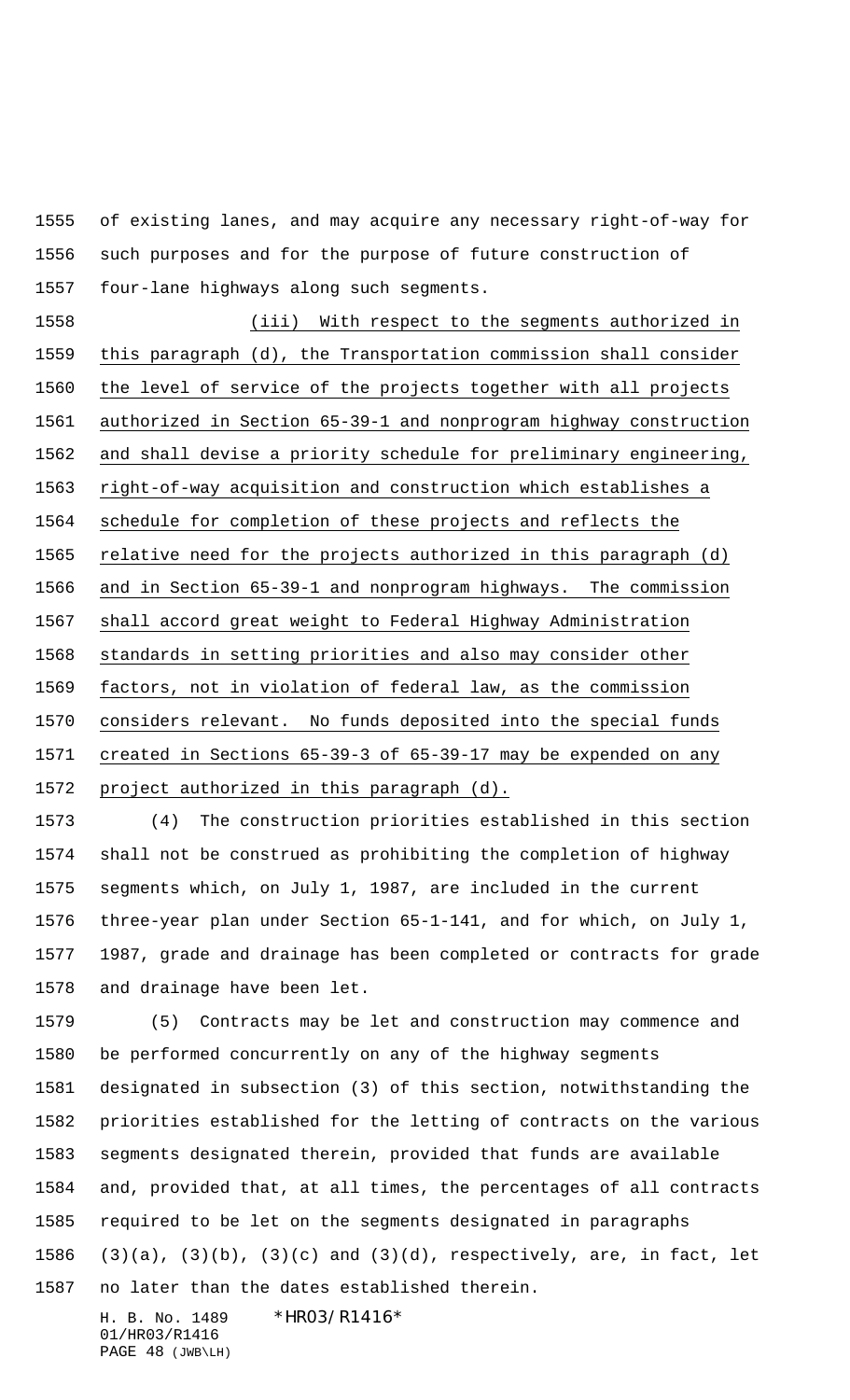(6) (a) All highway construction and reconstruction authorized under this section shall be performed by contract let on competitive bid in the manner provided by statute; however, highway segments shall be constructed in lengths of not less than ten (10) miles.

 (b) It is the intent of the Legislature that not less than ten percent (10%) of the amounts authorized to be expended for construction and reconstruction of the four-lane highway segments designated in this section shall be expended with small business concerns owned and controlled by socially and economically disadvantaged individuals. The term "socially and economically disadvantaged individuals" shall have the meaning ascribed to such term under Section 8(d) of the Small Business Act (15 USCS, Section 637(d)) and relevant subcontracting regulations promulgated pursuant thereto; except that women shall be presumed to be socially and economically disadvantaged individuals for the purposes of this paragraph (b).

 (7) (a) Notwithstanding the provisions of subsection (6)(a) of this section, the Mississippi Transportation Commission may construct highway segments of less than ten (10) miles in length if:

 (i) The segment as described in subsection (3) of this section is less than ten (10) miles in length;

 (ii) The segment will connect two (2) **\* \* \*** highways which were existing four-lane highways on July 1, 2001;  **\* \* \***

 (iii) For a particular project, the costs of constructing a single segment of at least ten (10) miles in length would **\* \* \*** exceed the aggregate costs of constructing two (2) or more segments by more than ten percent (10%).

 **\* \* \***

H. B. No. 1489 \* HRO3/R1416\* 01/HR03/R1416 PAGE 49 (JWB\LH) (b) In any case in which the Transportation Commission authorizes the construction of a highway segment of less than ten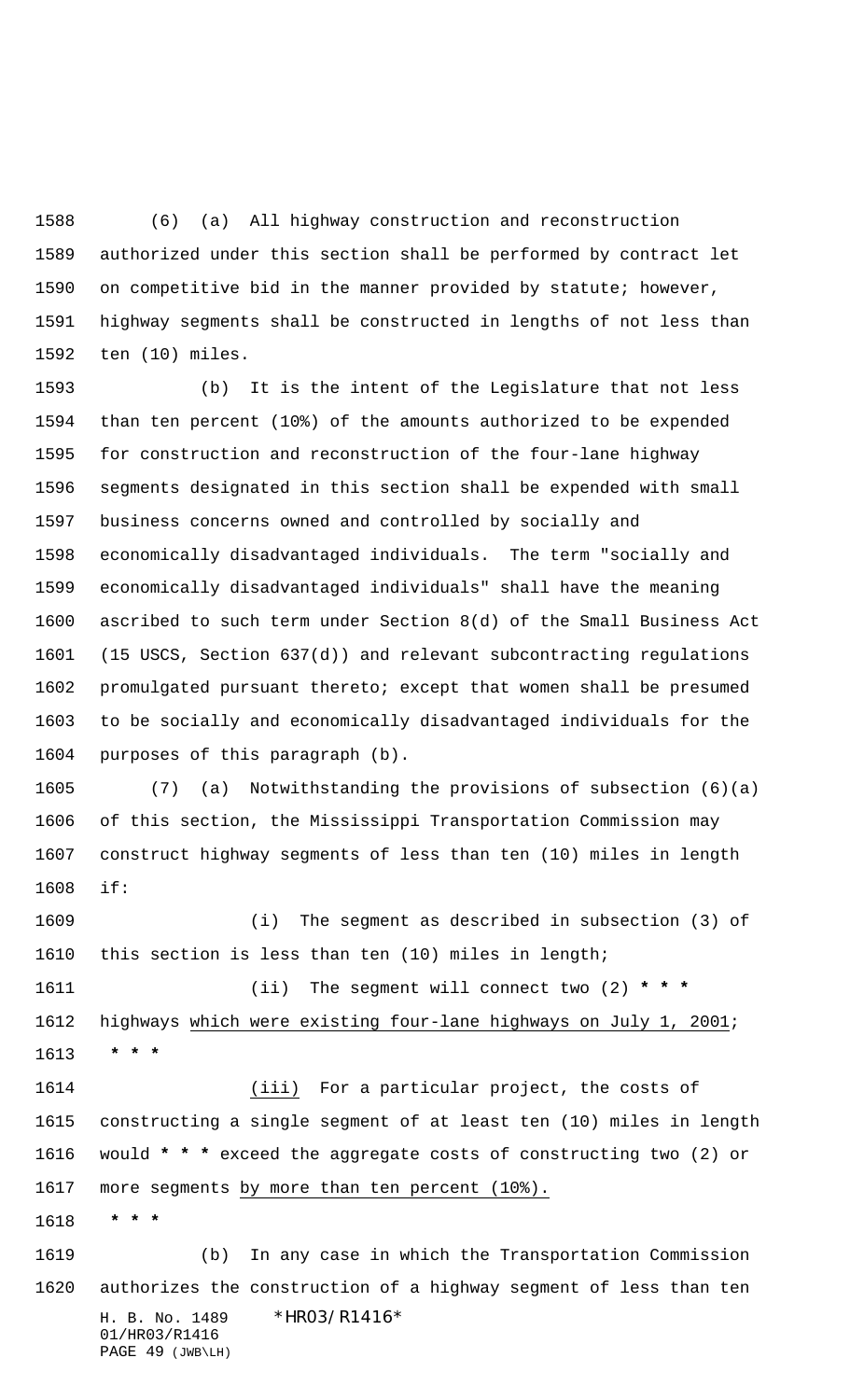(10) miles in length, the commission shall set forth and record in its official minutes, on at least a quarterly basis, a prospective explanation and justification therefor based upon one or more of the conditions prescribed in paragraph (7)(a) of this section. Nothing in this paragraph (b) shall be construed as authorizing the commission to approve a segment of less than ten (10) miles in length after a contract for the segment has been let.

 (8) To assist in defraying the costs and expenses for construction, reconstruction and relocation of the four-lane highway system described in this section, the following revenues shall be paid out of such funds made available to the Transportation Commission and the Transportation Department:

 (a) From matched federal funds or other federal funds, Thirty-two Million Dollars (\$32,000,000.00) for fiscal year 1988, Twenty-five Million Dollars (\$25,000,000.00) for fiscal year 1989, Thirty Million Dollars (\$30,000,000.00) for fiscal year 1990 and fifty percent (50%) of such federal funds for fiscal year 1991 and 1638 each fiscal year thereafter; and

 (b) Five Million Dollars (\$5,000,000.00) from matched federal bridge replacement funds for fiscal year 1988 and each fiscal year thereafter when the segments proposed for construction contain bridges that are eligible for replacement under the Federal Aid Bridge Replacement Program.

 (9) The Transportation Department shall submit a report to the Legislature by January 10 of each calendar year setting forth the current status of the construction program set forth in this section to include, but not be limited to, the following information:

 (a) Specific segments on which engineering is being performed or has been completed;

 (b) Specific segments for which right-of-way has been acquired or is being acquired;

H. B. No. 1489 \* HRO3/R1416\* 01/HR03/R1416 PAGE 50 (JWB\LH)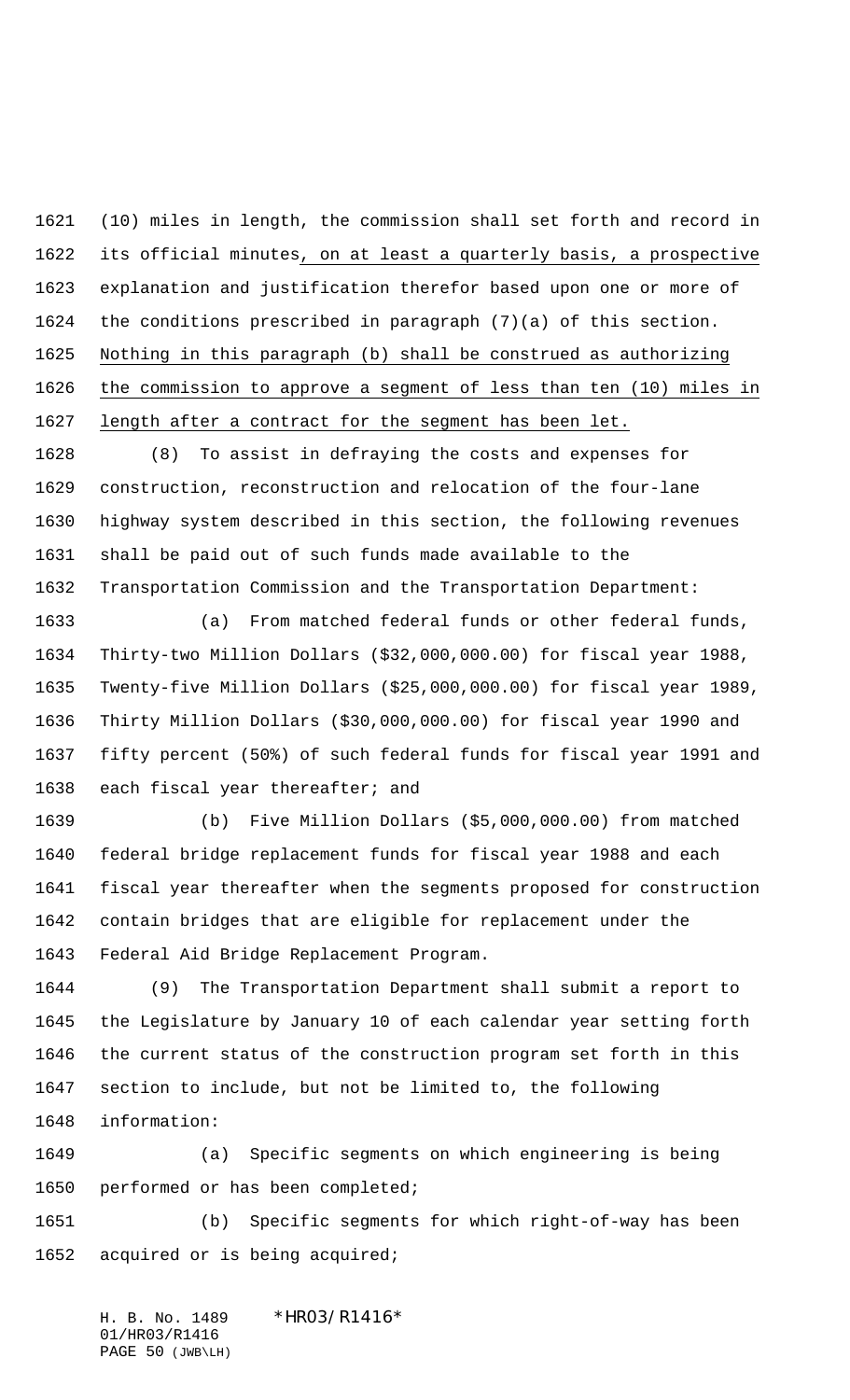(c) Specific segments for which construction contracts have been let;

 (d) Specific segments on which construction is in progress;

 (e) Specific segments on which construction has been completed;

 (f) Projections for completion of the next step on each segment;

 (g) Revenue derived for such construction program from each revenue source contained in Chapter 322, Laws, 1987, and in Chapter 557, Laws, 1994;

 (h) For each fiscal year beginning in 1994, a detailed cash flow projection by source of program activities and an estimate of when the program will encounter a funding shortage due to costs exceeding original projections;

 (i) A schedule of all complete and open-to-traffic highway segments and the related total cost of each segment;

 (j) A schedule of all highway segments on which all contracts necessary for completion of the segments were not let as of the date required by law;

 (k) A complete recap of all program receipts by source, and of all disbursements for the prior fiscal year and cumulative totals since the inception of the program as compared to projections; **\* \* \***

 (l) A statement from the Department of Transportation regarding the status of the funding of the program based on agency cost experience and projections for the future;

 (m) A list of all segments of less than ten (10) miles in length which were authorized by the commission during the preceding year. The list must include:

1683 (i) Contract let by date;

1684 (ii) The highway on which the contract was let;

H. B. No. 1489 \*HRO3/R1416\* 01/HR03/R1416 PAGE 51 (JWB\LH)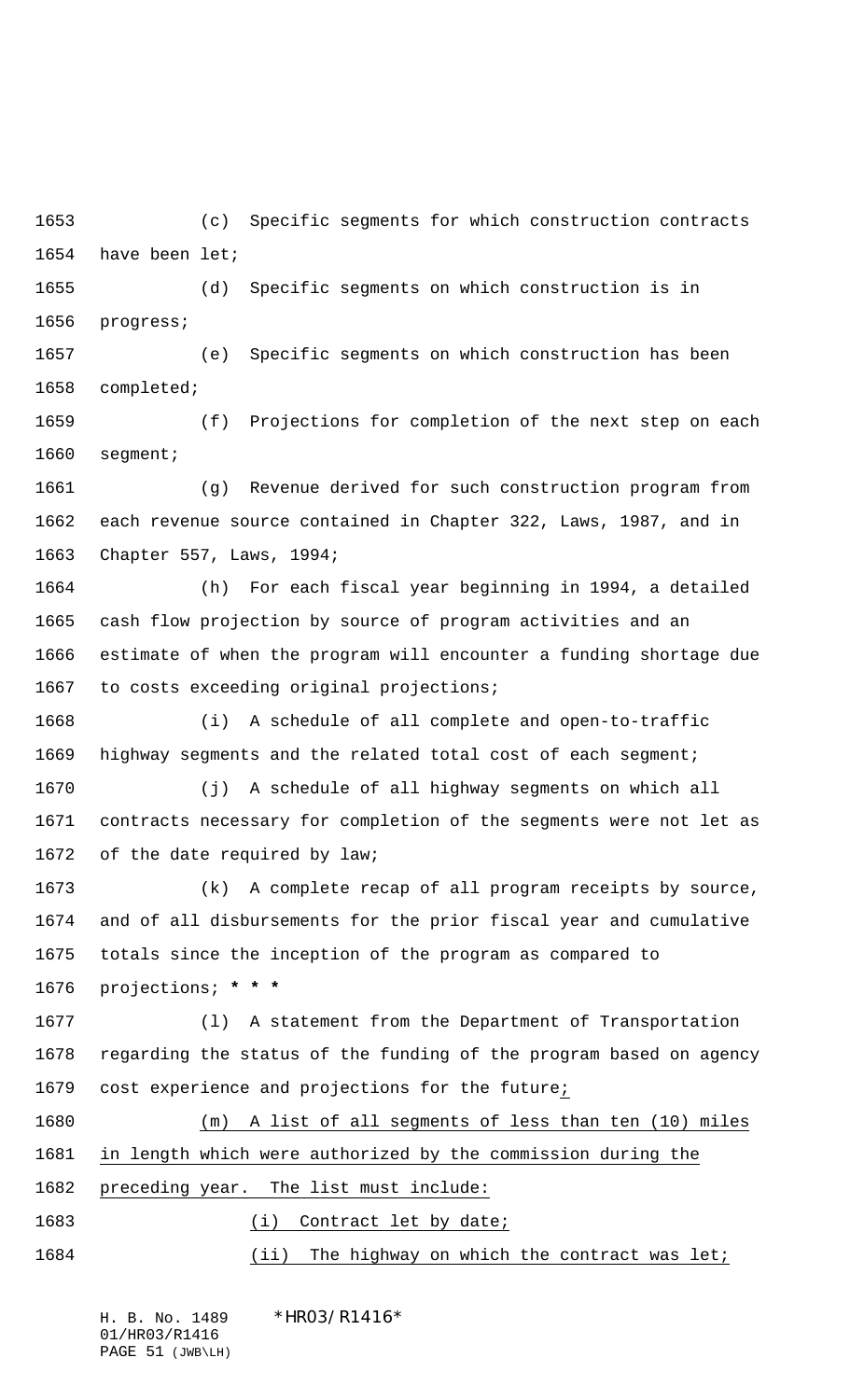## (iii) A description of the project, including the

beginning and end point of the contract;

1687 (iv) The length of the contract in miles; and

1688 (v) The name of the contractor selected to perform

1689 the contract work;

 (n) A compilation of costs for all preliminary engineering, right-of-way and construction contracts entered during the reporting period;

 (o) A listing of all segments completed or in progress by topographical area of the state for the reporting period; and (p) A status report of road segments to include road segment description, the date of construction of the road and the pavement condition rating, which includes roadbed rutting and condition factors.

 The report shall be deemed submitted when ten (10) copies are submitted to the Clerk of the House of Representatives and ten (10) copies are submitted to the Secretary of the Senate.

 SECTION 9. Section 65-39-1, Mississippi Code of 1972, is amended as follows:

H. B. No. 1489 \*HRO3/R1416\* 01/HR03/R1416 65-39-1. (1) The Mississippi Transportation Commission is authorized, subject to the availability of funds in the Gaming Counties State-Assisted Infrastructure Fund created in Section 65-39-17, to conduct feasibility studies and, pursuant to information gathered in such studies, select routes and locations, perform preliminary engineering, acquire necessary right-of-way and property, construct and/or reconstruct and improve existing or new highways, roads, streets and bridges, including two-lane, four-lane and multi-lane roads (or segments thereof), perform intersection improvements, provide signal retiring, turnbay extensions, additional interchanges and other traffic modifications, within and approaching those counties in this state where legal gaming is being conducted or is authorized. Any highway, road, street or bridge that is authorized to be

PAGE 52 (JWB\LH)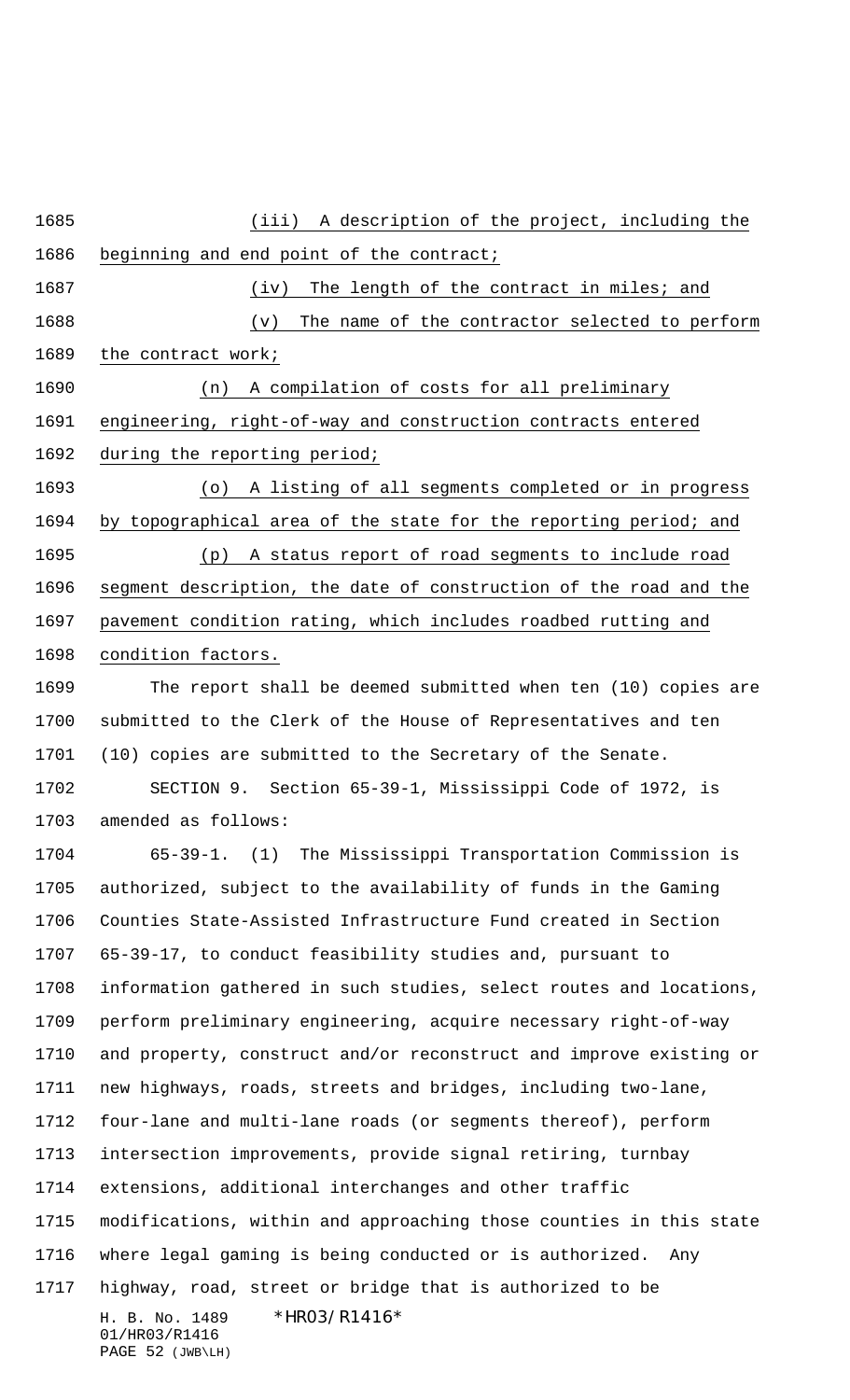constructed, reconstructed or improved shall meet design standards established by the Mississippi Department of Transportation, shall be constructed to bear a load limit of at least eighty thousand (80,000) pounds and, upon completion, shall become a part of the state highway system, and thereafter shall be under the jurisdiction of the Mississippi Transportation Commission and the Mississippi Department of Transportation for construction and maintenance.

 (2) The projects authorized in subsection (1) of this section shall include, but shall not be limited to, highways, roads, streets and bridges on and along the following locations:

 (a) U.S. Highway 90 from its intersection with Mississippi 607 in Hancock County to Ocean Springs, and including Lakeshore Road in Hancock County from its intersection with U.S. Highway 90 to Beach Boulevard;

 (b) Mississippi 4 from U.S. Highway 61 to Mississippi 3;

 (c) Mississippi 4 from Mississippi 3 to Senatobia; (d) Lorraine/Cowan Road from U.S. Highway 90 to I-10; (e) U.S. Highway 49 from U.S. Highway 90 to I-10 in Gulfport;

 (f) Mississippi 304 beginning at the Tennessee state line at or near U.S. 72 and thence running in a southwesterly direction to intersect with U.S. 78 at or near Byhalia and thence running in a westerly direction to intersect I-55 at or near Hernando and thence running in a westerly direction to intersect with U.S. 61 in DeSoto County, with a spur extending southwesterly to or near Robinsonville in Tunica County;

(g) I-10 from Exit 28 to Exit 57;

 (h) A new location from the northernmost point on I-110 to U.S. 49;

 (i) U.S. Highway 61 from the Tunica County line to the Tennessee state line;

H. B. No. 1489 \* HRO3/R1416\* 01/HR03/R1416 PAGE 53 (JWB\LH)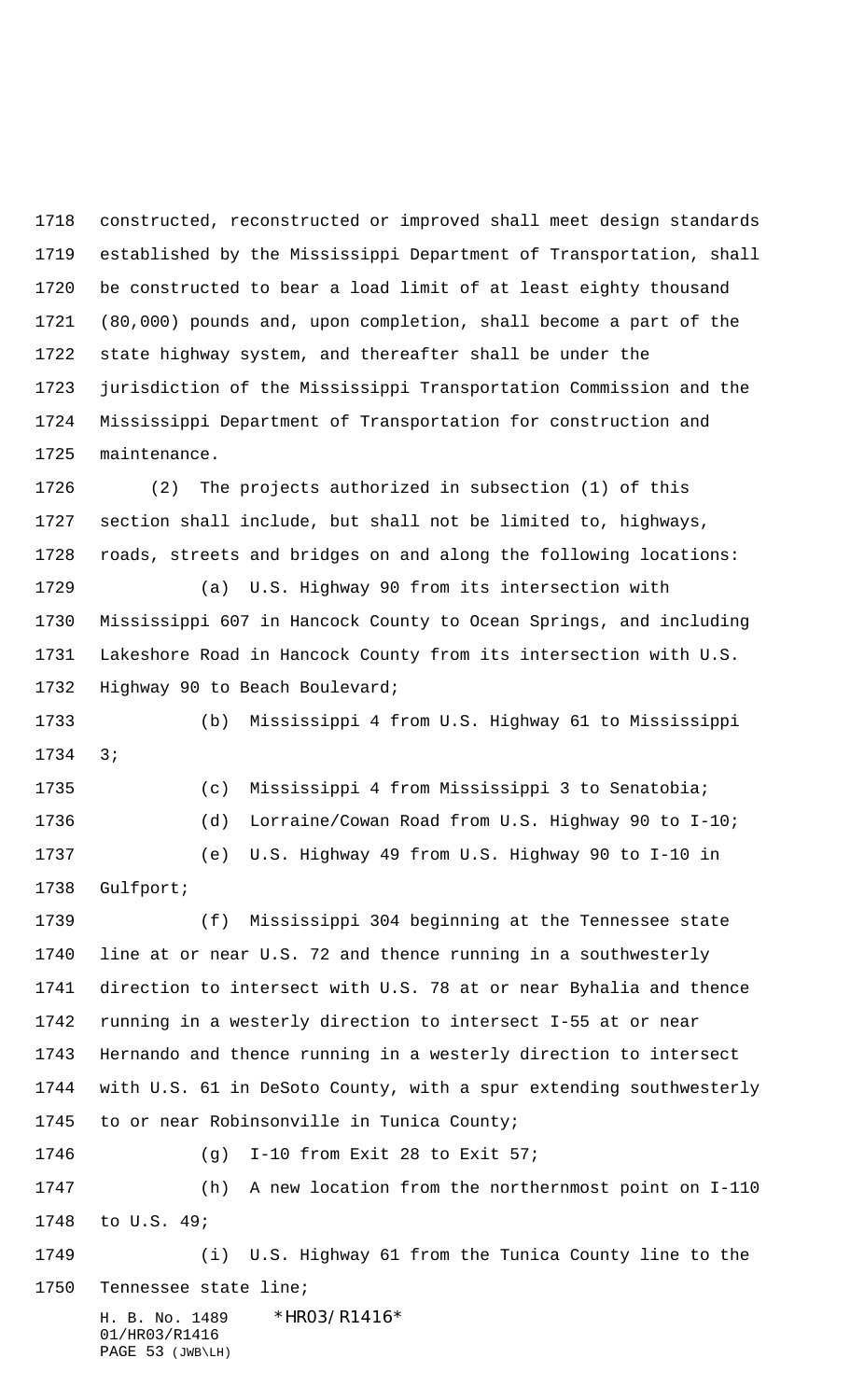(j) (i) Four-lanes for traffic along Mississippi 16 beginning at its intersection with Mississippi 25 and extending easterly to join the existing four-lane on the west side of Carthage within the corporate boundaries;

 (ii) Passing lanes and turn lanes, as needed, along Mississippi 16 beginning at a point on the east side of Carthage within the corporate boundaries where the existing four-lane ends and extending easterly to the Leake/Neshoba county line; and

 (iii) Four-lanes for traffic along Mississippi 16 beginning at the Leake/Neshoba county line and extending easterly to not more than ten (10) miles east of Mississippi 15;

 (k) Lorraine/Cowan Road Extension from I-10 North to relocated/reconstructed Mississippi 67;

 (l) At various locations on and along U.S. Highway 82 and Mississippi 1 in the City of Greenville;

 (m) At various locations on and along I-20, U.S. Highway 61 and U.S. Highway 80 in the City of Vicksburg, including a truck route from Harbor Industrial Park to U.S. Highway 61 north and an extension of South Frontage Road with railroad bridge to I-20;

 (n) At various locations on and along U.S. Highway 61, U.S. Highway 65 and Washington Street in the City of Natchez; (o) At various locations on and along U.S. Highway 90 in the City of Pass Christian;

 (p) Mississippi 43/603 beginning where the existing four-lane ends north of I-10 and extending northerly to a point approximately one (1) mile north of Kiln where Mississippi 43/603 divides into Mississippi 43 and Mississippi 603;

 (q) Mississippi 43 beginning where Mississippi 43 and Mississippi 603 divide and extending northwesterly to or near Picayune;

H. B. No. 1489 \*HRO3/R1416\* 01/HR03/R1416 PAGE 54 (JWB\LH)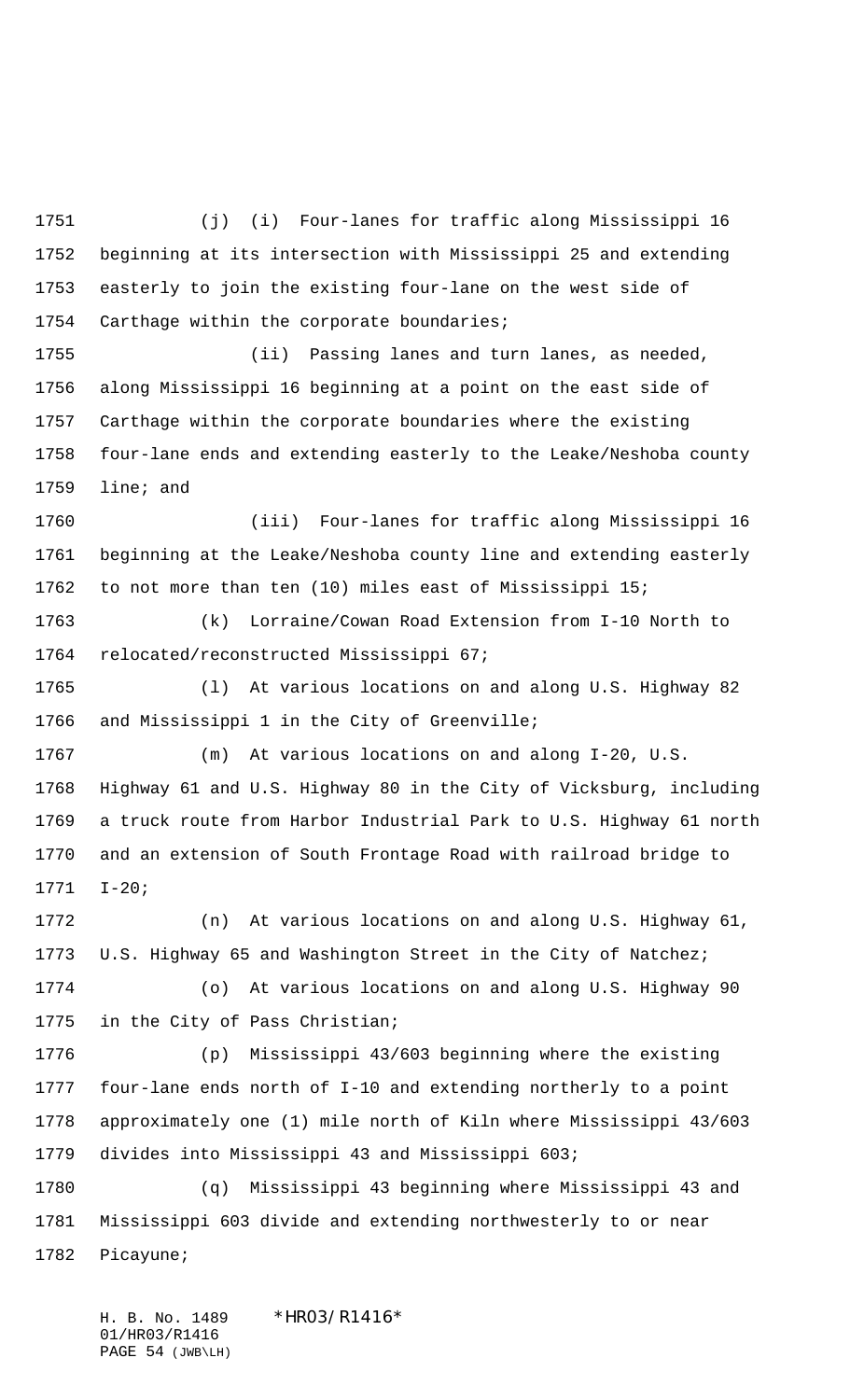(r) U.S. 49 from U.S. 61 west to the Mississippi River bridge;

 (s) Subject to the conditions prescribed in subsection (3) of this section, a central Harrison County connector from I-10 to U.S. 90 in the vicinity of Canal Road to the Mississippi State Port at Gulfport; and

 (t) An east Harrison County connector from U.S. 90 to I-10 to be located between the Cowan-Lorraine Road interchange and the I-110 interchange.

 (3) Authorization for the project described in paragraph (2)(s) of this section is conditioned upon receipt by the Mississippi Transportation Commission of a written commitment by the Department of Economic and Community Development to make available for such project not less than Six Million Dollars (\$6,000,000.00).

 (4) All planning, construction, reconstruction and performance of the projects authorized under this section, including the letting of contracts, shall commence, proceed and be performed by the Mississippi Transportation Commission and the Mississippi Department of Transportation according to priorities based on volume capacity and traffic congestion in comparative project areas; however, if a project authorized in this section is also included in the four-lane highway program under Section 65-3-97, then all contracts necessary to be let for the completion of the project under this section shall be let not later than the priorities established for the letting of contracts for the 1809 project under Section 65-3-97. Prioritization of construction for the projects authorized in this section shall be conducted as provided for in Section 65-3-97(3)(d)(iii).

H. B. No. 1489 \* HRO3/R1416\* 01/HR03/R1416 PAGE 55 (JWB\LH) (5) (a) Funds for the projects authorized under this section may be provided through the issuance of bonds under Sections 65-39-5 through 65-39-33, through the issuance of notes for such purposes under Section 31-17-127 or from such monies as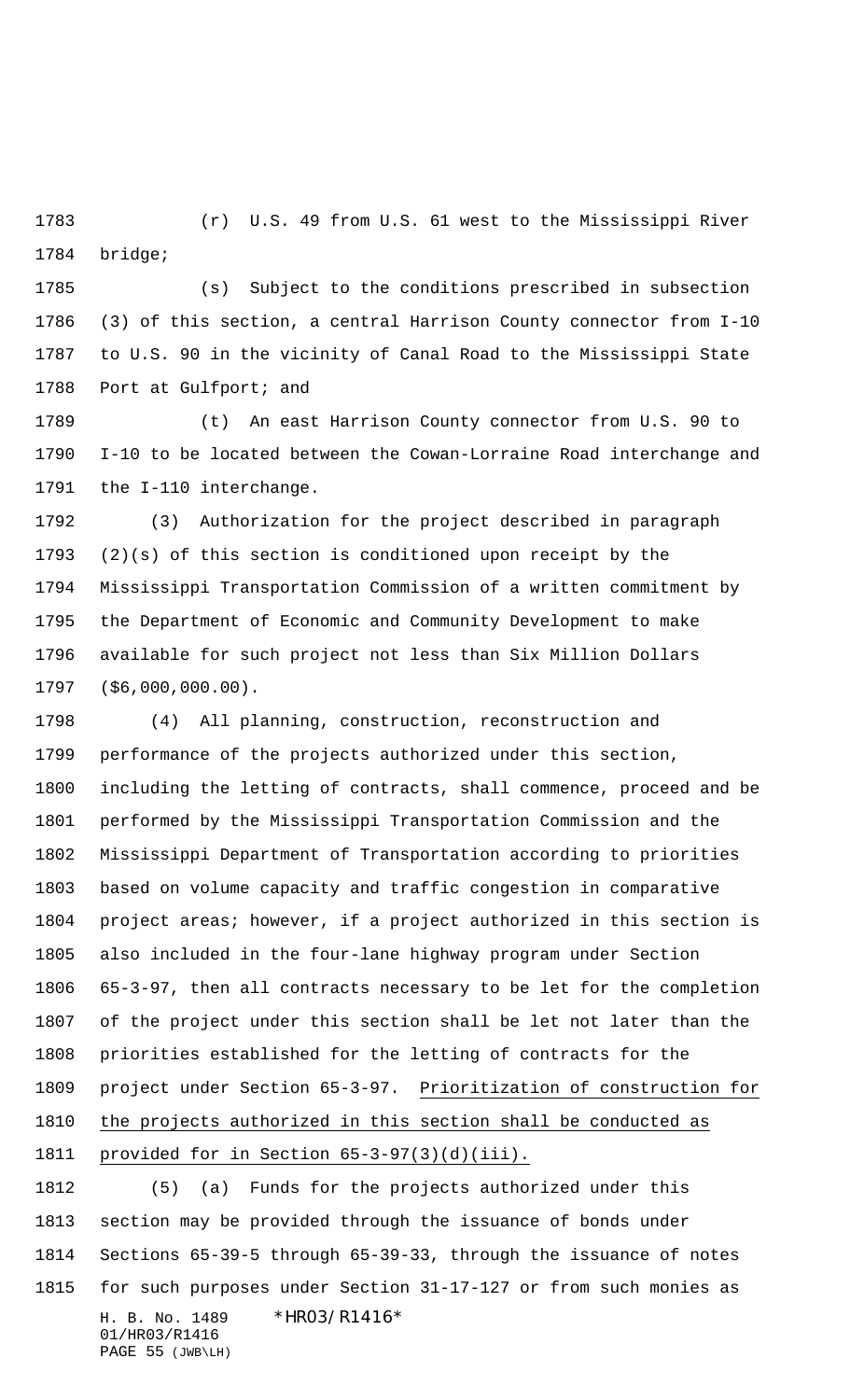H. B. No. 1489 \* HRO3/R1416\* 01/HR03/R1416 may be available in the Gaming Counties State-Assisted Infrastructure Fund created under Section 65-39-17. (b) In addition to the funds provided for under paragraph (a) of this subsection, funds for the project described in subsection (2)(s) of this section also may be provided from any available federal, state, county or municipal funds authorized for such project, including the Economic Development Highway Act. (6) (a) For all highway segments authorized in this section, the Mississippi Department of Transportation shall construct highway segments of at least ten (10) miles in length unless one or more of the following conditions exist: (i) The segment as described in this section is less than ten (10) miles in length; (ii) The segment will connect two (2) highways which were existing four-lane highways on July 1, 2001; or (iii) For a particular project, the costs of constructing a single segment of at least ten (10) miles in length would exceed the aggregate costs of constructing two (2) or more 1834 segments by more than ten percent (10%). (b) If the Transportation Commission authorizes the construction of a highway segment of less than ten (10) miles in length, the commission shall set forth and record in its official minutes, on at least a quarterly basis, a prospective explanation and justification based on one or more of the condition prescribed in paragraph (a) of this subsection (6). This subsection does not authorize the commission to approve a segment of less than ten (10) miles in length after a contract for the segment has been let. (7) The Transportation Department shall submit a report to the Legislature by January 10 of each calendar year setting forth the current status of the construction program set forth in this 1847 section to include, but not be limited to, the following information:

PAGE 56 (JWB\LH)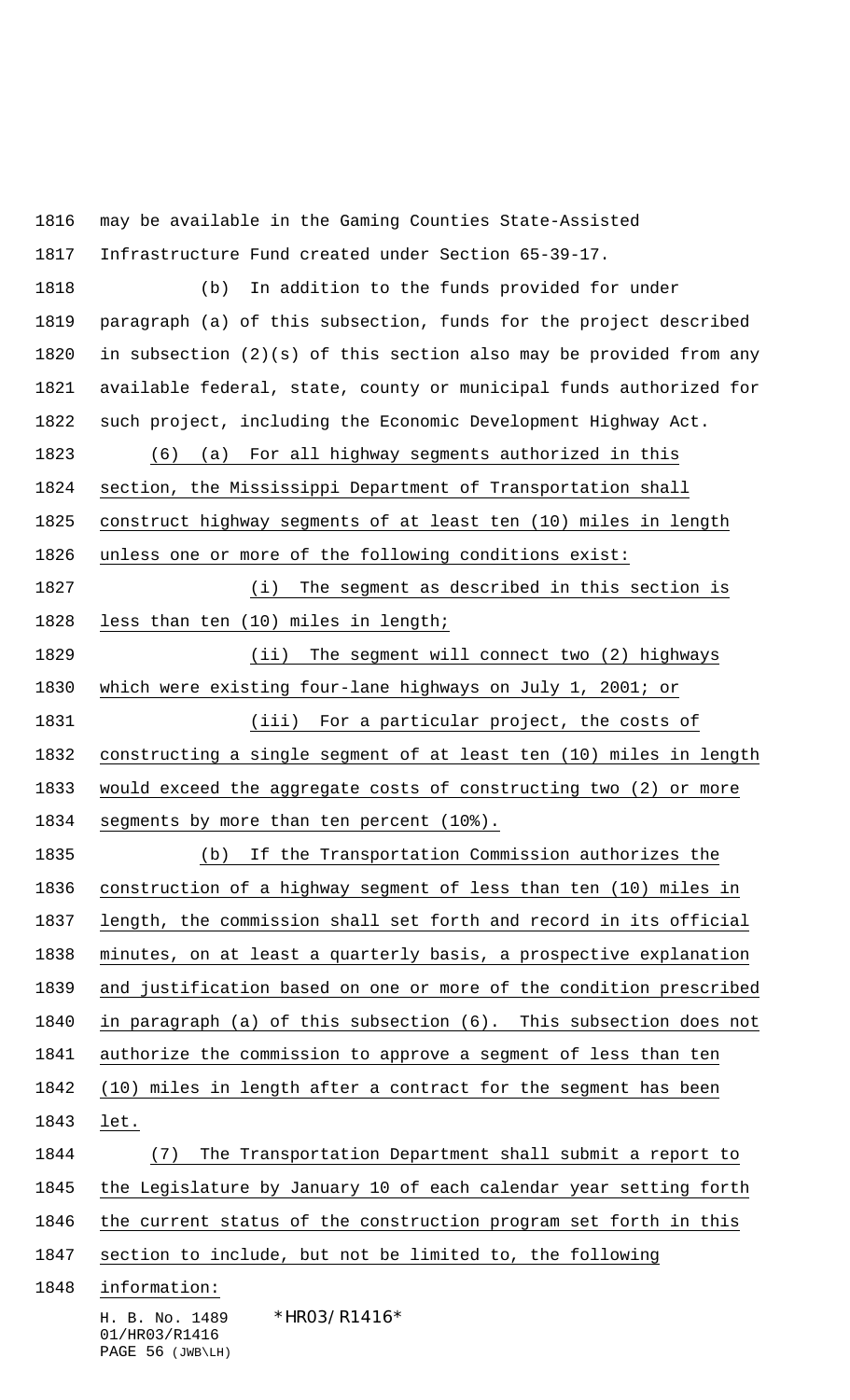| Specific segments on which engineering is being<br>(a)             |
|--------------------------------------------------------------------|
| performed or has been completed;                                   |
| Specific segments for which right-of-way has been<br>(b)           |
| acquired or is being acquired;                                     |
| Specific segments for which construction contracts<br>(c)          |
| have been let;                                                     |
| Specific segments on which construction is in<br>(d)               |
| progress;                                                          |
| Specific segments on which construction has been<br>(e)            |
| completed;                                                         |
| (f)<br>Projections for completion of the next step on each         |
| segment:                                                           |
| Revenue derived for such construction program from<br>(g)          |
| each revenue source contained in Chapter 557, Laws, 1994;          |
| For each fiscal year beginning in 1994, a detailed<br>(h)          |
| cash flow projection by source of program activities and an        |
| estimate of when the program will encounter a funding shortage due |
| to costs exceeding original projections;                           |
| (i)<br>A schedule of all complete and open-to-traffic              |
| highway segments and the related total cost of each segment;       |
| A complete recap of all program receipts by source,<br>(j)         |
| and of all disbursements for the prior fiscal year and cumulative  |
| totals since the inception of the program as compared to           |
| projections;                                                       |
| A statement from the Department of Transportation<br>(k)           |
| regarding the status of the funding of the program based on agency |
| cost experience and projections for the future;                    |
| A list of all segments of less than ten (10) miles<br>(1)          |
| in length which were authorized by the commission during the       |
| The list must include:<br>preceding year.                          |
| (i)<br>Contract let by date;                                       |
| (iii)<br>The highway on which the contract was let;                |

01/HR03/R1416 PAGE 57 (JWB\LH)

 $*$ HRO3/R1416 $*$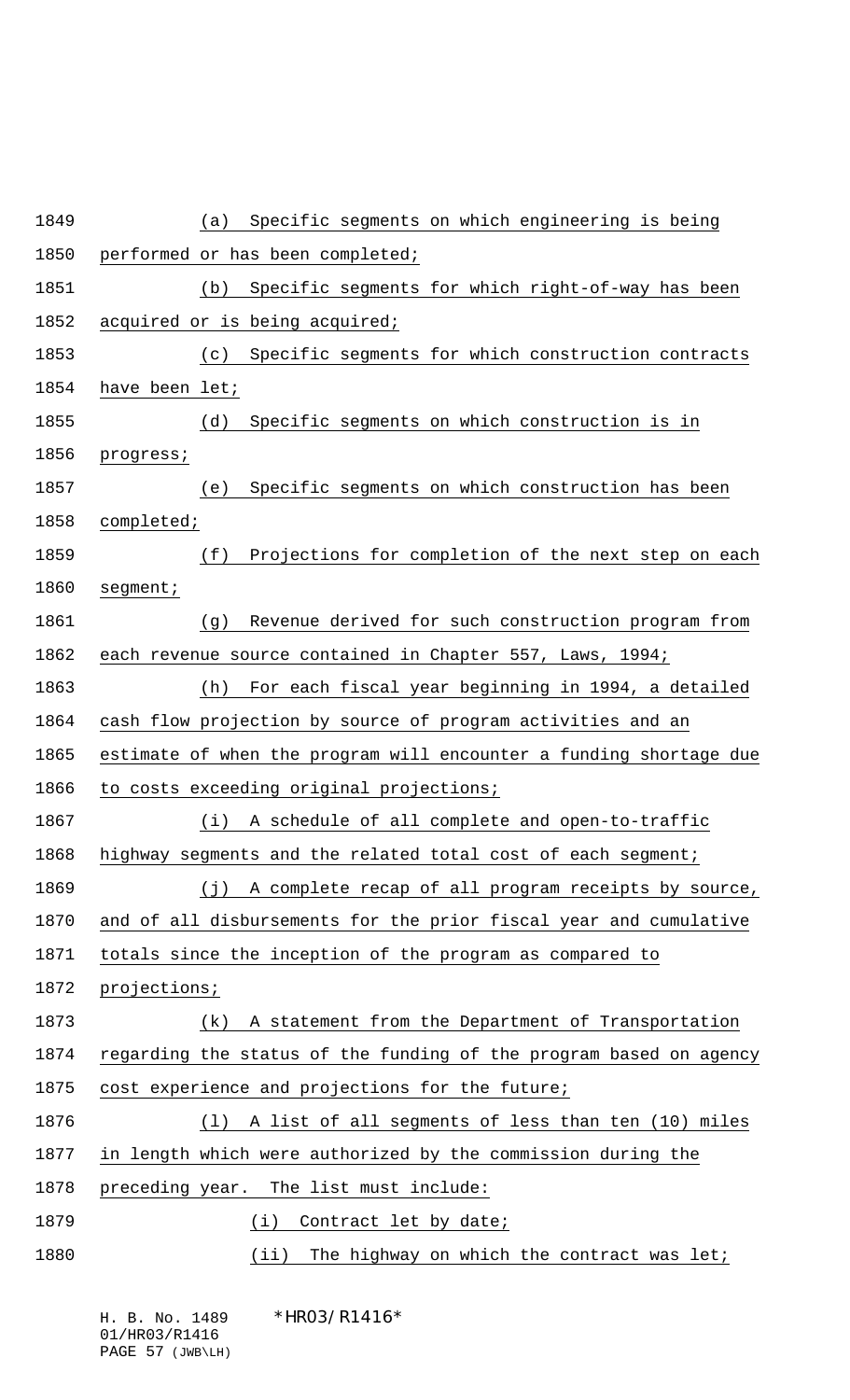(iii) A description of the project, including the beginning and end point of the contract; 1883 (iv) The length of the contract in miles; and 1884 (v) The name of the contractor selected to perform 1885 the contract work; (m) A compilation of costs for all preliminary engineering, right-of-way and construction contracts entered during the reporting period; (n) A listing of all segments completed or in progress by topographical area of the state for the reporting period; and (o) A status report of road segments to include road segment description, the date of construction of the road and the pavement condition rating, which includes roadbed rutting and condition factors. SECTION 10. Section 65-39-35, Mississippi Code of 1972, is amended as follows: 65-39-35. The date upon which the taxes and fees levied and charged under the provisions of Sections 27-55-11, 27-57-37, 27-59-11, 27-19-43, 27-19-309, 27-65-75 and Sections 27-55-519 and 27-55-521 are reduced under such sections shall be the first day of the month immediately following the date upon which: (a) The Mississippi Transportation Commission certifies to the State Tax Commission that: (i) The Four-Lane Highway Program created under Section 65-3-97 and the Gaming Counties Infrastructure Program created under Section 65-39-3, are completed and no funds are any longer necessary to pay the costs of such programs or twenty-five (25) years have elapsed since the completion of the last segment of highway authorized in Section 65-3-97, whichever occurs first; and (ii) The Mississippi Transportation Commission will not declare the necessity for additional borrowings under

H. B. No. 1489 \* HRO3/R1416\* 01/HR03/R1416 PAGE 58 (JWB\LH)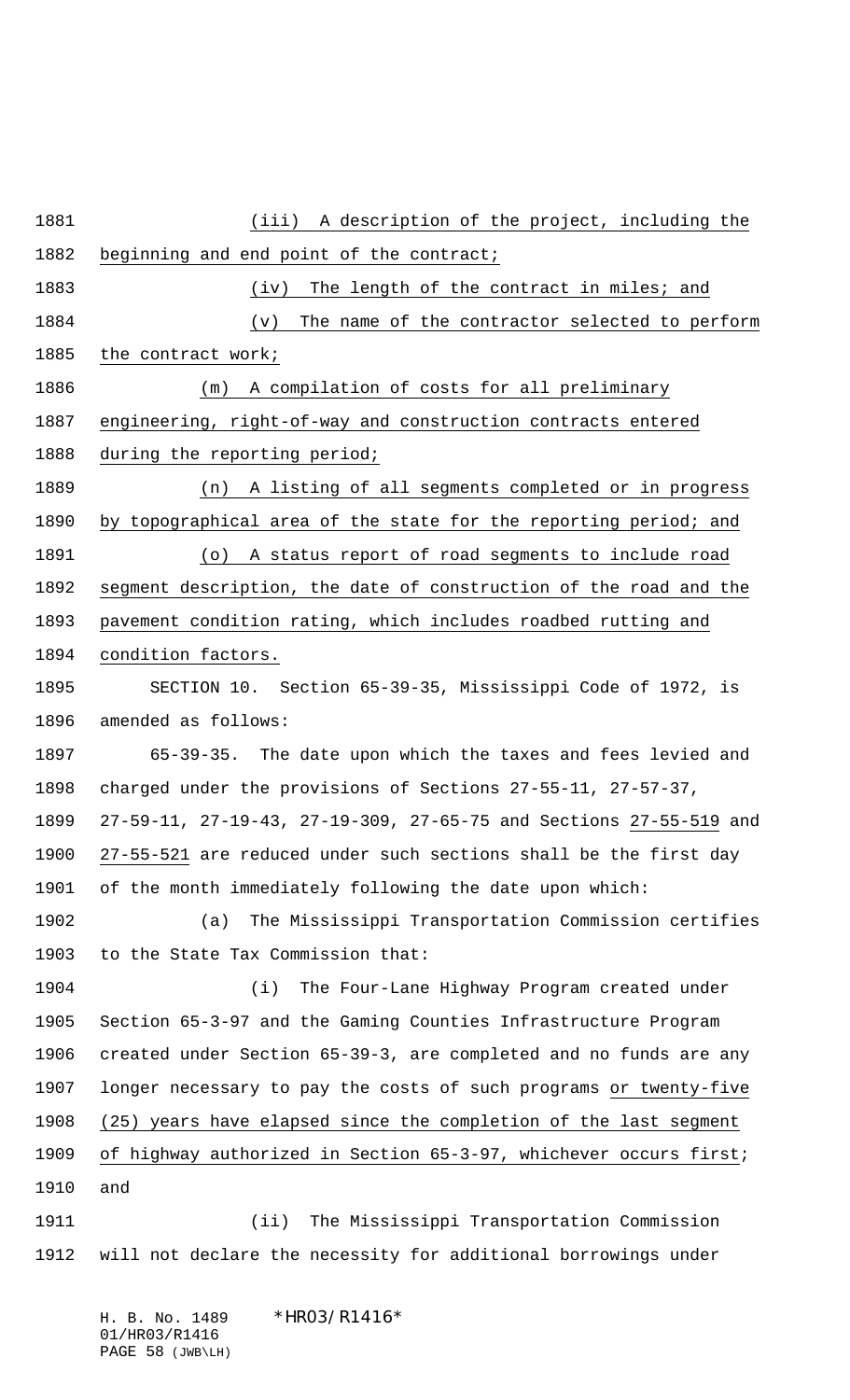Section 65-9-27, or for additional bonds under Sections 65-39-5 through 65-39-33; and

(b) The State Treasurer certifies:

 (i) That the amount on deposit in the Gaming Counties Bond Sinking Fund, together with earnings on investments to accrue to such fund, is equal to or greater than the aggregate of the entire principal, redemption premium (if any), and interest due and to become due (until the final maturity date or earlier scheduled redemption date) on all general obligation bonds issued under Sections 65-39-5 through 65-39-33; and

 (ii) That all principal, interest, cost and other expenses for all bonds, notes or other borrowings under Section 65-9-27 and Section 31-17-127 (including redemption notes, if any) have been paid and are completely satisfied.

 SECTION 11. Section 75-76-129, Mississippi Code of 1972, is amended as follows:

## **[ \* \* \* Until the highway segments authorized in Section 65-39-1 are certified as complete by the Mississippi**

## **Transportation Commission, this section shall read as follows:]**

H. B. No. 1489 \*HRO3/R1416\* 75-76-129. On or before the last day of each month all taxes, fees, interest, penalties, damages, fines or other monies collected by the State Tax Commission during that month under the provisions of this chapter, with the exception of (a) the local government fees imposed under Section 75-76-195, and (b) an amount equal to Three Million Dollars (\$3,000,000.00) of the revenue collected pursuant to the fee imposed under Section 75-76-177(1)(c), or an amount equal to twenty-five percent (25%) of the revenue collected pursuant to the fee imposed under Section 75-76-177(1)(c), whichever is the greater amount, shall be paid by the State Tax Commission to the State Treasurer to be deposited in the State General Fund. The local government fees shall be distributed by the State Tax Commission pursuant to Section 75-76-197. An amount equal to Three Million Dollars

01/HR03/R1416 PAGE 59 (JWB\LH)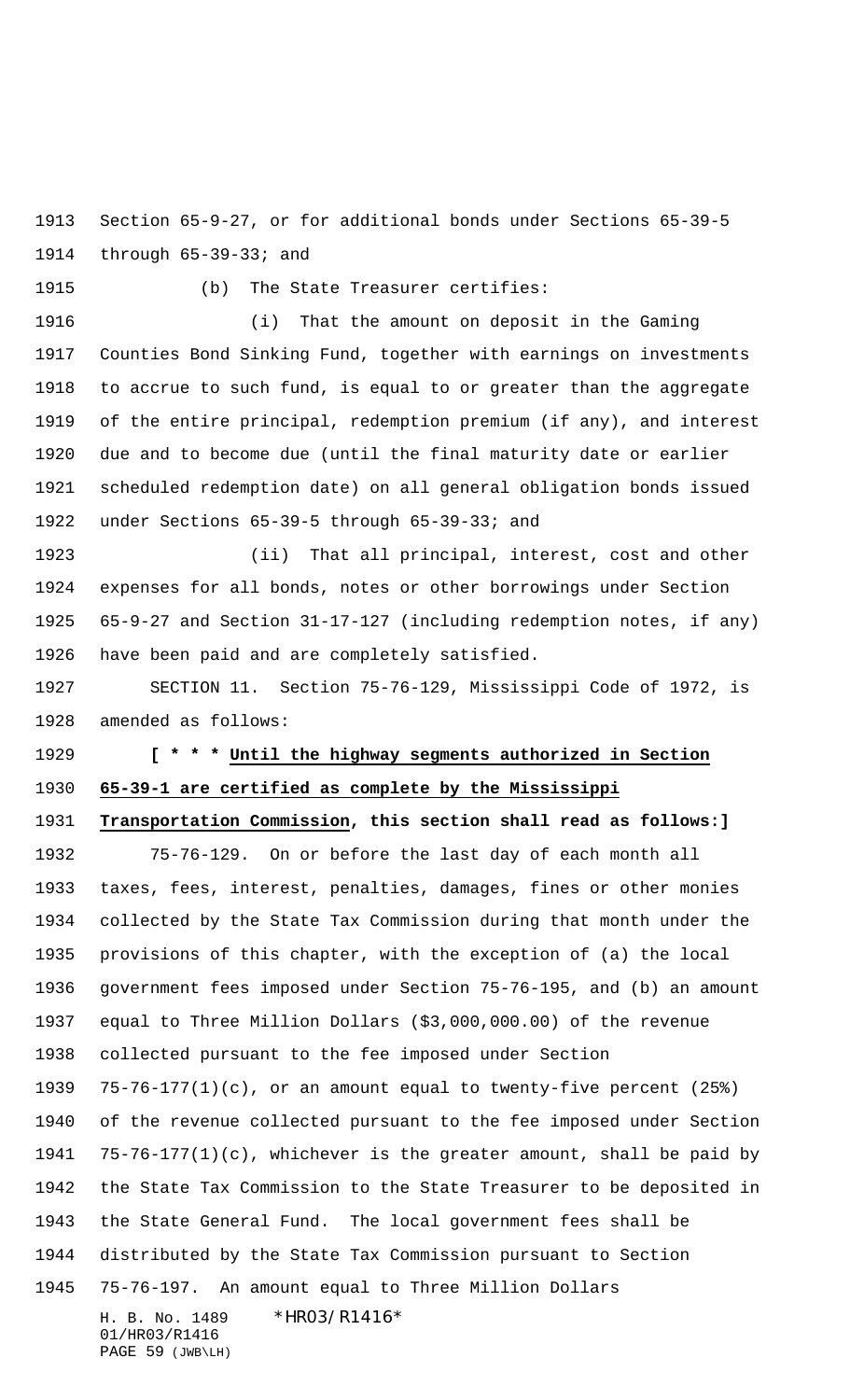(\$3,000,000.00) of the revenue collected during that month pursuant to the fee imposed under Section 75-76-177(1)(c) shall be deposited by the State Tax Commission into the bond sinking fund created in Section 65-39-3. The revenue collected during that month pursuant to the fee imposed under Section 75-76-177(1)(c) that is in excess of Three Million Dollars (\$3,000,000.00), but is less than twenty-five percent (25%) of the amount of revenue collected during that month, shall be deposited into the State Highway Fund to be used exclusively for the reconstruction and maintenance of highways of the State of Mississippi.

 **[ \* \* \* After the highway segments authorized in Section 65-39-1 are certified as complete by the Mississippi Transportation Commission, this section shall read as follows:]**

 75-76-129. On or before the last day of each month, all taxes, fees, interest, penalties, damages, fines or other monies collected by the State Tax Commission during that month under the provisions of this chapter, with the exception of the local government fees imposed under Section 75-76-195, shall be paid by the State Tax Commission to the State Treasurer to be deposited in the State General Fund. The local government fees shall be distributed by the State Tax Commission pursuant to Section 75-76-197.

 SECTION 12. Section 25-3-33, Mississippi Code of 1972, is amended as follows:

 **[Until July 1, 2004, this section shall read as follows:]** 25-3-33. The annual salaries of the following appointive state and district officials and employees are fixed as follows: Deputy Attorney General, not to exceed............ \$72,800.00 Assistant Attorneys General shall each receive annual salaries in an amount **to be fixed by the Attorney General** but not to exceed............................. 68,400.00

Military Department--National Guard:

H. B. No. 1489 \*HRO3/R1416\* 01/HR03/R1416 PAGE 60 (JWB\LH)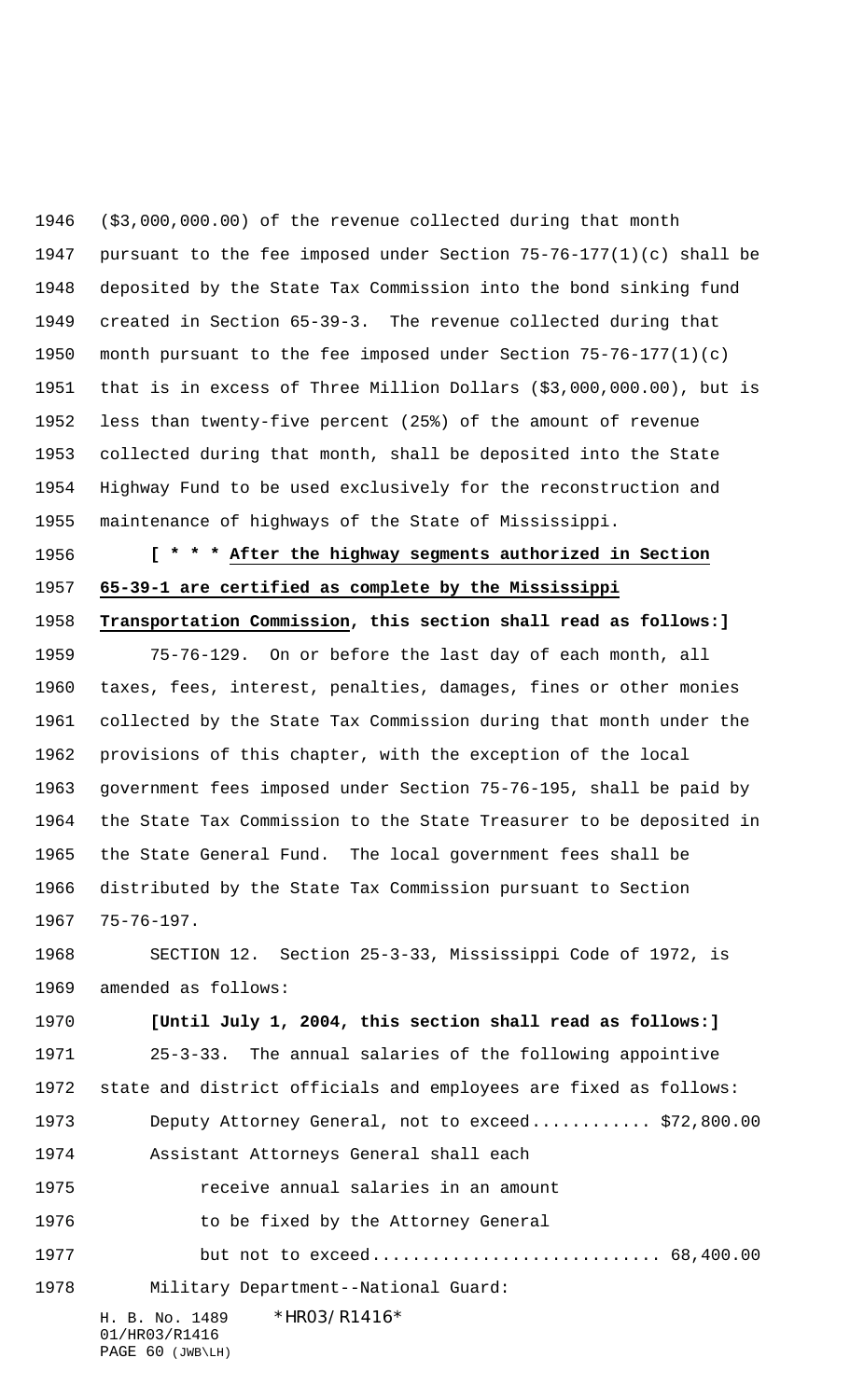| 1979 | Adjutant General 80,000.00                        |  |
|------|---------------------------------------------------|--|
| 1980 | Department of Banking and Consumer Finance:       |  |
| 1981 |                                                   |  |
| 1982 | Chairman of the State Tax Commission              |  |
| 1983 | (Commissioner of Revenue) 91,000.00               |  |
| 1984 | Associate Commissioners, each 42,000.00           |  |
| 1985 | Director of Emergency Management Agency 65,000.00 |  |
| 1986 | Department of Public Safety:                      |  |
| 1987 | Commissioner of Public Safety 80,000.00           |  |
| 1988 | Director, Office of Mississippi                   |  |
| 1989 | Highway Safety Patrol, or                         |  |
| 1990 |                                                   |  |
| 1991 | Director, Office of Support Services,             |  |
| 1992 |                                                   |  |
| 1993 | Department of Human Services:                     |  |
| 1994 | Director, not to exceed 85,000.00                 |  |
| 1995 | Workers' Compensation Commission:                 |  |
| 1996 |                                                   |  |
| 1997 |                                                   |  |
| 1998 |                                                   |  |
| 1999 | Administrative Judge, each 75,000.00              |  |
| 2000 | Archives and History:                             |  |
| 2001 | Director, not to exceed 70,000.00                 |  |
| 2002 |                                                   |  |
| 2003 | State Oil and Gas Board:                          |  |
| 2004 |                                                   |  |
| 2005 | Educational Television Authority:                 |  |
| 2006 |                                                   |  |
| 2007 | Director, Mississippi Library Commission,         |  |
| 2008 |                                                   |  |
| 2009 | Executive Secretary, Public Service               |  |
| 2010 |                                                   |  |
| 2011 | Parole Board:                                     |  |
|      | *HR03/R1416*<br>H. B. No. 1489<br>01/HR03/R1416   |  |

PAGE 61 (JWB\LH)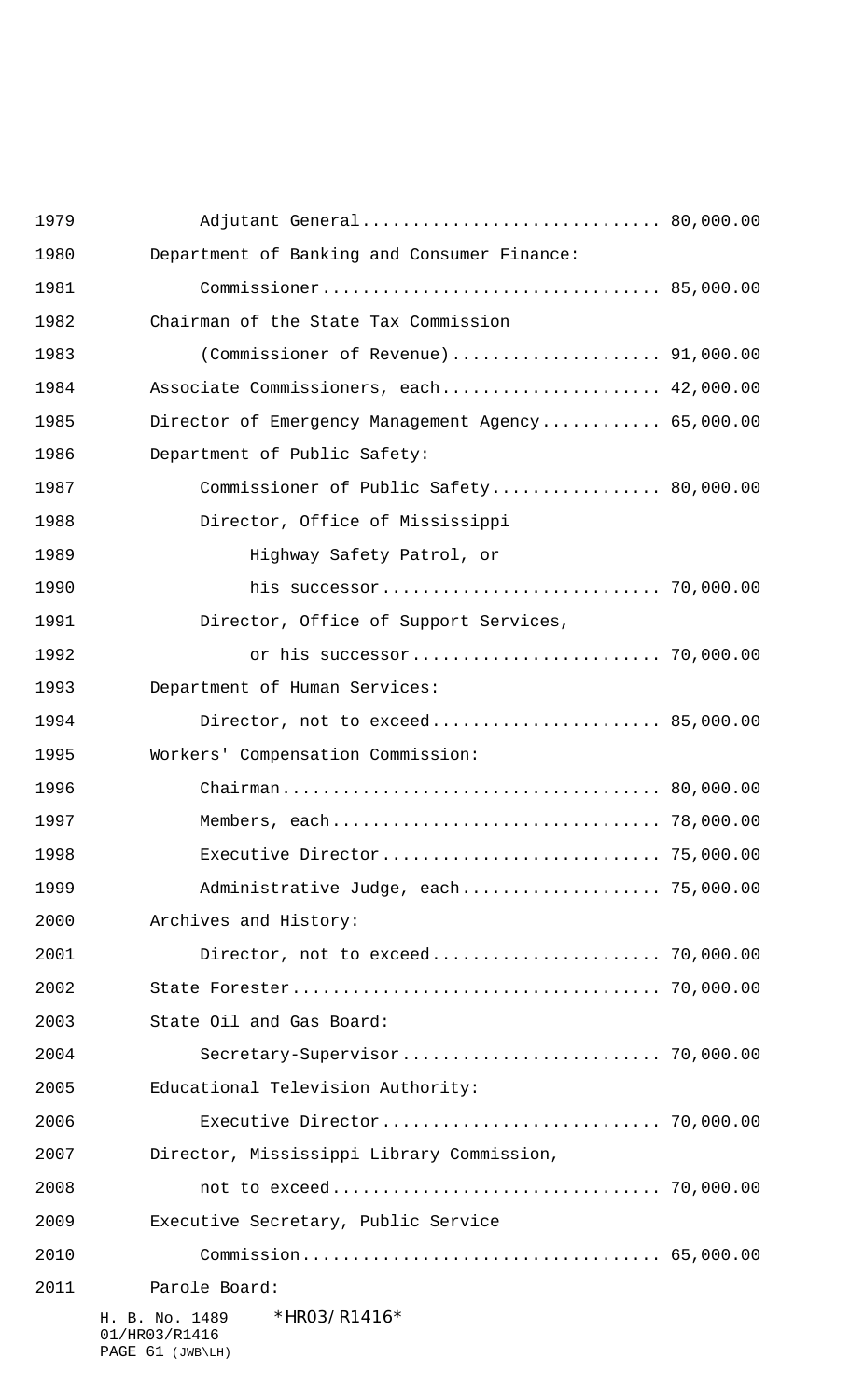| 2012 |                                                                     |  |
|------|---------------------------------------------------------------------|--|
| 2013 | Administrative Assistant for                                        |  |
| 2014 | Parole Matters 42,000.00                                            |  |
| 2015 | Members, each 44,000.00                                             |  |
| 2016 | Governor's State Bond Advisory Division:                            |  |
| 2017 |                                                                     |  |
| 2018 | Employment Security Commission:                                     |  |
| 2019 | Executive Director, not to exceed 70,000.00                         |  |
| 2020 | Executive Director, Department of                                   |  |
| 2021 | Mental Health, to be determined by the                              |  |
| 2022 | State Board of Mental Health, not                                   |  |
| 2023 |                                                                     |  |
| 2024 | Director, Division of Medicaid,                                     |  |
| 2025 |                                                                     |  |
| 2026 | Director, State Department of Transportation,                       |  |
| 2027 |                                                                     |  |
| 2028 | State Entomologist 65,000.00                                        |  |
| 2029 |                                                                     |  |
| 2030 | State Aid Engineer, Division of State                               |  |
| 2031 |                                                                     |  |
| 2032 | Executive Director, Judicial Performance                            |  |
| 2033 |                                                                     |  |
| 2034 | Executive Director, Department of Finance                           |  |
| 2035 | and Administration 85,000.00                                        |  |
| 2036 | Superintendent, Mississippi School for the                          |  |
| 2037 | Blind, to be determined by the State                                |  |
| 2038 | Board of Education, not to exceed 65,000.00                         |  |
| 2039 | Superintendent, Mississippi School for the Deaf,                    |  |
| 2040 | to be determined by the State Board                                 |  |
| 2041 | of Education, not to exceed 65,000.00                               |  |
| 2042 | Executive Director, State Fair Commission 65,000.00                 |  |
| 2043 | Executive Director, Department of Wildlife,                         |  |
| 2044 | Fisheries and Parks 80,000.00                                       |  |
|      | *HR03/R1416*<br>H. B. No. 1489<br>01/HR03/R1416<br>PAGE 62 (JWB\LH) |  |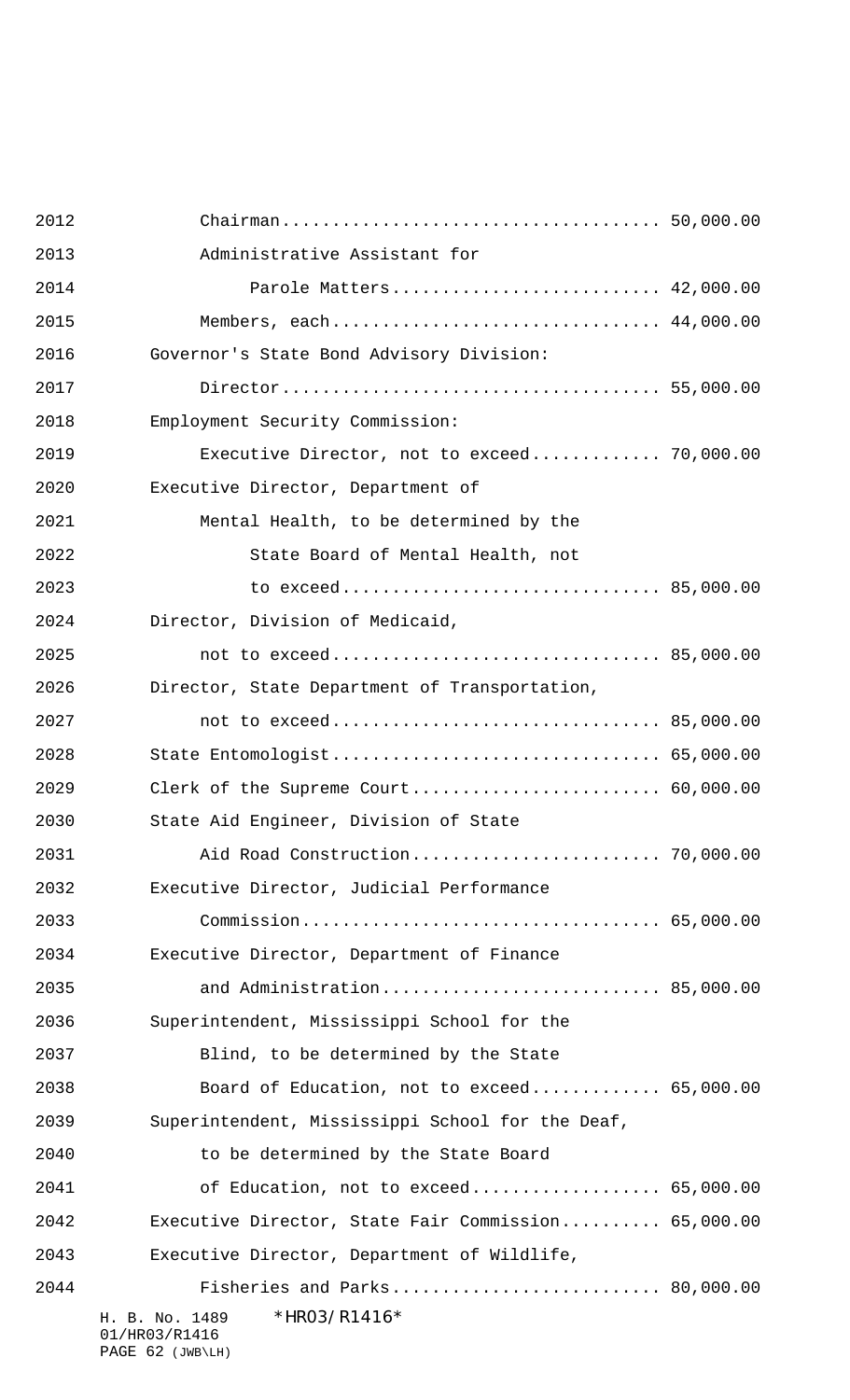| 2045 | Executive Director, Department of Environmental                     |  |
|------|---------------------------------------------------------------------|--|
| 2046 |                                                                     |  |
| 2047 | Executive Director, Pat Harrison Waterway                           |  |
| 2048 |                                                                     |  |
| 2049 | Executive Director, Pearl River Basin                               |  |
| 2050 | Development District 61,000.00                                      |  |
| 2051 | Executive Director, Pearl River Valley Water                        |  |
| 2052 |                                                                     |  |
| 2053 | Executive Director, Tombigbee River Valley                          |  |
| 2054 | Water Management District 61,000.00                                 |  |
| 2055 | Director, Soil and Water Conservation                               |  |
| 2056 |                                                                     |  |
| 2057 | Commissioner, Mississippi Department of                             |  |
| 2058 |                                                                     |  |
| 2059 | Executive Director, Mississippi Department of                       |  |
| 2060 | Information Technology Services 85,000.00                           |  |
| 2061 | Executive Director, Mississippi Industries                          |  |
| 2062 |                                                                     |  |
| 2063 | Director, Mississippi Bureau of Narcotics 60,000.00                 |  |
| 2064 | Executive Secretary, State Veterans Affairs                         |  |
| 2065 |                                                                     |  |
| 2066 | Executive Officer, Veterans' Home Purchase                          |  |
| 2067 |                                                                     |  |
| 2068 | Chief Administrative Officer, Motor Vehicle                         |  |
| 2069 |                                                                     |  |
| 2070 | Stadium Manager, Mississippi Veterans                               |  |
| 2071 | Memorial Stadium 55,000.00                                          |  |
| 2072 | Executive Director, Mississippi Arts                                |  |
| 2073 |                                                                     |  |
| 2074 | Director, Mississippi Board of Nursing 60,000.00                    |  |
| 2075 | Director, State Board of Pharmacy 60,000.00                         |  |
| 2076 | Director, State Board of Public Contractors 50,000.00               |  |
| 2077 | Director, Real Estate Commission 55,000.00                          |  |
|      | *HR03/R1416*<br>H. B. No. 1489<br>01/HR03/R1416<br>PAGE 63 (JWB\LH) |  |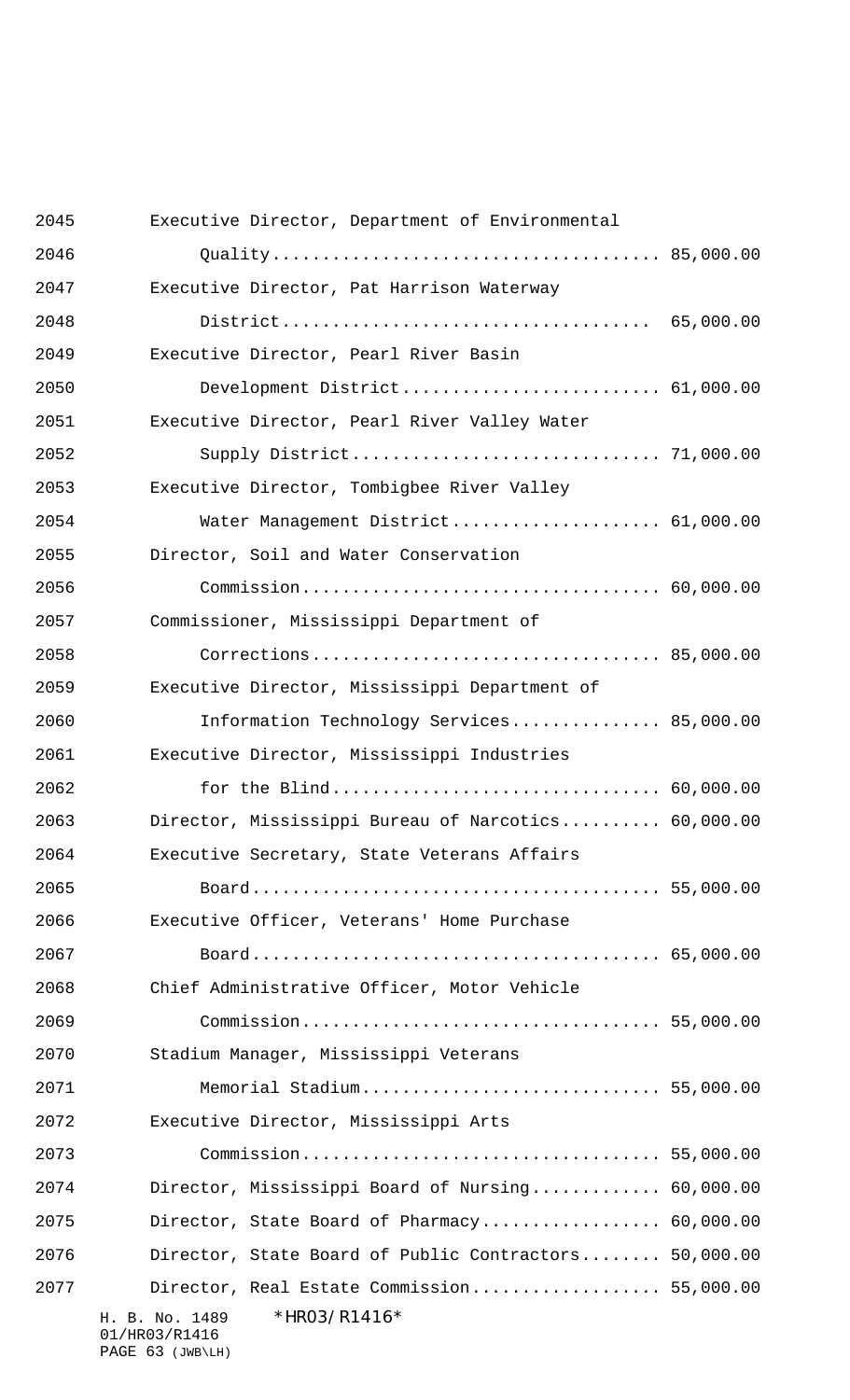H. B. No. 1489 \*HR03/R1416\* 01/HR03/R1416 PAGE 64 (JWB\LH) Director of Support Services, Department of Rehabilitation Services.................... 80,000.00 Executive Director, State Fire Academy............. 55,000.00 Executive Director, Law Enforcement Officers Training Academy..................... 50,000.00 Executive Director, State Board of Accountancy................................... 60,000.00 Executive Director, Mississippi Gaming Commission............................. 90,000.00 Executive Director, Mississippi Department of Marine Resources................ 70,000.00 Executive Director, State Board of Registration for Professional Engineers and Land Surveyors.................. 55,000.00 Executive Director, Public Utilities Staff......................................... 85,000.00 State Law Librarian................................ 60,000.00 State Personnel Director........................... 75,000.00 Manager, Farmers Central Market, Department of Agriculture and Commerce...................................... 40,000.00 State Veterinarian................................. 70,000.00 Executive Director, Mississippi Ethics Commission.....................................70,000.00 **[From and after July 1, 2004, this section shall read as follows:]** 25-3-33. The annual salaries of the following appointive state and district officials and employees are fixed as follows: Deputy Attorney General, not to exceed............ \$72,800.00 Assistant Attorneys General shall each receive annual salaries in an amount to be fixed by the Attorney General but not to exceed............................. 68,400.00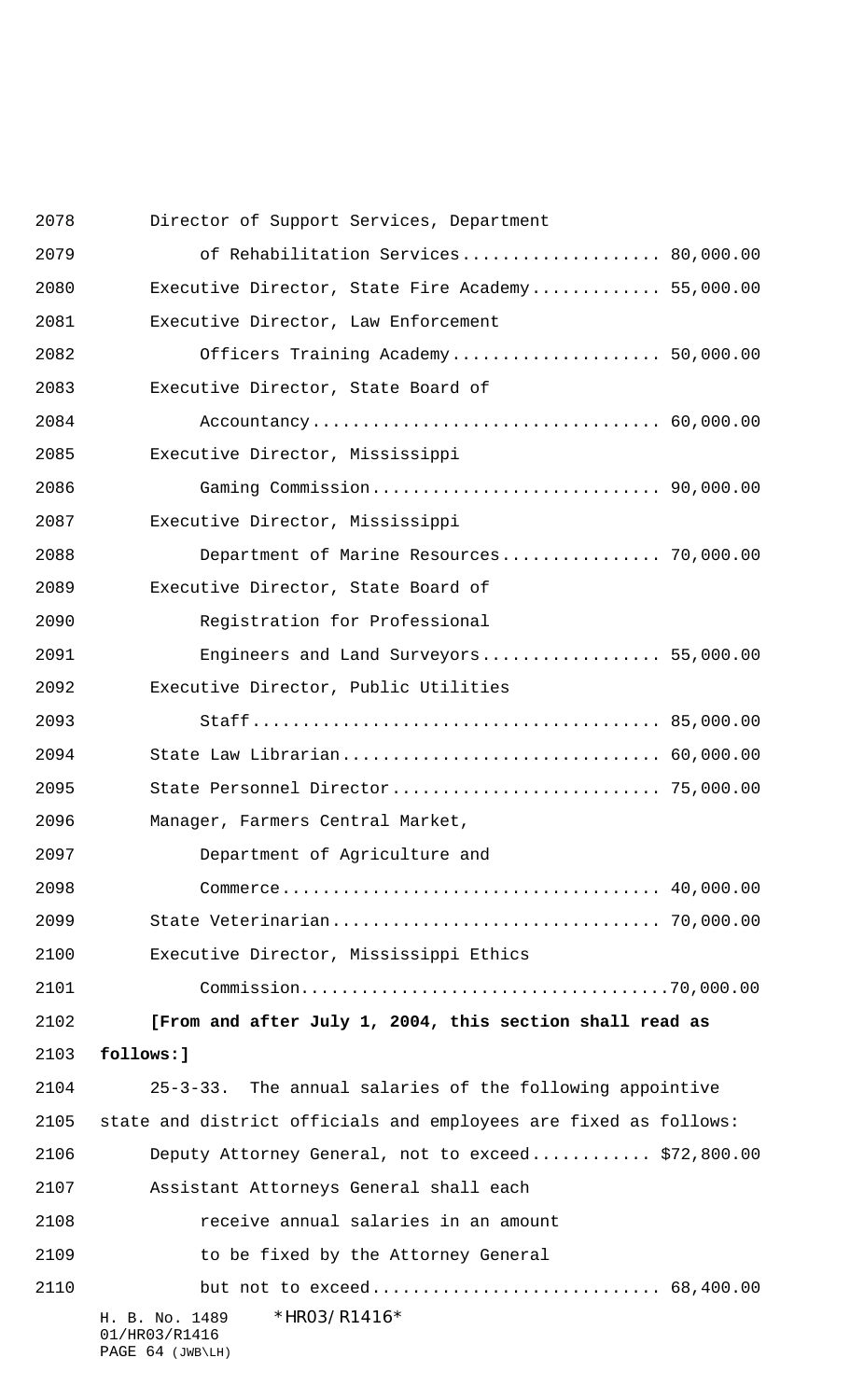H. B. No. 1489 \*HR03/R1416\* 01/HR03/R1416 Military Department--National Guard: Adjutant General.............................. 80,000.00 Department of Banking and Consumer Finance: Commissioner.................................. 85,000.00 Chairman of the State Tax Commission (Commissioner of Revenue)..................... 91,000.00 Associate Commissioners, each...................... 42,000.00 Director of Emergency Management Agency............ 65,000.00 Department of Public Safety: Commissioner of Public Safety................. 80,000.00 Director, Office of Mississippi Highway Safety Patrol, or his successor............................ 70,000.00 Director, Office of Support Services, or his successor......................... 70,000.00 Department of Human Services: Director, not to exceed....................... 85,000.00 Workers' Compensation Commission: Chairman...................................... 80,000.00 Members, each................................. 78,000.00 Executive Director............................ 75,000.00 Administrative Judge, each.................... 75,000.00 Archives and History: Director, not to exceed....................... 70,000.00 State Forester..................................... 70,000.00 State Oil and Gas Board: Secretary-Supervisor.......................... 70,000.00 Educational Television Authority: Executive Director............................ 70,000.00 Director, Mississippi Library Commission, not to exceed................................. 70,000.00 Executive Secretary, Public Service Commission.................................... 65,000.00

PAGE 65 (JWB\LH)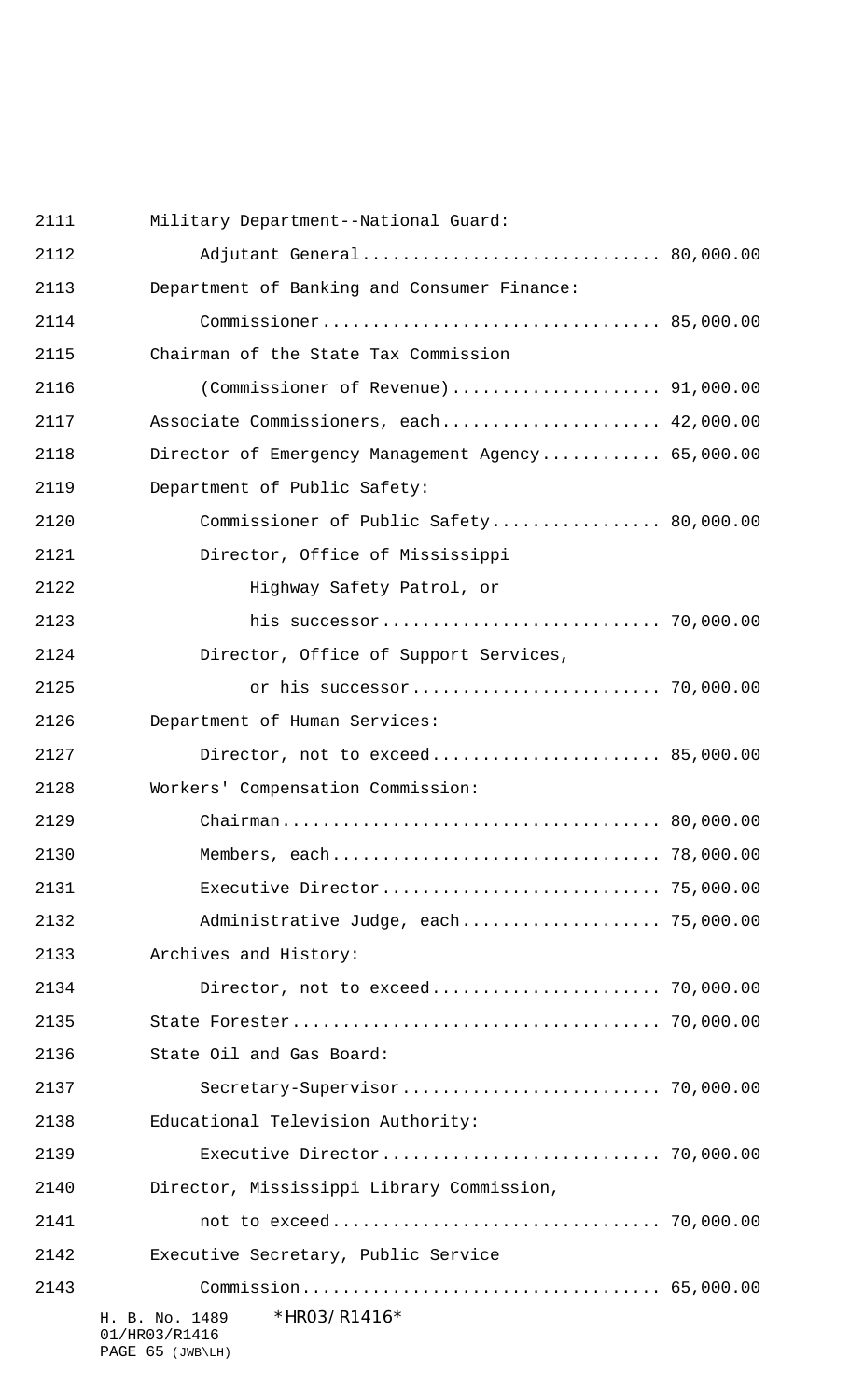| 2144 | Parole Board:                                       |  |
|------|-----------------------------------------------------|--|
| 2145 |                                                     |  |
| 2146 | Administrative Assistant for                        |  |
| 2147 | Parole Matters 42,000.00                            |  |
| 2148 | Members, each 44,000.00                             |  |
| 2149 | Governor's State Bond Advisory Division:            |  |
| 2150 |                                                     |  |
| 2151 | Employment Security Commission:                     |  |
| 2152 | Executive Director, not to exceed 70,000.00         |  |
| 2153 | Executive Director, Department of                   |  |
| 2154 | Mental Health, to be determined by the              |  |
| 2155 | State Board of Mental Health, not                   |  |
| 2156 |                                                     |  |
| 2157 | Director, Division of Medicaid,                     |  |
| 2158 |                                                     |  |
| 2159 | Chairman of the Mississippi Transportation          |  |
| 2160 | Commission, Executive Director 91,000.00            |  |
|      |                                                     |  |
| 2161 | Associate Transportation Commissioners 42,000.00    |  |
| 2162 | State Entomologist 65,000.00                        |  |
| 2163 |                                                     |  |
| 2164 | State Aid Engineer, Division of State               |  |
| 2165 |                                                     |  |
| 2166 | Executive Director, Judicial Performance            |  |
| 2167 |                                                     |  |
| 2168 | Executive Director, Department of Finance           |  |
| 2169 | and Administration 85,000.00                        |  |
| 2170 | Superintendent, Mississippi School for the          |  |
| 2171 | Blind, to be determined by the State                |  |
| 2172 | Board of Education, not to exceed 65,000.00         |  |
| 2173 | Superintendent, Mississippi School for the Deaf,    |  |
| 2174 | to be determined by the State Board                 |  |
| 2175 | of Education, not to exceed 65,000.00               |  |
| 2176 | Executive Director, State Fair Commission 65,000.00 |  |

PAGE 66 (JWB\LH)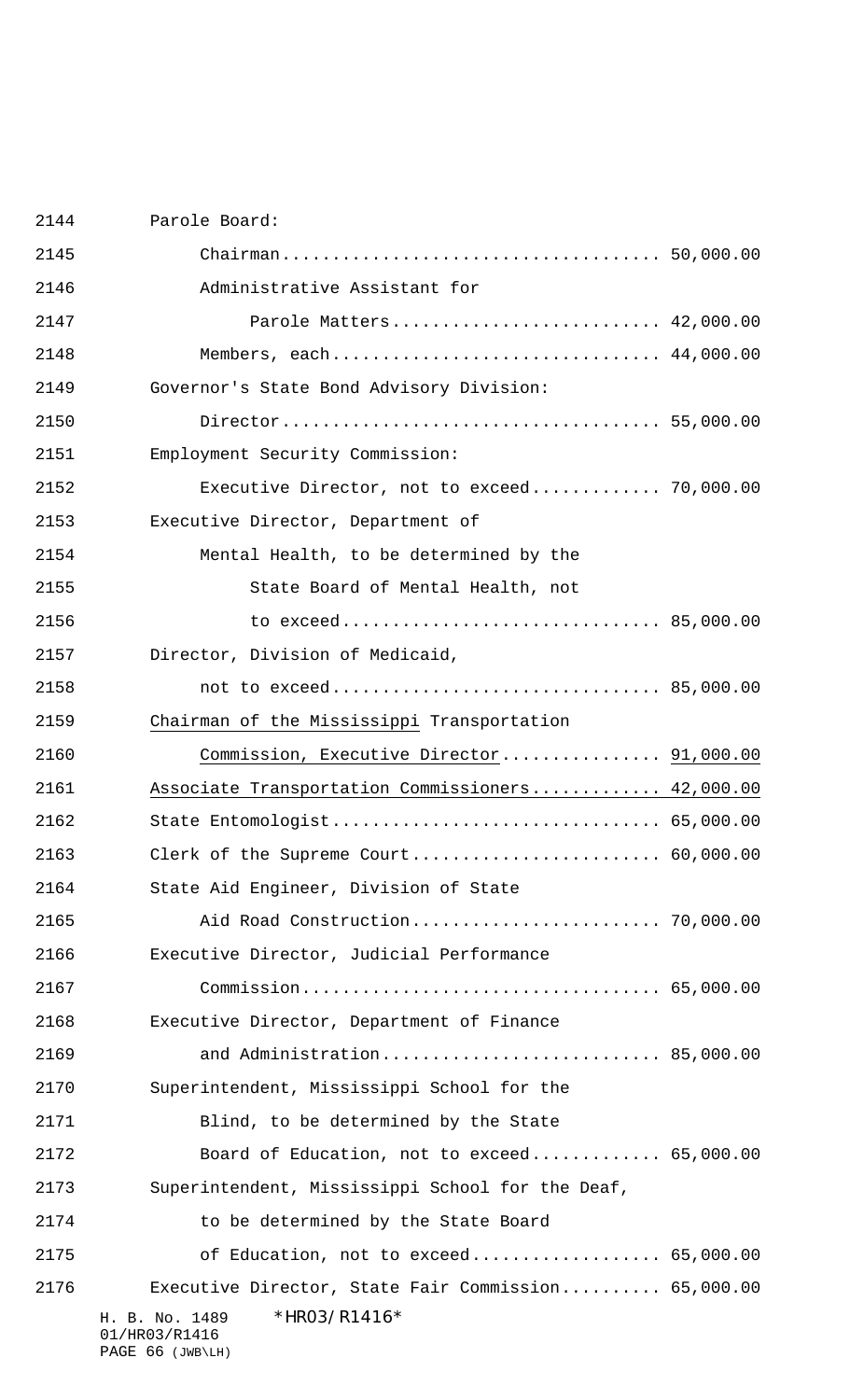| 2177 | Executive Director, Department of Wildlife,                                    |  |
|------|--------------------------------------------------------------------------------|--|
| 2178 | Fisheries and Parks 80,000.00                                                  |  |
| 2179 | Executive Director, Department of Environmental                                |  |
| 2180 |                                                                                |  |
| 2181 | Executive Director, Pat Harrison Waterway                                      |  |
| 2182 |                                                                                |  |
| 2183 | Executive Director, Pearl River Basin                                          |  |
| 2184 | Development District 61,000.00                                                 |  |
| 2185 | Executive Director, Pearl River Valley Water                                   |  |
| 2186 |                                                                                |  |
| 2187 | Executive Director, Tombigbee River Valley                                     |  |
| 2188 | Water Management District 61,000.00                                            |  |
| 2189 | Director, Soil and Water Conservation                                          |  |
| 2190 |                                                                                |  |
| 2191 | Commissioner, Mississippi Department of                                        |  |
| 2192 |                                                                                |  |
| 2193 | Executive Director, Mississippi Department of                                  |  |
| 2194 | Information Technology Services 85,000.00                                      |  |
| 2195 | Executive Director, Mississippi Industries                                     |  |
| 2196 |                                                                                |  |
| 2197 | Director, Mississippi Bureau of Narcotics 60,000.00                            |  |
| 2198 | Executive Secretary, State Veterans Affairs                                    |  |
| 2199 |                                                                                |  |
| 2200 | Executive Officer, Veterans' Home Purchase                                     |  |
| 2201 |                                                                                |  |
| 2202 | Chief Administrative Officer, Motor Vehicle                                    |  |
| 2203 |                                                                                |  |
| 2204 | Stadium Manager, Mississippi Veterans                                          |  |
| 2205 | Memorial Stadium 55,000.00                                                     |  |
| 2206 | Executive Director, Mississippi Arts                                           |  |
| 2207 |                                                                                |  |
| 2208 | Director, Mississippi Board of Nursing 60,000.00                               |  |
| 2209 | Director, State Board of Pharmacy 60,000.00                                    |  |
|      | *HR03/R1416*<br>H. B. No. 1489<br>01/HR03/R1416<br>$D\Lambda$ $T$ $67$ $(7.5)$ |  |

PAGE 67 (JWB\LH)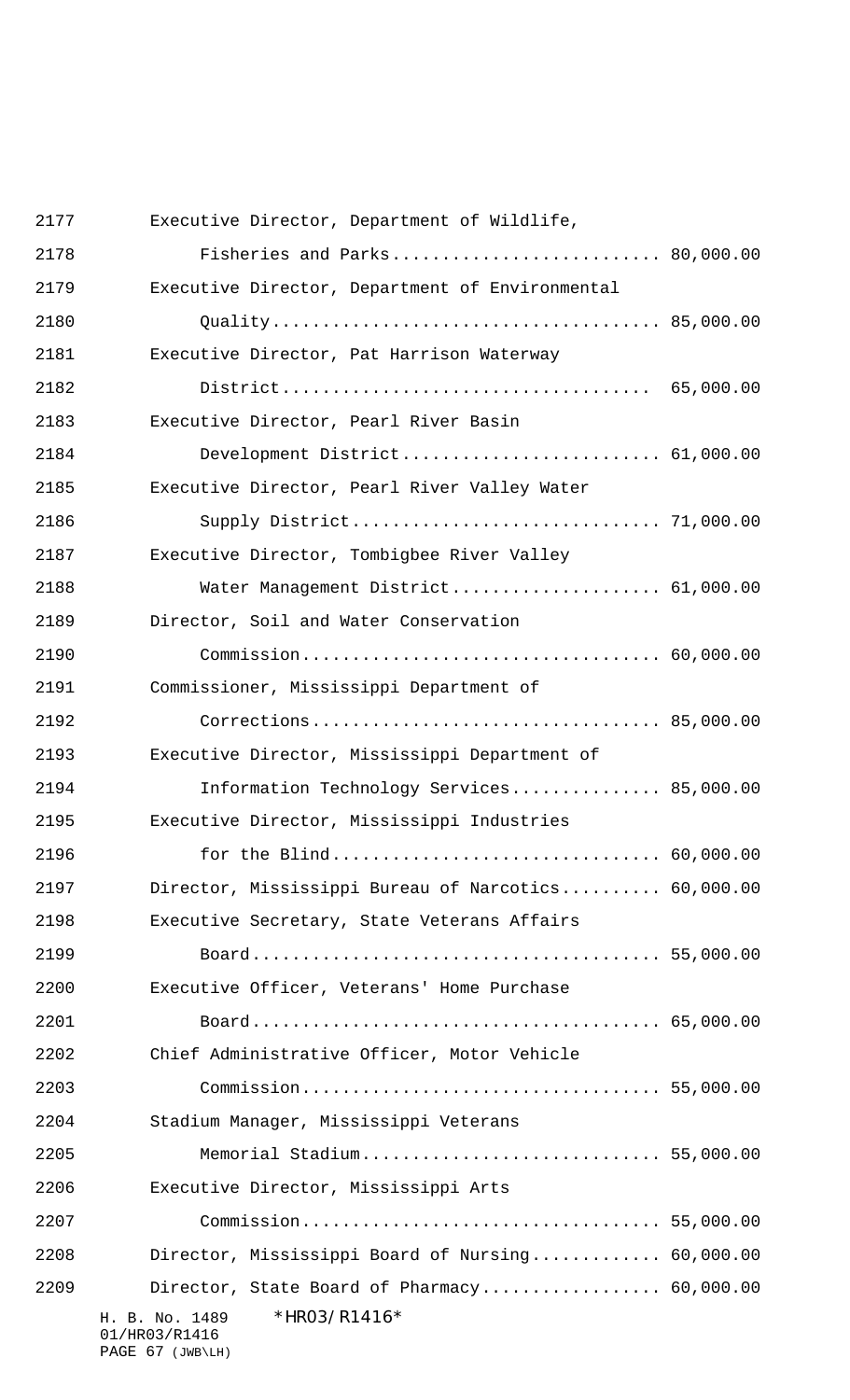| 2210 | Director, State Board of Public Contractors 50,000.00               |  |
|------|---------------------------------------------------------------------|--|
| 2211 | Director, Real Estate Commission 55,000.00                          |  |
| 2212 | Director of Support Services, Department                            |  |
| 2213 | of Rehabilitation Services 80,000.00                                |  |
| 2214 | Executive Director, State Fire Academy 55,000.00                    |  |
| 2215 | Executive Director, Law Enforcement                                 |  |
| 2216 | Officers Training Academy 50,000.00                                 |  |
| 2217 | Executive Director, State Board of                                  |  |
| 2218 |                                                                     |  |
| 2219 | Executive Director, Mississippi                                     |  |
| 2220 |                                                                     |  |
| 2221 | Executive Director, Mississippi                                     |  |
| 2222 | Department of Marine Resources 70,000.00                            |  |
| 2223 | Executive Director, State Board of                                  |  |
| 2224 | Registration for Professional                                       |  |
| 2225 | Engineers and Land Surveyors 55,000.00                              |  |
| 2226 | Executive Director, Public Utilities                                |  |
| 2227 |                                                                     |  |
| 2228 | State Law Librarian 60,000.00                                       |  |
| 2229 |                                                                     |  |
| 2230 | Manager, Farmers Central Market,                                    |  |
| 2231 | Department of Agriculture and                                       |  |
| 2232 |                                                                     |  |
| 2233 |                                                                     |  |
| 2234 | Executive Director, Mississippi Ethics                              |  |
| 2235 |                                                                     |  |
| 2236 | SECTION 13. Section 25-3-31, Mississippi Code of 1972, is           |  |
| 2237 | amended as follows:                                                 |  |
| 2238 | [Until July 1, 2004, this section shall read as follows:]           |  |
| 2239 | 25-3-31. The annual salaries of the following elected state         |  |
| 2240 | and district officers are fixed as follows:                         |  |
| 2241 |                                                                     |  |
| 2242 |                                                                     |  |
|      | *HR03/R1416*<br>H. B. No. 1489<br>01/HR03/R1416<br>PAGE 68 (JWB\LH) |  |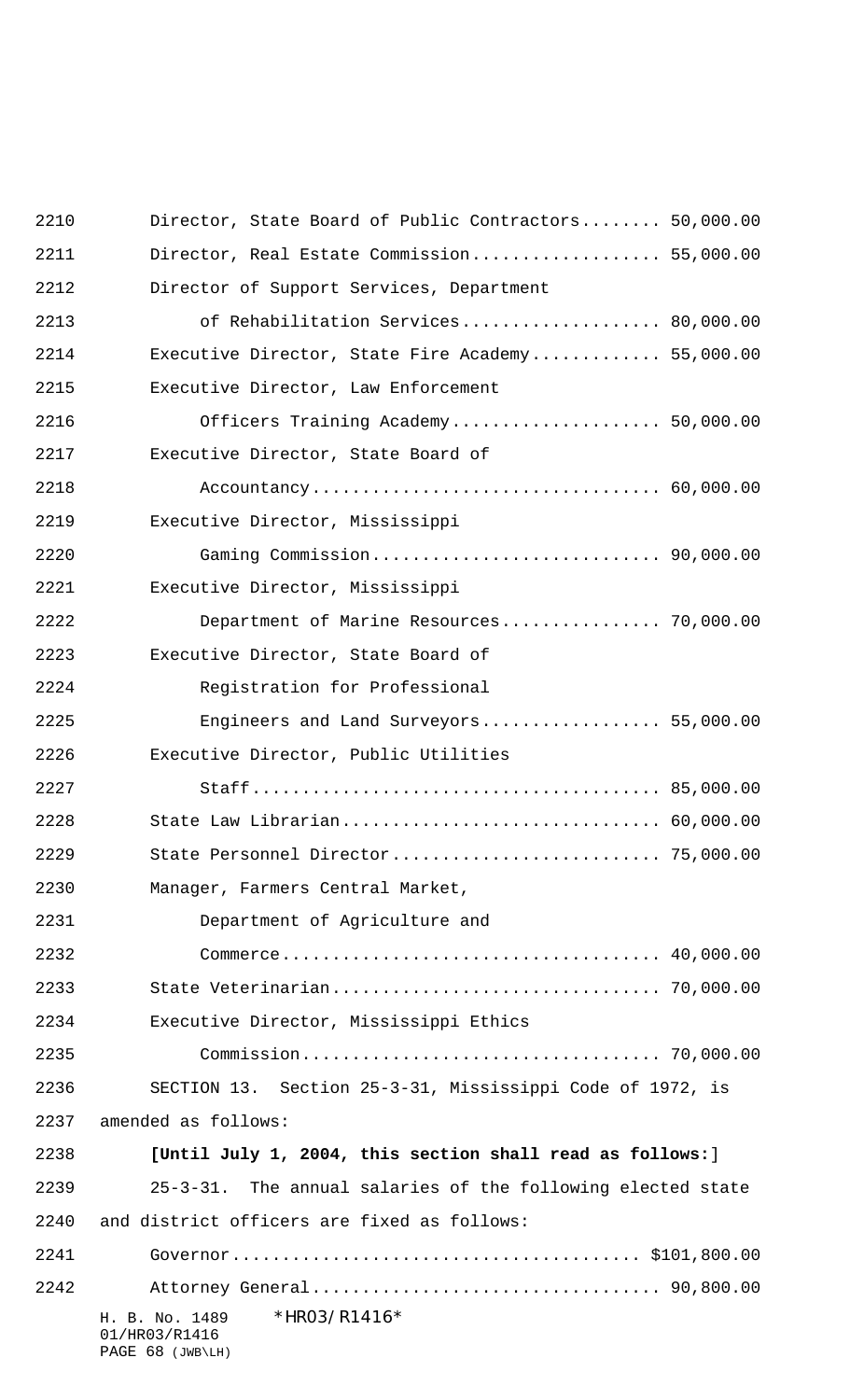Secretary of State................................. 75,000.00 Commissioner of Insurance.......................... 75,000.00 State Treasurer.................................... 75,000.00 State Auditor of Public Accounts................... 75,000.00 Commissioner of Agriculture and Commerce........... 75,000.00 Transportation Commissioners .......................65,000.00 Public Service Commissioners....................... 65,000.00 The above fixed salary of the Governor shall be the reference amount utilized in computing average compensation and earned compensation pursuant to Section 25-11-103(f) and Section 25-11-103(k) and to related sections which require such computations. **[From and after July 1, 2004, this section shall read as follows:]** 25-3-31. The annual salaries of the following elected state and district officers are fixed as follows: Governor......................................... \$101,800.00 Attorney General................................... 90,800.00 Secretary of State................................. 75,000.00 Commissioner of Insurance.......................... 75,000.00 State Treasurer.................................... 75,000.00 State Auditor of Public Accounts................... 75,000.00 Commissioner of Agriculture and Commerce........... 75,000.00  **\* \* \*** Public Service Commissioners....................... 65,000.00 The above fixed salary of the Governor shall be the reference amount utilized in computing average compensation and earned compensation pursuant to Section 25-11-103(f) and Section 25-11-103(k) and to related sections which require such computations. SECTION 14. Section 23-15-193, Mississippi Code of 1972, is amended as follows:

H. B. No. 1489 \*HR03/R1416\* 01/HR03/R1416 PAGE 69 (JWB\LH)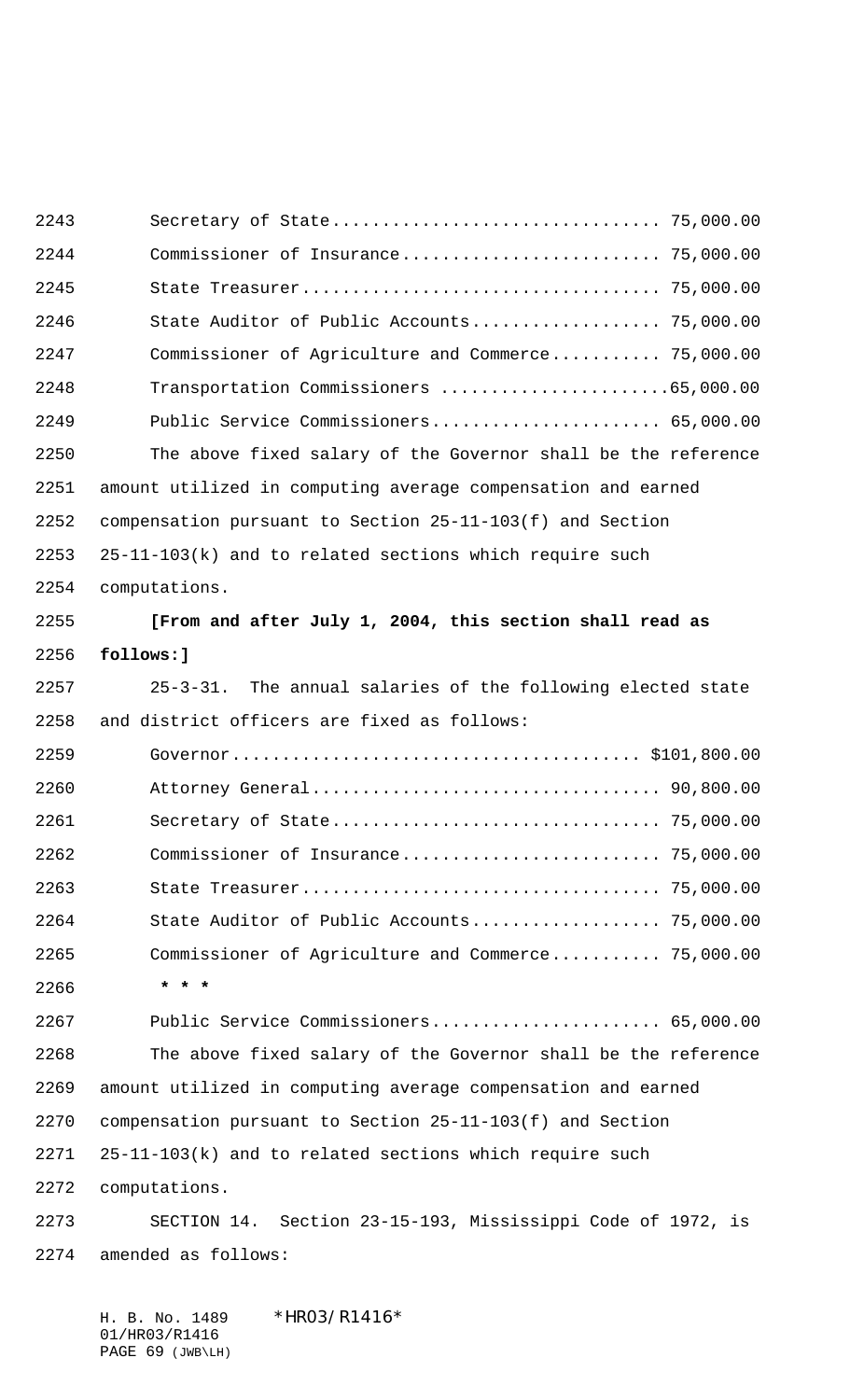23-15-193. At the election in 2003, and every four (4) years thereafter, there shall be elected a Governor, Lieutenant Governor, Secretary of State, Auditor of Public Accounts, State Treasurer, Attorney General, three (3) public service commissioners, **\* \* \*** Commissioner of Insurance, Commissioner of Agriculture and Commerce, Senators and members of the House of Representatives in the Legislature, district attorneys for the several districts, clerks of the circuit and chancery courts of the several counties, as well as sheriffs, coroners, assessors, surveyors and members of the boards of supervisors, justice court judges and constables, and all other officers to be elected by the people at the general state election. All such officers shall hold their offices for a term of four (4) years, and until their successors are elected and qualified. The state officers shall be elected in the manner prescribed in Section 140 of the Constitution.

 SECTION 15. Section 23-15-297, Mississippi Code of 1972, is amended as follows:

 23-15-297. All candidates upon entering the race for party nominations for office shall first pay to the proper officer as provided for in Section 23-15-299 for each primary election the following amounts:

 (a) Candidates for Governor not to exceed Three Hundred Dollars (\$300.00).

 (b) Candidates for Lieutenant Governor, Attorney General, Secretary of State, State Treasurer, Auditor of Public Accounts, Commissioner of Insurance, Commissioner of Agriculture and Commerce **\* \* \*** and State Public Service Commissioner, not to exceed Two Hundred Dollars (\$200.00).

 (c) Candidates for district attorney, not to exceed One Hundred Dollars (\$100.00).

 (d) Candidates for State Senator, State Representative, sheriff, chancery clerk, circuit clerk, tax assessor, tax

H. B. No. 1489 \* HRO3/R1416\* 01/HR03/R1416 PAGE 70 (JWB\LH)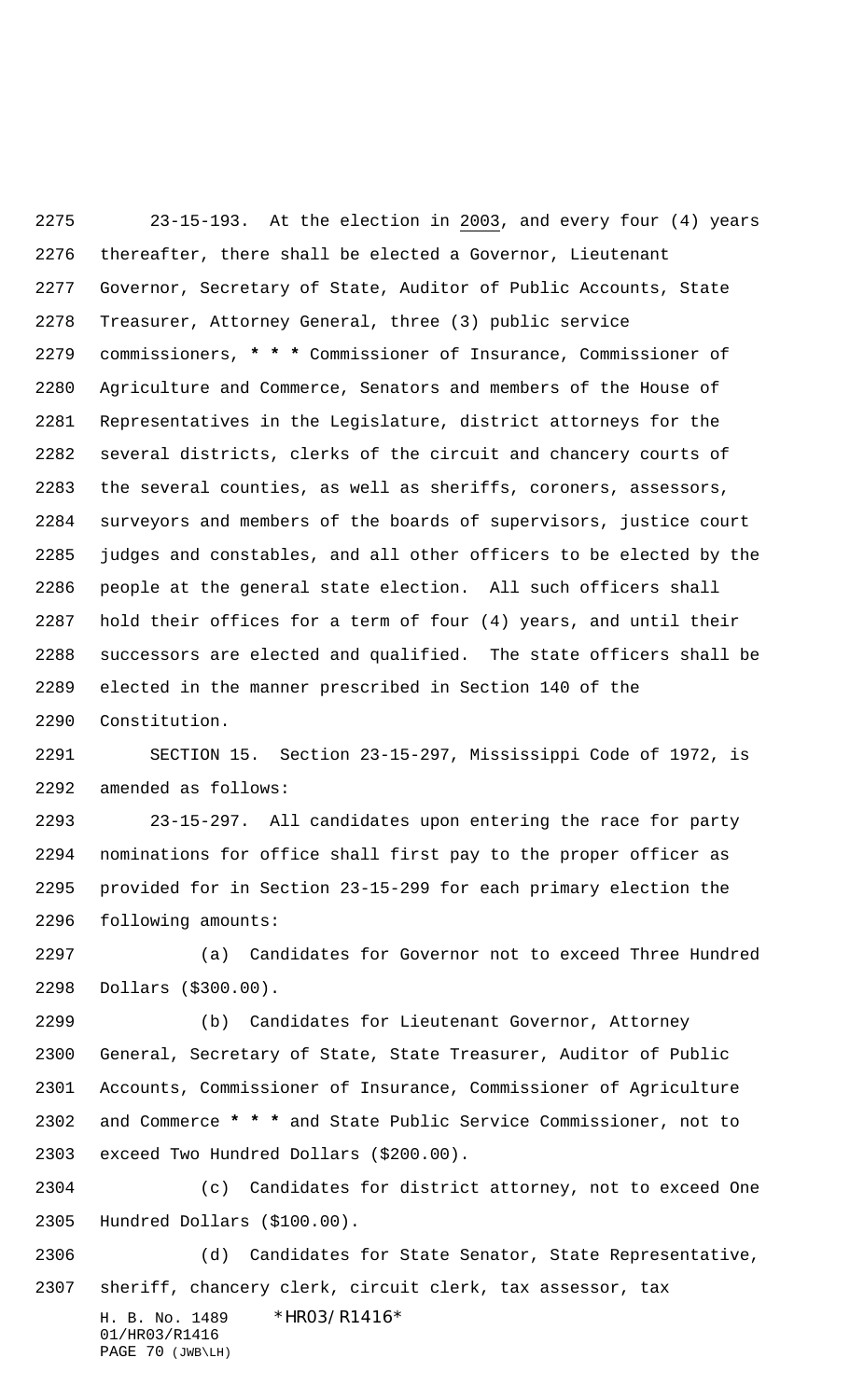collector, county attorney, county superintendent of education and board of supervisors, not to exceed Fifteen Dollars (\$15.00).

 (e) Candidates for county surveyor, county coroner, justice court judge and constable, not to exceed Ten Dollars (\$10.00).

 (f) Candidates for United States Senator, not to exceed Three Hundred Dollars (\$300.00).

 (g) Candidates for United States Representative, not to exceed Two Hundred Dollars (\$200.00).

 SECTION 16. Section 23-15-881, Mississippi Code of 1972, is amended as follows:

H. B. No. 1489 \* HRO3/R1416\* 23-15-881. It shall be unlawful for the **\* \* \*** board of supervisors of any county or any member of the board of supervisors of such county, to employ, during the months of May, June, July and August of any year in which a general primary election is held for the nomination and election of members of the **\* \* \*** boards of supervisors, a greater number of persons to work and maintain the **\* \* \*** public roads in any supervisors district of the county **\* \* \*** than the average number of persons employed for similar purposes in such **\* \* \*** supervisors district, as the case may be, during the months of May, June, July and August of the three (3) years immediately preceding the year in which such general primary election is held. It shall be unlawful for **\* \* \*** the board of supervisors of any county to expend out of the **\* \* \*** road funds of the county or any supervisors district thereof, **\* \* \*** in the payment of wages or other compensation for labor performed in working and maintaining the **\* \* \*** public roads of any supervisors district of the county **\* \* \*** during the months of May, June, July and August of such election year, a total amount in excess of the average total amount expended for such labor, in such **\* \* \*** supervisors district **\* \* \*** during the corresponding four (4) months' period of the three (3) years immediately preceding.

01/HR03/R1416 PAGE 71 (JWB\LH)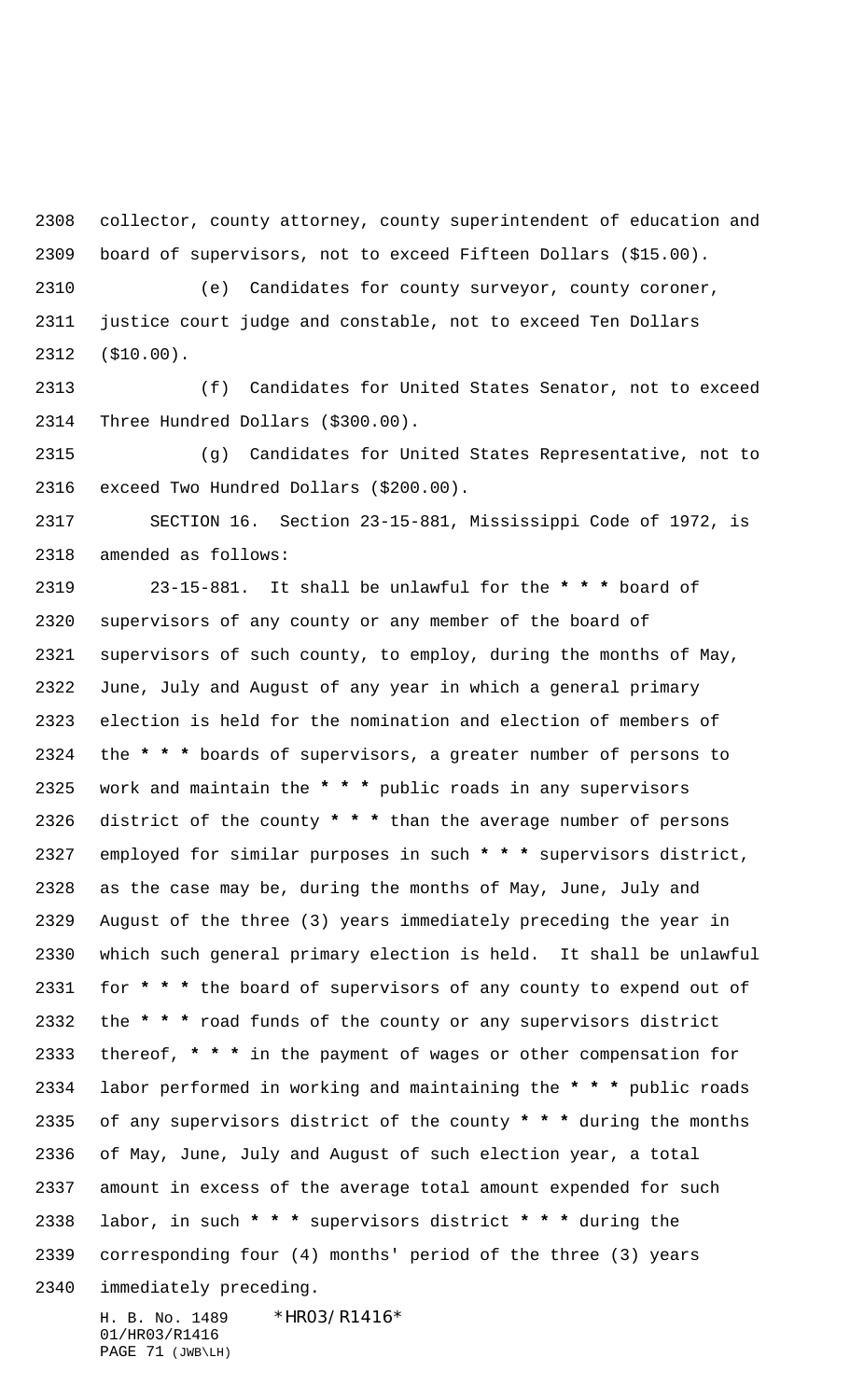It shall be the duty of the **\* \* \*** board of supervisors of each county, respectively, to keep sufficient records of the numbers of employees and expenditures made for labor on the **\* \* \*** public roads of each supervisors district, for the months of May, June, July and August of each year, to show the number of persons employed for such work in each **\* \* \*** supervisors district **\* \* \*** during said four (4) months' period, and the total amount expended in the payment of salaries and other compensation to such employees, so that it may be ascertained, from an examination of such records, whether or not the provisions of this chapter have been violated.

 It is provided, however, because of the abnormal conditions existing in certain counties of the state due to recent floods in which roads and bridges have been materially damaged or washed away and destroyed, if the board of supervisors in any county passes a resolution as provided in Section 19-9-11, Mississippi Code of 1972, for the emergency issuance of road and bridge bonds, the provisions of this section shall not be applicable to or in force concerning the board of supervisors during the calendar year 1955.

 SECTION 17. Section 23-15-883, Mississippi Code of 1972, is amended as follows:

H. B. No. 1489 \* HRO3/R1416\* 01/HR03/R1416 23-15-883. The restriction imposed upon the **\* \* \*** boards of supervisors of the several counties in the employment of labor to work and maintain the **\* \* \*** public roads of the several supervisors' districts of the county, as provided in Section 23-15-881, shall not apply to road contractors or bridge contractors engaged in the construction or maintenance of **\* \* \*** county roads under contracts awarded by the Mississippi Transportation Commission, or the board of supervisors **\* \* \*** where such contracts shall have been awarded to the lowest responsible bidder, after legal advertisement, as provided by law; nor shall the restriction imposed in Section 23-15-881 apply to the labor

```
PAGE 72 (JWB\LH)
```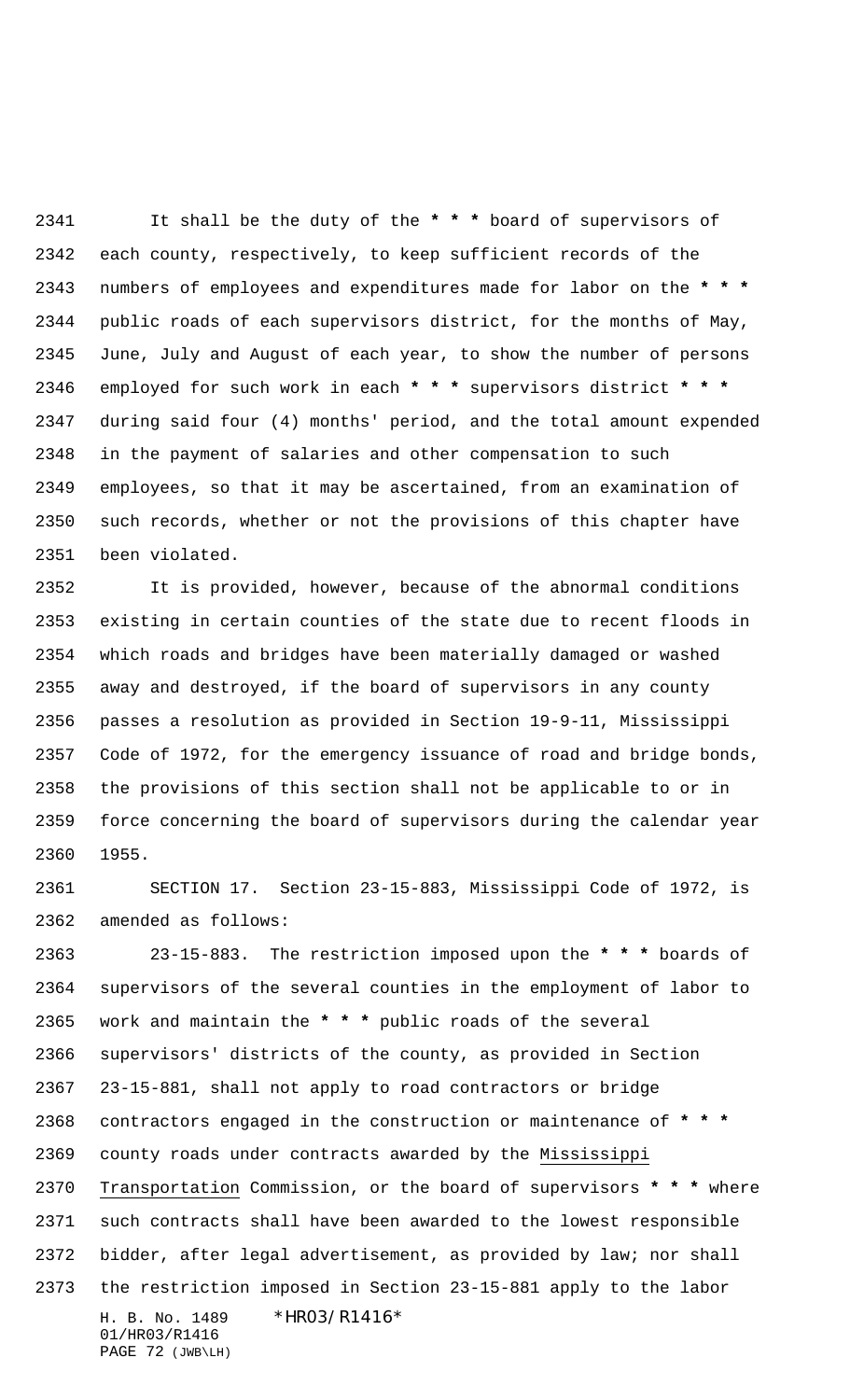employed by such road contractors or bridge contractors in carrying out such contracts. Nor shall the provisions of this chapter apply to the employment by the **\* \* \*** board of supervisors **\* \* \*** of extra labor employed to make repairs upon the **\* \* \*** county roads or bridges, in cases where such **\* \* \*** county roads or bridges, have been damaged or destroyed by severe storms, floods or other unforeseen disasters.

 SECTION 18. Section 23-15-887, Mississippi Code of 1972, is amended as follows:

 23-15-887. If any member of the **\* \* \*** board of supervisors, or the mayor or any member of the board of aldermen or other governing authority of any municipality, shall violate the provisions of this article, he shall be guilty of a misdemeanor, and upon conviction thereof, shall be punished by a fine of not less than One Hundred Dollars (\$100.00) nor more than Five Hundred Dollars (\$500.00), or by imprisonment in the county jail for a term not to exceed six (6) months, or by both such fine and imprisonment.

 SECTION 19. Section 65-1-5, Mississippi Code of 1972, is amended as follows:

H. B. No. 1489 \* HRO3/R1416\* 01/HR03/R1416 PAGE 73 (JWB\LH) **[Until January 1, 2004, this section shall read as follows:]** 65-1-5. When the transportation commissioners enter upon the duties of their office, the transportation commission shall meet and organize by the election of one (1) of its members to serve as chairman of the commission for the four-year term for which the commissioner shall have been elected. The commission, a majority of which shall constitute a quorum, shall meet in regular session on the second Tuesday of each month at the office of the commission in Jackson, Mississippi; and at such regular sessions the commission may hear, continue and determine any and all matters coming before it. The commission may hold special sessions at the call of the executive director or the chairman at such times and places in this state as either of them may deem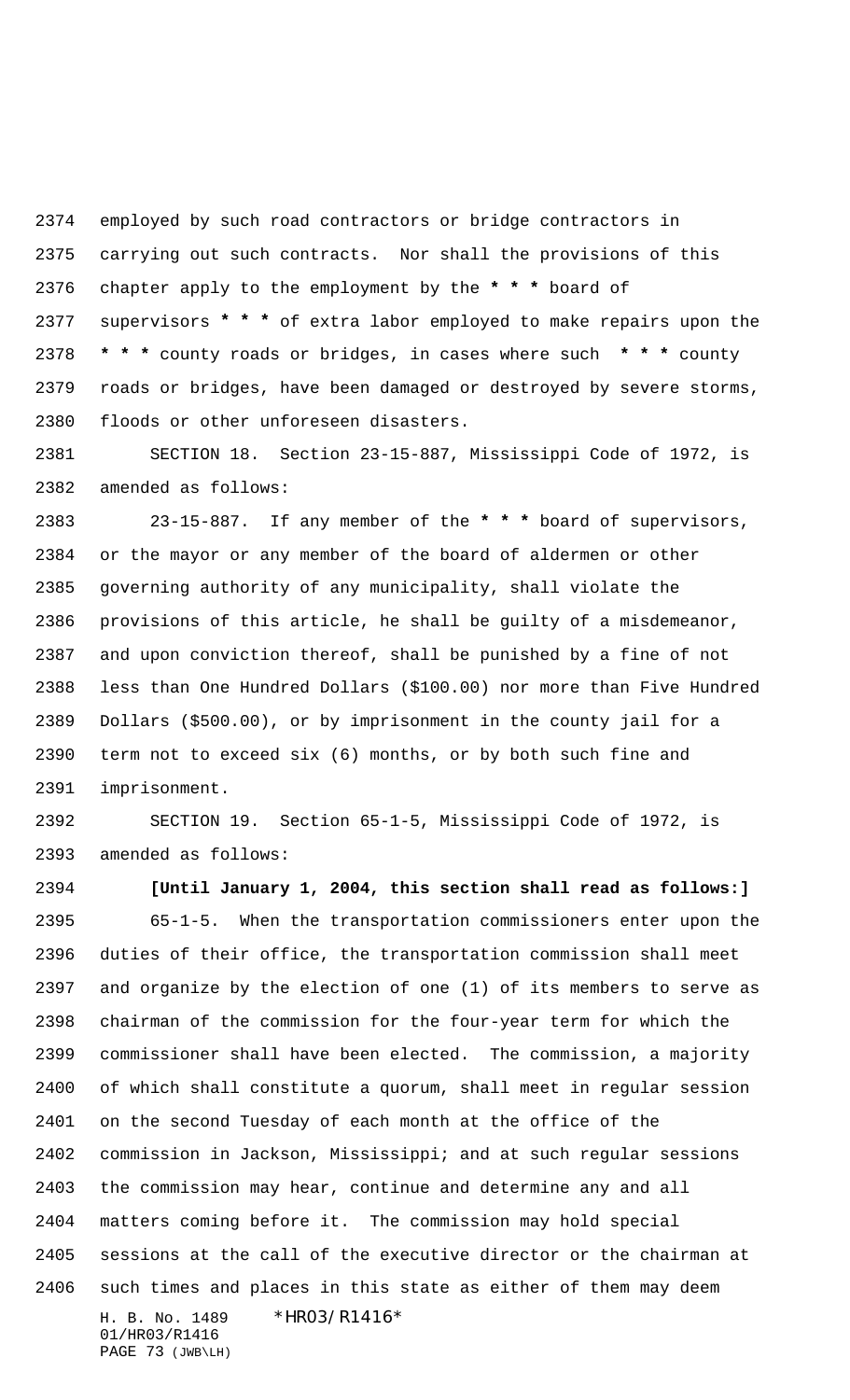necessary. At such special sessions it may hear, continue, consider and determine any and all matters coming before it, provided that at least five (5) days' notice of such meetings shall be given to all the members of the commission beforehand. A special session may be called at any time without the foregoing notice, or any notice, if by and with the unanimous consent of all the members of the commission, but such unanimous consent shall be spread at large on the minutes of the commission.

 The Mississippi Transportation Commission shall act as a legal entity, and shall only speak through its minutes, and in all matters shall act as a unit. Any action on the part of any member of the commission separately shall not bind the commission as a unit, but such individual member only shall be liable personally on his official bond.

 The Mississippi Transportation Commission shall be a body corporate and as such may sue and be sued, plead and be impleaded, in any court of justice having jurisdiction of the subject matter of any such suit. In any suit against the Mississippi Transportation Commission service of process shall be had by serving the secretary of the commission with such process; and a copy of the declaration, petition or bill of complaint, or other initial pleading shall be handed the secretary along with the process.

 **[From and after January 1, 2004, this section shall read as follows:]**

H. B. No. 1489 \* HRO3/R1416\* 01/HR03/R1416 PAGE 74 (JWB\LH) 65-1-5. **\* \* \*** The commission, the chairman and one (1) other member of which shall constitute a quorum, shall meet in regular session on the second Tuesday of each month at the office of the commission in Jackson, Mississippi; and at such regular sessions the commission may hear, continue and determine any and all matters coming before it. The commission may hold special sessions at the call of the **\* \* \*** chairman at such times and places in this state he may deem necessary. At such special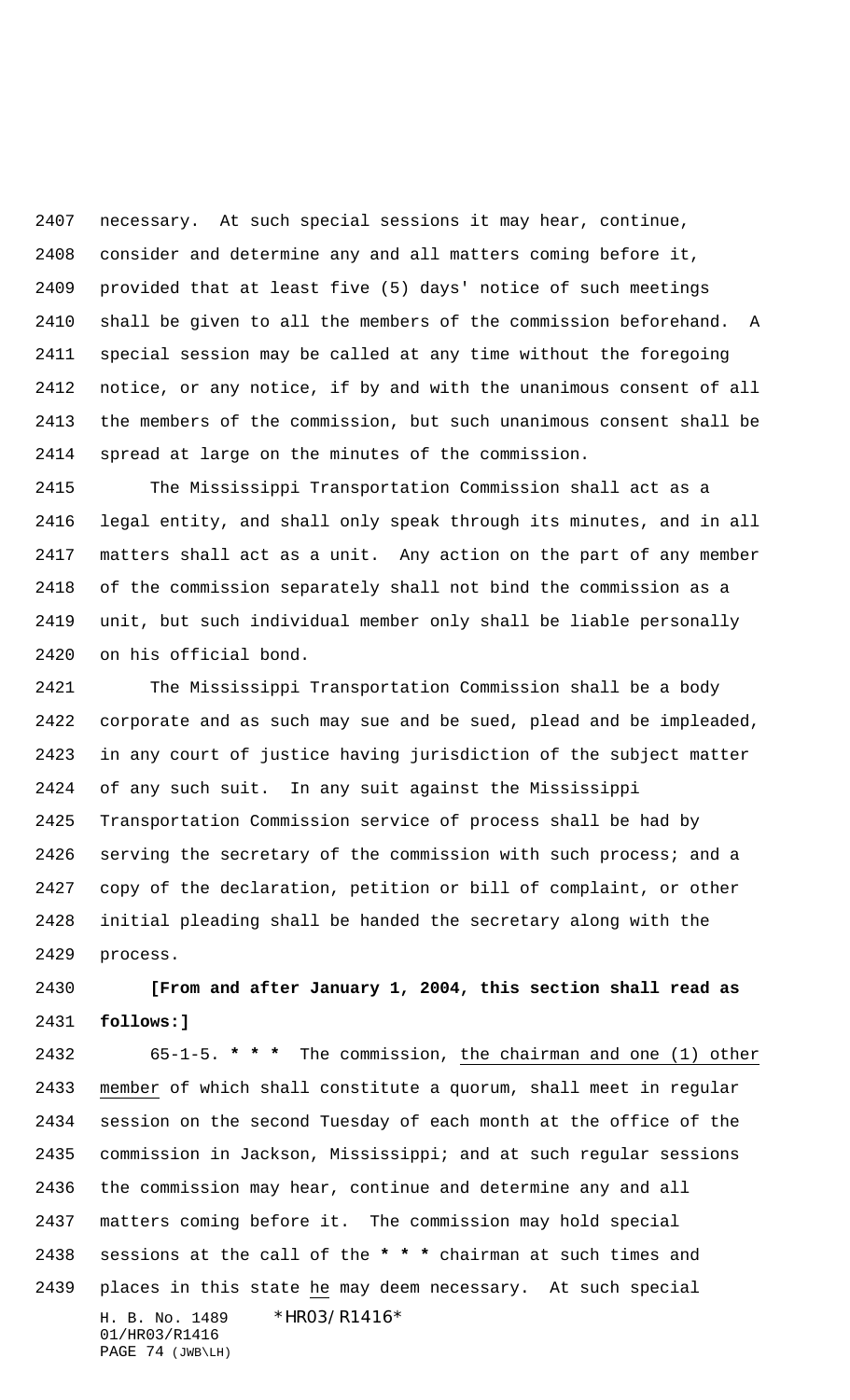sessions it may hear, continue, consider and determine any and all matters coming before it, provided that at least five (5) days' notice of such meetings shall be given to all the members of the commission beforehand. A special session may be called at any time without the foregoing notice, or any notice, if by and with the unanimous consent of all the members of the commission, but such unanimous consent shall be spread at large on the minutes of the commission.

 The Mississippi Transportation Commission shall act as a legal entity, and shall only speak through its minutes, and in all matters shall act as a unit. Any action on the part of any member of the commission separately shall not bind the commission as a unit, but such individual member only shall be liable personally 2453 on his official bond. However, the chairman of the commission is not prohibited from performing any of the duties and

responsibilities that otherwise are assigned to him by law.

 The Mississippi Transportation Commission shall be a body corporate and as such may sue and be sued, plead and be impleaded, in any court of justice having jurisdiction of the subject matter of any such suit. In any suit against the Mississippi Transportation Commission service of process shall be had by 2461 serving the secretary of the commission with such process; and a copy of the declaration, petition or bill of complaint, or other initial pleading shall be handed the secretary along with the process.

 SECTION 20. Section 65-1-7, Mississippi Code of 1972, is amended as follows:

 65-1-7. The **\* \* \*** commissioners chosen as herein provided, and their successors, shall each receive as compensation for their services salaries fixed by the legislature, and in addition shall be allowed all of their actual and necessary traveling and other expenses incurred in the performance of their respective official

duties.

H. B. No. 1489 \*HRO3/R1416\* 01/HR03/R1416 PAGE 75 (JWB\LH)